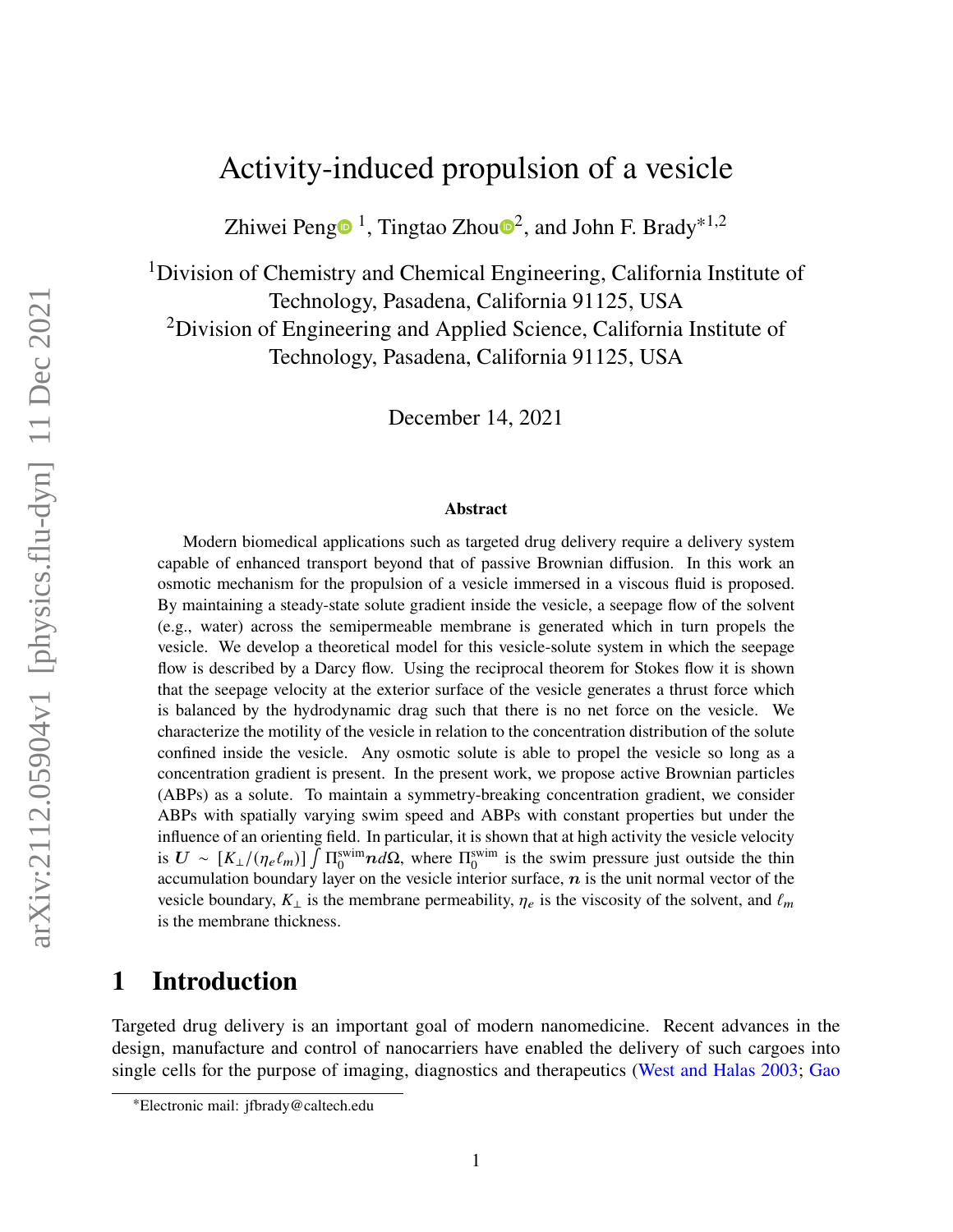[et al.](#page-28-0) [2005;](#page-28-0) [Rao et al.](#page-29-0) [2007;](#page-29-0) [Torchilin](#page-30-1) [2012\)](#page-30-1). Commonly used pharmaceutical nanocarriers include liposomes, micelles, nanoemulsions, polymeric nanoparticles and many others [\(Torchilin](#page-30-1) [2012\)](#page-30-1). In particular, liposomes have become an important class of carriers for the encapsulation and transport of medical cargoes because of several advantages including their biocompatibility with human cells, the improved solubility of drugs and versatility for chemical targeting [\(Pattni et al.](#page-29-1) [2015\)](#page-29-1), among others.

A liposome is a vesicle that has an aqueous solution core encircled by a hydrophobic membrane (lipid bilayer); hydrophilic solutes dissolved in the core cannot readily pass through the membrane while lipophilic chemicals tend to associate with the bilayer. As a result, a liposome can be loaded with hydrophilic, lipophilic and/or amphiphilic cargoes in the context of drug delivery. Recently, the Moderna vaccine developed to prevent coronavirus disease 2019 (COVID-19) has utilized a lipid based nanovesicle to encapsulate the mRNA vaccine that encodes the SARS-CoV-2 spike glycoprotein [\(Jackson et al.](#page-28-1) [2020\)](#page-28-1).

The liposome-encapsulated medical cargo is transported passively, either via diffusion or advection due to local fluid flow, which limits its ability to overcome biological barriers. To mitigate such limitations of passive drug delivery, active drug delivery platforms using motile microrobots (or microswimmers), either synthetic or biohybrid, have been proposed [\(Medina-Sánchez et al.](#page-29-2) [2018;](#page-29-2) [Erkoc et al.](#page-28-2) [2019;](#page-28-2) [Singh et al.](#page-29-3) [2019;](#page-29-3) [Bunea and Taboryski](#page-27-0) [2020\)](#page-27-0). By attaching nanoparticle cargoes to the surface of a motile microswimmer, the delivery system can actively navigate, access regions that are unreachable to passive drug delivery, and be directed to the desired site using chemotaxis or an external magnetic field [\(Felfoul et al.](#page-28-3) [2016;](#page-28-3) [Park et al.](#page-29-4) [2017\)](#page-29-4). Due to self-propulsion of the microswimmer, the effective dispersion of the attached cargo is greatly enhanced, sometimes by a few orders of magnitude, compared to the long-time self diffusivity of the passively-transported cargo [\(Singh et al.](#page-29-5) [2017\)](#page-29-5).

Instead of attaching a cargo to the surface of a microswimmer, one can also encapsulate both the cargo and the microswimmer inside the vesicle. Encapsulated microswimmers have been studied by previous works. For example, biological microswimmers and self-propelled Janus particles haven been successfully encapsulated inside engineered giant unilamellar vesicles (GUVs) [\(Tran](#page-30-2)[tidou et al.](#page-30-2) [2018;](#page-30-2) [Takatori and Sahu](#page-30-3) [2020;](#page-30-3) [Vutukuri et al.](#page-30-4) [2020\)](#page-30-4). The encapsulated microswimmer provides the vesicle with enhanced super-diffusive motion mediated through hydrodynamic interactions between the microswimmer and the vesicle provided that the fluid is allowed to pass through the membrane of the vesicle [\(Marshall and Brady](#page-29-6) [2021\)](#page-29-6).

In the present work we consider a system that combines the benefits of the vesicle for cargo encapsulation and the self-propulsion of microswimmers for enhanced transport. We propose an alternate model system in which the vesicle is propelled by an osmotic flow that is induced by an actively-maintained concentration gradient of a solute inside the vesicle. This kind of osmotic propulsion has been proposed as an alternate mechanism for tumor cells to migrate under strong confinement, in which case other modes of motility such as contractility is inhibited. [Stroka et al.](#page-30-5) [\(2014\)](#page-30-5) showed that through physical and biochemical processes, the tumor cell establishes a spatial gradient of solute (ions), which creates a net inflow of water at the cell leading edge and a net outflow at the cell trailing edge. As a result, this water permeation process enables the cell to migrate through narrow channels. We are specifically interested in studying the motility of the vesicle as a result of a prescribed concentration gradient of a solute that is confined inside the vesicle. Because the solute particles are not allowed to pass through the membrane, an osmotic flow of water is generated, which in turn propels the vesicle immersed in water.

The main question we wish to address in this work is: What is the motility of the vesicle system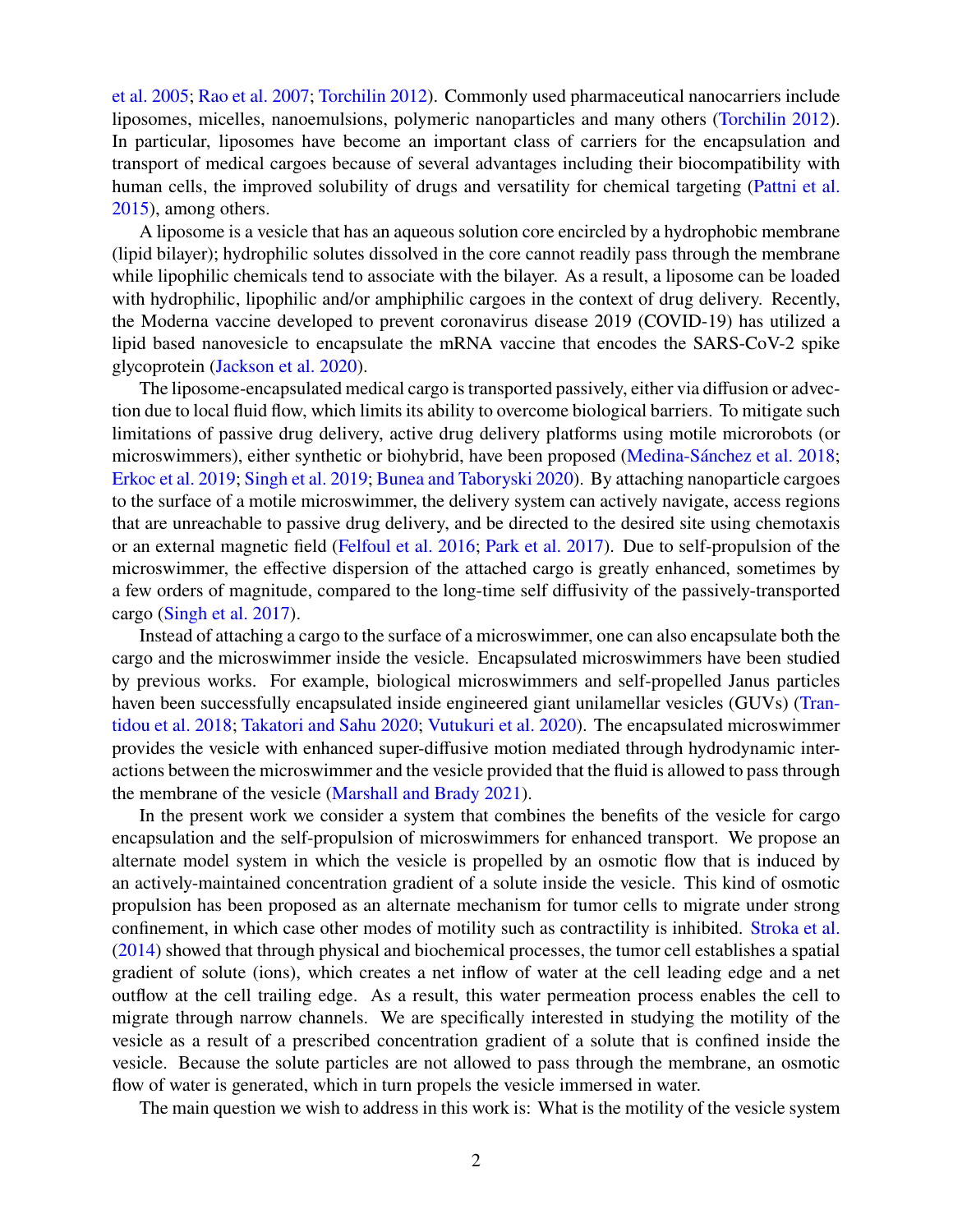in relation to the concentration gradient of the solute? More interestingly, does the vesicle move in the same or opposite direction of the concentration gradient?

We show by explicit calculation that for a weakly permeable membrane the translational velocity of a rigid spherical vesicle becomes

<span id="page-2-0"></span>
$$
U = \frac{1}{4\pi} \frac{K_{\perp}}{\eta_e \ell_m} \int_{S^2} \Pi_0^{\text{osmo}} n d\Omega, \qquad (1.1)
$$

where  $\Pi_0^{\text{osmo}}$  $0_0^{\text{osmo}} = n^w k_B T$  is the osmotic pressure of the solute at the interior wall,  $n^w$  is the local number density of the solute in the absence of internal fluid flow,  $k_B T$  is the thermal energy,  $K_{\perp}$ is the membrane permeability,  $\eta_e$  is the viscosity of the solvent (water) and  $\ell_m$  is the thickness of the membrane. In equation  $(1.1)$ , *n* is the unit outward normal vector (see figure [1\)](#page-5-0) and the integration is over the solid angle in three dimensions (3D). In this limit, the translational velocity of the vesicle is linearly proportional to the driving force—the osmotic pressure. As expected, a number density at the interior wall that breaks front-back symmetry is required in order to have a nonzero translational velocity of the vesicle.

Equation  $(1.1)$  applies generally for any osmotic solute in the weak permeability limit so that the interior fluid flow only slightly perturbs the solute distribution. For example, a linear solute gradient,  $n_0 = n_0(0) + x \cdot \nabla n_0$ , results in

<span id="page-2-1"></span>
$$
U = \frac{1}{3} \frac{K_{\perp}}{\eta_e \ell_m} (R - \ell_m) k_B T \nabla n_0,
$$
\n(1.2)

where  $\nabla n_0$  is a constant vector and R is the exterior radius of the vesicle. Therefore, for the simple prescribed linear-density gradient, the vesicle translates in the same direction as the gradient in number density.

The above discussion reveals that the vesicle is able to exhibit net motion when an interior solute concentration gradient is given. A separate, but important, question is: How can such a solute gradient be maintained? For a biological cell, this is achieved by its internal physical and biochemical processes [\(Stroka et al.](#page-30-5) [2014\)](#page-30-5). For a synthetic vesicle system for the purpose of enhanced transport, alternate methods need to be implemented in order to generate such a concentration gradient.

In this work, leveraging recent advances in the understanding of the dynamics of active matter, we propose to use active Brownian particles (ABPs) as the solute. In addition to normal thermal Brownian motion with translational diffusivity  $D_T$ , ABPs self-propel with an intrinsic 'swim' speed  $U_s$  in a direction q. The orientation of the swimming direction q changes on a reorientation timescale  $\tau_R$  that results from either continuous random Brownian rotations or the often-observed discrete tumbling events of bacteria. One important intrinsic length scale due to activity is the run or persistence length  $\ell = U_s \tau_R$ . Previous works have shown that a spatial variation in the swim speed leads to a spatial variation in the concentration (or number density) of active particles [\(Schnitzer](#page-29-7) [1993;](#page-29-7) [Tailleur and Cates](#page-30-6) [2008;](#page-30-6) [Row and Brady](#page-29-8) [2020\)](#page-29-8). By tuning the swim speed distribution of ABPs confined inside the vesicle, a spherically asymmetric density distribution can emerge and lead to net motion of the vesicle.

For active particles with slow spatial variation in swim speed in 1D, [Schnitzer](#page-29-7) [\(1993\)](#page-29-7) and later [Tailleur and Cates](#page-30-6)  $(2008)$  showed that the local number density *n* is inversely proportional to the local swim speed  $U_s$ , i.e.,  $nU_s = const.$  This simple prediction has been validated experimentally using bacteria that swim with an intensity-dependent speed when illuminated by a spatial light pattern [\(Arlt et al.](#page-27-1) [2019\)](#page-27-1). [Row and Brady](#page-29-8) [\(2020\)](#page-29-8) generalized this result and showed that the spatial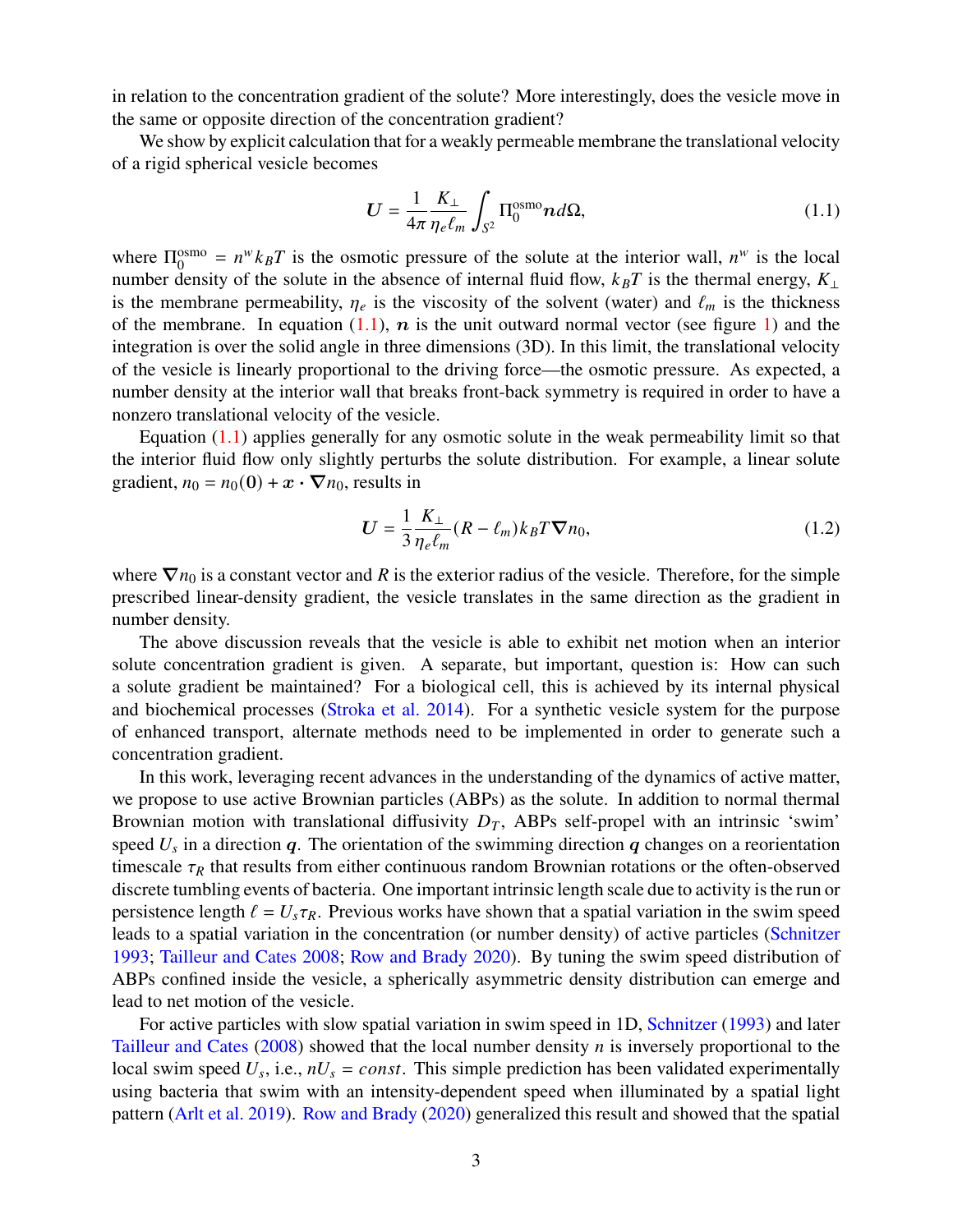variation in activity (e.g., swim speed) can be utilized as a pump mechanism in which fluid flows from regions of high concentration of particles to low. Employing this spatial variation, we show that encapsulated ABPs with spatially varying activity can be used to propel the vesicle.

In equations [\(1.1\)](#page-2-0) and [\(1.2\)](#page-2-1), the vesicle velocity appears to be linearly proportional to  $k_B T$ . However, this does not imply that the driving force is necessarily thermal in origin (in thermodynamic equilibrium no density gradient is present). In the case of ABPs as solute, the active (non-equilibrium) dynamics provides such a density gradient. Analogous to the Stokes-Einstein-Sutherland relation  $k_B T = \zeta D_T$ , where  $\zeta$  is the Stokes drag coefficient, an active energy scale  $k_s T_s = \zeta \tilde{D}^{swin}$  can be defined for active matter systems [\(Takatori et al.](#page-30-7) [2014\)](#page-30-7), where  $\tilde{D}^{swin} = \tilde{U}_s^2 \tau_R/6$  is the swim diffusivity. We note that for ABPs with spatially varying swim speed a characteristic swim speed  $\tilde{U}_s$  is used in the definition of the swim diffusivity; the local active energy  $k_s T_s(x)$  can also be defined by using the local swim speed  $U_s(x)$  and/or local reorientation time  $\tau_R(x)$ . An important parameter that quantifies the activity of ABPs is the ratio  $k_sT_s/k_BT = \tilde{D}^{\text{swim}}/D_T$ . For many active matter systems this ratio is very large, often exceeding 10<sup>3</sup> [\(Takatori et al.](#page-30-8) [2016\)](#page-30-8). In this high activity limit, the ABPs exhibit a thin accumulation boundary layer at the interior surface of the vesicle. As we shall show in section [3.2,](#page-14-0) the local density at the interior wall of the vesicle can be related to the density just outside the boundary layer via the equation  $n^w k_B T = n^0 k_s T_s(\boldsymbol{x}) f = \Pi_0^{\text{swim}}(\boldsymbol{x}) f$ , where  $\Pi_0^{\text{swim}}$  $_0^{\text{swim}}$  is the swim pressure just outside the boundary layer and  $f$  is a factor that depends on the ratio of the run length to the size of the vesicle. [ This factor is unity for the case of ABPs on one side of an infinite planar wall [\(Yan and Brady](#page-31-0) [2015\)](#page-31-0).] For highly active  $(k_sT_s \gg k_B T)$  ABPs, equation [\(1.1\)](#page-2-0) becomes

$$
U = \frac{1}{4\pi} \frac{K_{\perp}}{\eta_e \ell_m} \int_{S^2} n^0 k_s T_s(x) f \, d\Omega = \frac{1}{4\pi} \frac{K_{\perp}}{\eta_e \ell_m} \int_{S^2} \Pi_0^{\text{swim}} \, n f \, d\Omega,\tag{1.3}
$$

showing that the velocity of the vesicle is proportional to the swim pressure. More precisely, it is the variation of the swim pressure [due to the variation in swim speed or run length  $\ell(x)$ ] that gives rise to net motion.

Instead of using ABPs with spatially varying swim speed or run length, one can also consider using an external field that orients constant-property ABPs towards a certain direction. External fields such as chemical gradients or magnetic fields can affect the swimming behavior of microorganisms to facilitate their movement towards a favorable region. In the laboratory, an externally applied magnetic field has been used to guide nanocarriers for the purpose of targeted drug delivery [\(Felfoul et al.](#page-28-3) [2016;](#page-28-3) [Pattni et al.](#page-29-1) [2015\)](#page-29-1). In the presence of an external orienting field, even for ABPs with constant properties, the front-back symmetry is broken, and net motion of the vesicle is generated. The balance of the strength of the orienting field and the random reorientation due to rotary diffusion is characterized by the Langevin parameter,  $\chi_R = \Omega_c \tau_R$ , where  $\Omega_c$  is the strength of the angular velocity induced by the field [\(Takatori and Brady](#page-30-9) [2014\)](#page-30-9). Noting that the force exerted by the active particles on the wall  $F^w = k_B T \int n^w n dS$  [\(Yan and Brady](#page-31-0) [2015\)](#page-31-0), we rewrite equation  $(1.1)$  as  $U = K_{\perp} F^{W}/(4\pi R^2 \eta_e \ell_m)$ . In other words, we need to know the net force the active particles exert on the wall to determine the net vesicle motion. The force on the wall scales as  $N^w \zeta U_s$ , where  $N^w$  is the total number of particles at the wall and each particle pushes against the wall with at most its swim force  $\zeta U_s$ . The balance of this force due to the ABPs with the drag force of the porous vesicle moving through an external viscous fluid gives the net motion. Of particular interest is the strong-field limit, where the number of particles on the wall is on the same order as the total number of particles,  $N^w/N = O(1)$ , and the net speed of the vesicle is the largest,  $U \sim K_\perp N \zeta U_s / (R^2 \eta_e \ell_m)$ .

This last example where we argued that the vesicle motion can be deduced from the net swim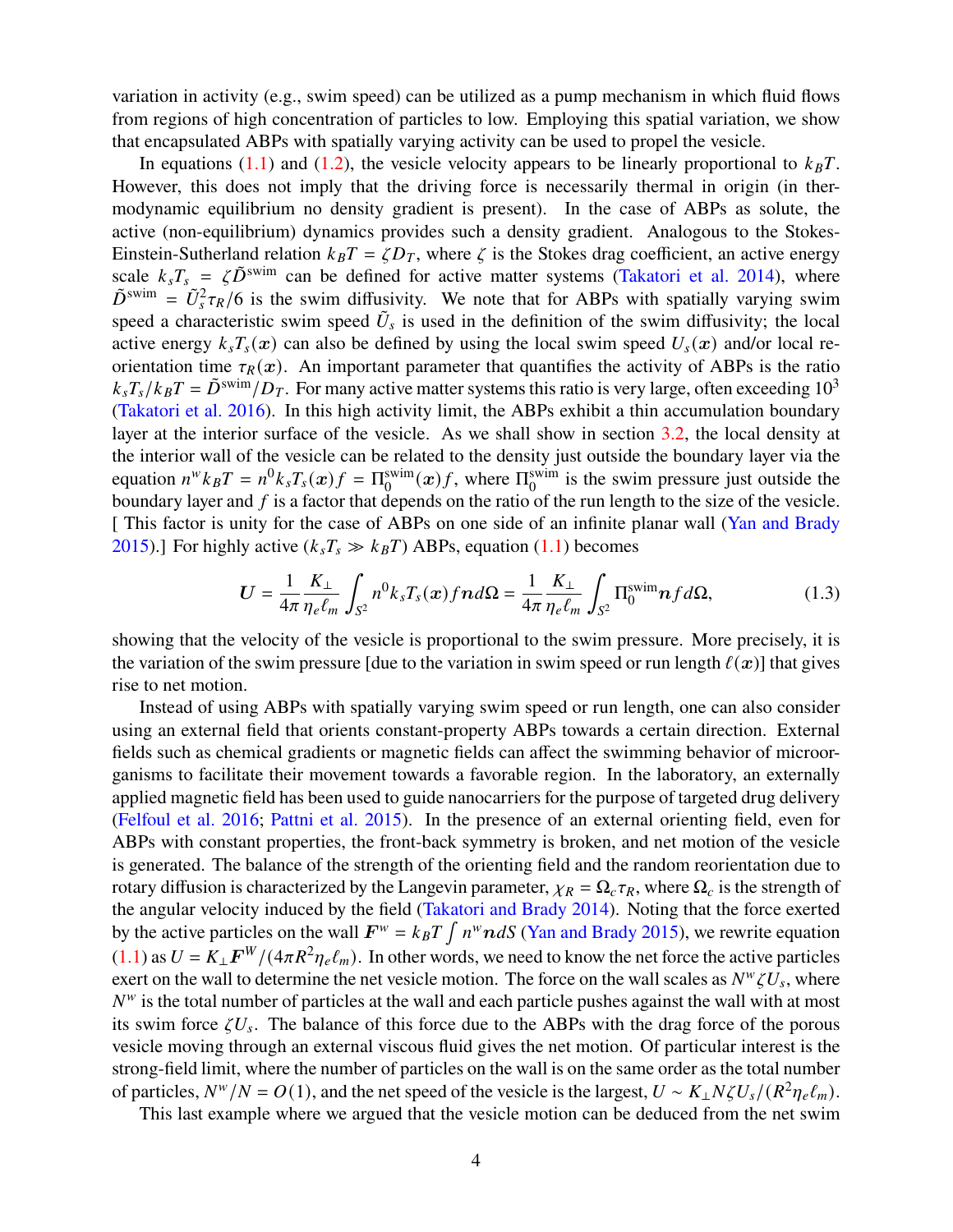force of the ABPs balancing the drag of the vesicle also applies to the so-called 'dry' active matter [\(Marchetti et al.](#page-29-9) [2013\)](#page-29-9). Dry active matter describes bacteria (or other organisms) that crawl (or even walk) on a surface of a medium of resistivity  $\zeta$ . Active particles confined to a 'container' that is able to slide along the surface in response to a lateral force will be able to push the container via their 'swim' force if there is an asymmetric distribution of ABPs. The net swim force would scale as  $N^w \zeta U_s$ , and the container would translate with the speed  $U_c \sim N^w \zeta U_s/\zeta_c$ , where  $\zeta_c$  is the resistivity for sliding the container along the surface. For dry active matter there is no fluid and thus one does not have the notion of a semipermeable membrane nor a seepage velocity driven by an osmotic pressure difference. Nevertheless, the mechanics are the same: like the seepage velocity, the substrate surface must move across the container boundary as it slides along the surface, and the ABPs achieve their propulsive 'crawling' force by pushing off the substrate just like swimmers push off the fluid. Thus, at least at high activity, the results derived here apply equally well to dry active matter with an appropriate change in notation.

In the case of a spherical vesicle, its net motion is induced by an asymmetric number density distribution on the vesicle interior surface. An alternate route for the generation of net motion is to use a vesicle with an asymmetric shape. Because the accumulation of ABPs at the interior surface depends on the local curvature of the boundary, a vesicle that has a front-back asymmetry in its shape is able to exhibit net motion. Indeed, the exterior version of the problem where a passive object is immersed in a bath of active particles has been studied. It has been shown in experiments and simulations that for an object with shape asymmetry, net motion can be achieved [\(Sokolov et al.](#page-30-10) [2010;](#page-30-10) [Kaiser et al.](#page-28-4) [2014;](#page-28-4) [Yan and Brady](#page-31-1) [2018\)](#page-31-1).

To obtain the results for the vesicle motility, in section [2](#page-5-1) we describe the model and derive a theoretical formulation that governs the dynamics of the vesicle, the interior solute suspension and the exterior fluid flow. A Darcy-like constitutive law that models the response of the fluid seepage velocity in relation to the fluid stress differences across the membrane is used. This formulation is at the continuum level, where the vesicle is large compared to the size of the ABPs so that the interior (fluid and ABPs) is treated as a suspension; the suspension stress includes the fluid stress and the osmotic pressure of the ABPs. The exterior flow field satisfies the boundary condition that the fluid velocity at the exterior surface of the vesicle consists of the rigid body motion and a seepage velocity. Because the vesicle is force- and torque-free, we can relate the rigid body motion to the seepage velocity distribution at the exterior surface using the reciprocal theorem. This approach is similar to treatments of the swimming of microorganisms using the squirmer model [\(Stone and](#page-30-11) [Samuel](#page-30-11) [1996\)](#page-30-11) where the boundary velocity at the surface of the swimmer is decomposed into rigid-body motion and the slip velocity distribution.

In situations relevant for the vesicle model as we consider here, the interior fluid flow is often weak compared to the active self-propulsion. In section [3,](#page-12-0) by neglecting the interior fluid flow we show that the total (fluid and osmotic) pressure inside the vesicle is constant and the leading-order translational velocity of the vesicle is driven by the difference in the fluid pressure across the membrane. As a result, one only needs to compute the distribution of ABPs in the absence of flow and the resulting number density distribution at the interior wall is used to obtain the translational velocity. The effect of an external orienting field on the dynamics of confined ABPs and the motion of the vesicle is considered in section [3.4.](#page-18-0) The behavior of ABPs with slow spatial variation in their swim speed where fluid motion is explicitly considered is discussed in section [4.](#page-20-0) Finally, we conclude in section [5](#page-24-0) with a discussion of the limitations and extensions of this vesicle-ABPs propulsion system.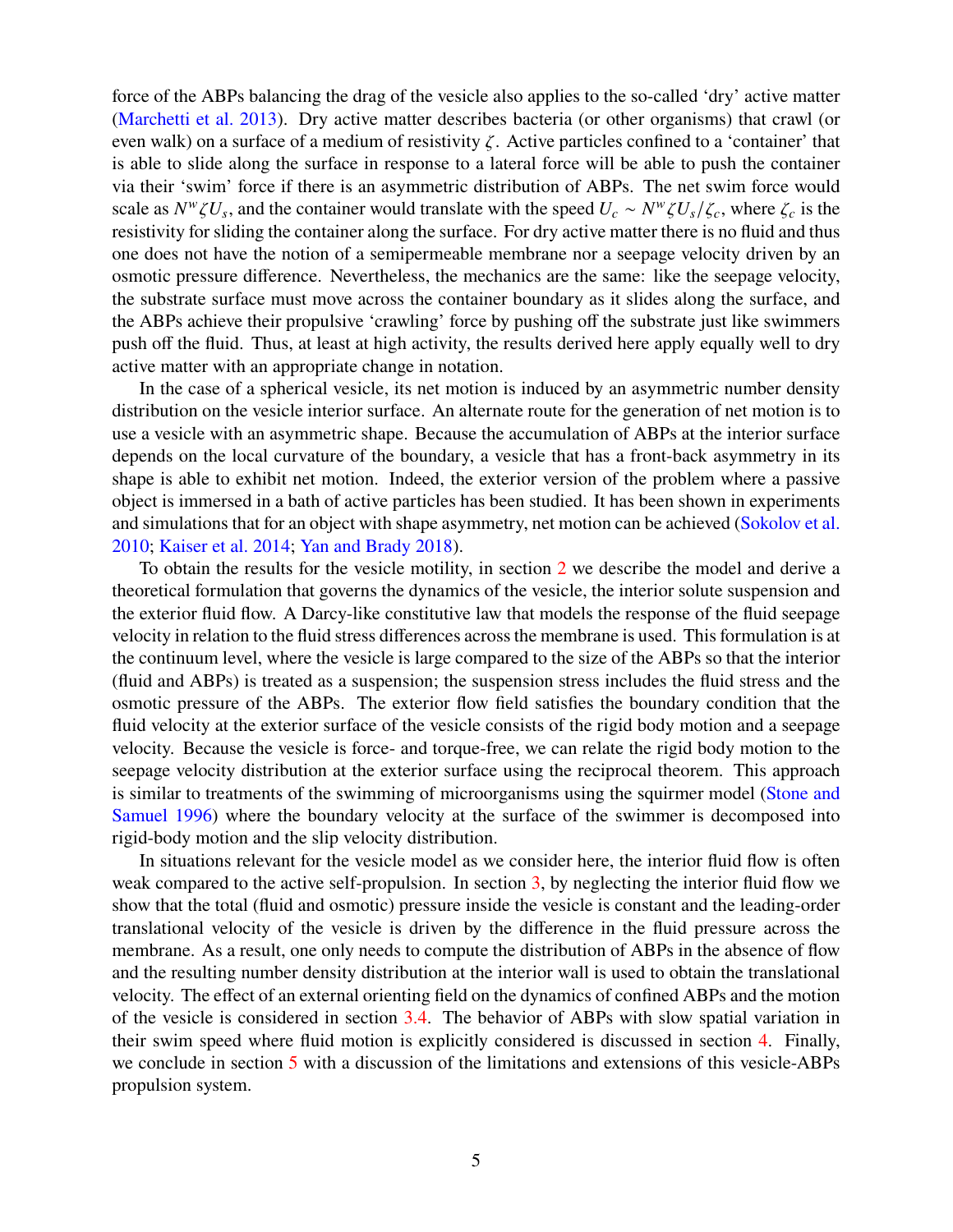

<span id="page-5-0"></span>Figure 1: Left: A rigid spherical vesicle with a semipermeable membrane immersed in an otherwise quiescent viscous fluid. Active Brownian particles are confined inside the vesicle. Right: Schematic of the semipermeable membrane with a permeability tensor K and thickness  $\ell_m$ . The seepage velocity in the membrane is  $u^s$ , which in general depends on the local position vector.

### <span id="page-5-1"></span>**2 Problem formulation**

Consider a rigid vesicle or cell consisting of a thin membrane and a solution core immersed in an otherwise quiescent viscous fluid (see figure [1\)](#page-5-0). The interior of the vesicle is a suspension of potentially active elements, which we model as active Brownian particles. The boundary or membrane of the vesicle is permeable to the solvent (i.e. water) but not to the solute (ABPs). In other words, the membrane is an osmotic membrane and serves as a confining boundary for the ABPs. Relative to the vesicle, the fluid domain is partitioned into interior, exterior and the thin porous (in the membrane) regions. The solvent in all regions is identical.

The ABPs encapsulated inside the vesicle swim with a prescribed spatially varying swim speed, which is the driving mechanism for a spatially varying number density.

At small scales relevant to the vesicle-ABP system proposed here, the inertia of the fluid, the ABPs and the vesicle are negligible. In this low Reynolds number limit, the dynamics of the fluid is governed by the Stokes equations and there is no external force/torque on the vesicle.

#### **2.1 The exterior flow**

The exterior domain consists of solvent alone and its dynamics is governed by

$$
\nabla \cdot \sigma_f^e = \eta_e \nabla^2 u^e - \nabla p_f^e = 0, \quad \nabla \cdot u^e = 0.
$$
 (2.1)

Here,  $\sigma^e_{\mu}$  $\frac{e}{f}$  is the stress tensor,  $\eta_e$  is the dynamic viscosity of the solvent,  $p_f^e$  $\frac{e}{f}$  is the pressure field and  $u^e$  is the velocity field. Far from the vesicle, the fluid is undisturbed and there is no background flow:

$$
p_f^e \to 0
$$
 and  $u^e \to 0$  as  $r \to \infty$ . (2.2)

At the exterior surface of the vesicle, we have

<span id="page-5-2"></span>
$$
u^e (x \in S_e) = U + \Omega \times x + u^s(x), \tag{2.3}
$$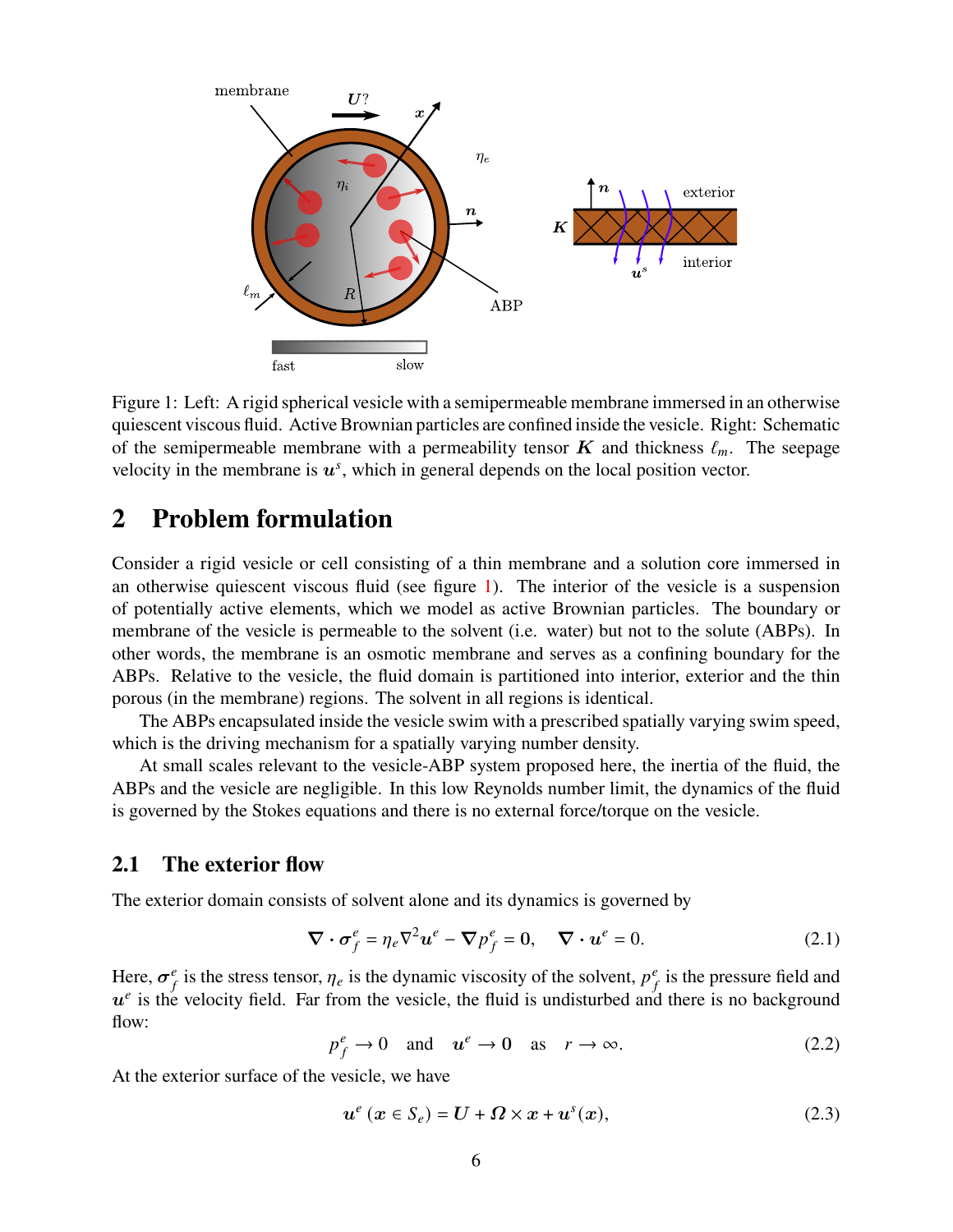where  $S_e$  denotes the exterior surface of the vesicle,  $U(\Omega)$  is the rigid-body linear (angular) velocity of the vesicle and  $u^s$  is the local seepage velocity at the exterior surface. The definition of  $u^s$  is deferred to Section [2.4.](#page-7-0) We note that equation [\(2.3\)](#page-5-2) is similar to the squirmer model where the closely packed cilia tips of a microorganism are modeled as a distribution of radial and tangential velocities on the cell body, often taken to be of spherical shape [\(Lighthill](#page-29-10) [1952;](#page-29-10) [Blake](#page-27-2) [1971\)](#page-27-2).

#### **2.2 The interior suspension**

The particles and solvent in the interior of the vesicle are treated as a continuum and governed by

$$
\nabla \cdot \boldsymbol{\sigma}^i = \eta_i \nabla^2 \boldsymbol{u}^i - \nabla P = 0 \quad \text{and} \quad \nabla \cdot \boldsymbol{u}^i = 0,
$$
 (2.4)

where  $\sigma^{i}$  is the stress tensor,  $\eta_{i}$  is the dynamic viscosity of the suspension and  $u^{i}$  is the velocity field. Here, the total pressure is given by

$$
P = p_f^i + n k_B T,\tag{2.5}
$$

where  $p^i$ is the fluid pressure, *n* the number density of the ABPs and  $k_B T$  is the thermal energy. In our model, the only contribution to the suspension stress from the ABPs is the osmotic pressure  $nk_BT$ . We note that additional stress contributions such as the active hydrodynamic stresslet of ABPs [\(Saintillan and Shelley](#page-29-11) [2015\)](#page-29-11) can be readily incorporated into our model. These effects play a less important role compared to the osmotic pressure and are thus neglected here. At the interior wall of the vesicle, we have

$$
u^{i}(x \in S_{i}) = U + \Omega \times x + u^{s}(x), \qquad (2.6)
$$

where  $S_i$  is the interior surface of the vesicle.

#### **2.3 Dynamics of ABPs**

The distribution of ABPs confined inside the vesicle is described by the probability density  $\Psi(x, q, t)$  as a function of space x, orientation q (|q| = 1) and time t. The conservation of ABPs is governed by the Smoluchowski equation. At steady state, this is given by

$$
\nabla \cdot \dot{\jmath}_T + \nabla_R \cdot \dot{\jmath}_R = 0,\tag{2.7}
$$

where the translational and rotational fluxes are given by, respectively,

$$
\dot{\mathbf{J}}_T = \mathbf{u}^i \mathbf{\Psi} + U_s(\mathbf{x}) \mathbf{q} \mathbf{\Psi} - D_T \nabla \mathbf{\Psi}, \tag{2.8}
$$

$$
j_R = \frac{1}{2}\omega^i \Psi - D_R \nabla_R \Psi. \tag{2.9}
$$

Here,  $D_T$  is the thermal diffusivity of ABPs,  $\omega^i = \nabla \times u^i$  is the vorticity vector,  $D_R$  is the rotary diffusivity,  $\nabla_R = q \times \nabla_q$  is the rotary gradient operator and  $U_s(x)$  is the intrinsic swim speed of ABPs. The prescribed spatial variation of  $U_s$  is the key ingredient of our model, and is responsible for the generation of a concentration gradient of ABPs inside the vesicle. The conservation of ABPs requires that

$$
\int_{V_i} \Psi dx dq = N,\tag{2.10}
$$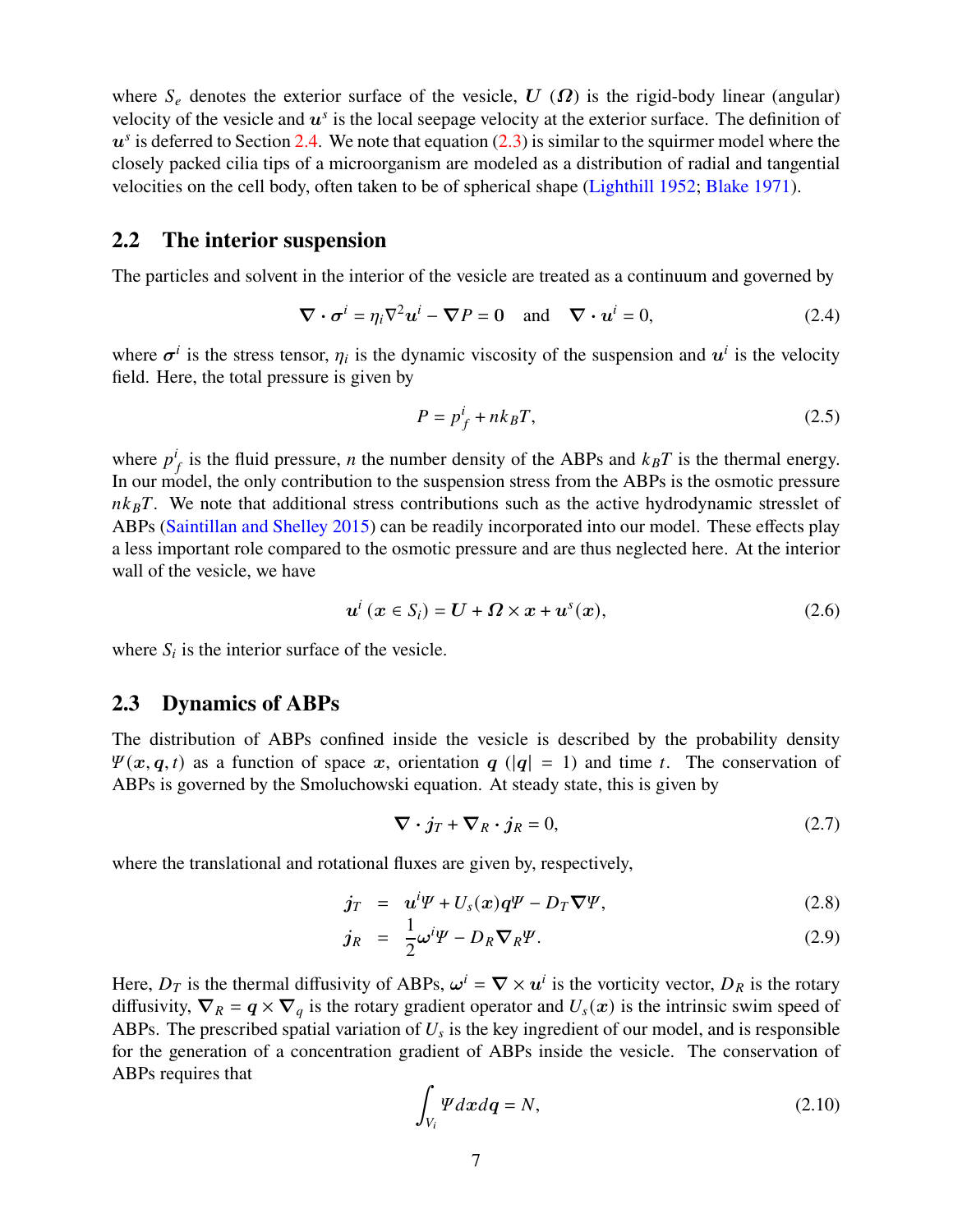where N is the total number of ABPs and  $V_i$  is the volume of the interior of the vesicle. At the interior surface of the vesicle, the flux relative to the rigid-body motion must vanish. This no-flux condition can be written as

<span id="page-7-4"></span>
$$
n \cdot j_T = n \cdot (U + \Omega \times x) \, \mathcal{V}, \quad x \in S_i,
$$
\n
$$
(2.11)
$$

where  $n$  is the unit normal vector as shown in figure [1.](#page-5-0) We note that as a model of active elements inside a cell, the rotary diffusivity  $D_R$  is biological rather than thermal in origin. As a result,  $D_R$ is independent of  $D<sub>T</sub>$  (which is assumed to be thermal in origin). The rotary diffusivity defines a reorientation timescale  $\tau_R = 1/D_R$  that characterizes the relaxation of the swimming direction. The ABPs take a step of magnitude  $\ell = U_s \tau_R$ , which is often called the run (or persistence) length  $\ell$ , before its swimming direction changes significantly. Note that one might have a reorientation time  $\tau_R(x)$  that is a function of position in addition to a spatially varying swim speed, as we show below that the important quantity is the run length  $\ell(\mathbf{x})$ .

#### <span id="page-7-0"></span>**2.4 Transport in the membrane**

We treat the fluid transport in the membrane using a macroscopic approach similar to Darcy's law; however, the porous region is ultimately modelled as a thin permeable interface. To this end, we first consider the membrane as having a network stress  $\sigma^{\text{net}}$  and a fluid stress  $\sigma^m$  $\binom{m}{f}$ . The defining characteristic of the semi-permeable membrane is that the fluid stress in the membrane balances the seepage velocity:

<span id="page-7-1"></span>
$$
\nabla \cdot \boldsymbol{\sigma}_f^m - \eta_e \boldsymbol{R}_m \cdot \boldsymbol{u}^s = 0, \qquad (2.12)
$$

or  $u^s = K \cdot \nabla \cdot \sigma^m$  $\mathcal{L}_{f}^{m}/\eta_e$ , where  $\mathbf{K} = \mathbf{R}_{m}^{-1}$  is the permeability tensor and  $\mathbf{R}_{m}$  is the membrane resistivity. The remaining network stress is responsible for maintaining the osmotic pressure difference across the membrane. That is, we have the force balance on the exterior and interior surfaces, respectively,

<span id="page-7-2"></span>
$$
\sigma_f^e \cdot n = \sigma_f^m \cdot n, \quad x \in S_e \tag{2.13}
$$

$$
\sigma_f^i \cdot n = \sigma_f^m \cdot n, \quad x \in S_i. \tag{2.14}
$$

Note, importantly, that at the interior surface,  $\sigma^i$  $\int_{f}^{i}$  is the interior *fluid* stress (it does not contain the osmotic pressure).

We model the membrane as a tangentially isotropic material with the permeability tensor

$$
K(n) = K_{\perp}nn + K_{\parallel}(I - nn),
$$
\n(2.15)

where  $K_{\perp}$  is the normal permeability and  $K_{\parallel}$  is the tangential one. For a thin membrane the gradient in equation  $(2.12)$  can be approximated by a finite difference in the normal direction, which after applying the boundary conditions  $(2.13)$  and  $(2.14)$  leads to

<span id="page-7-3"></span>
$$
\boldsymbol{u}^{s}(\boldsymbol{n}) = \frac{\boldsymbol{K}}{\eta_{e}\ell_{m}} \cdot \left(\boldsymbol{\sigma}_{f}^{e}\big|_{S_{e}} - \boldsymbol{\sigma}_{f}^{i}\big|_{S_{i}}\right) \cdot \boldsymbol{n}.\tag{2.16}
$$

Here,  $\ell_m$  is the thickness of the membrane and the thin membrane condition is  $\ell_m \ll R$  with R being the radius of the exterior surface. It is understood that in equation [\(2.16\)](#page-7-3)  $u^s$  is a function of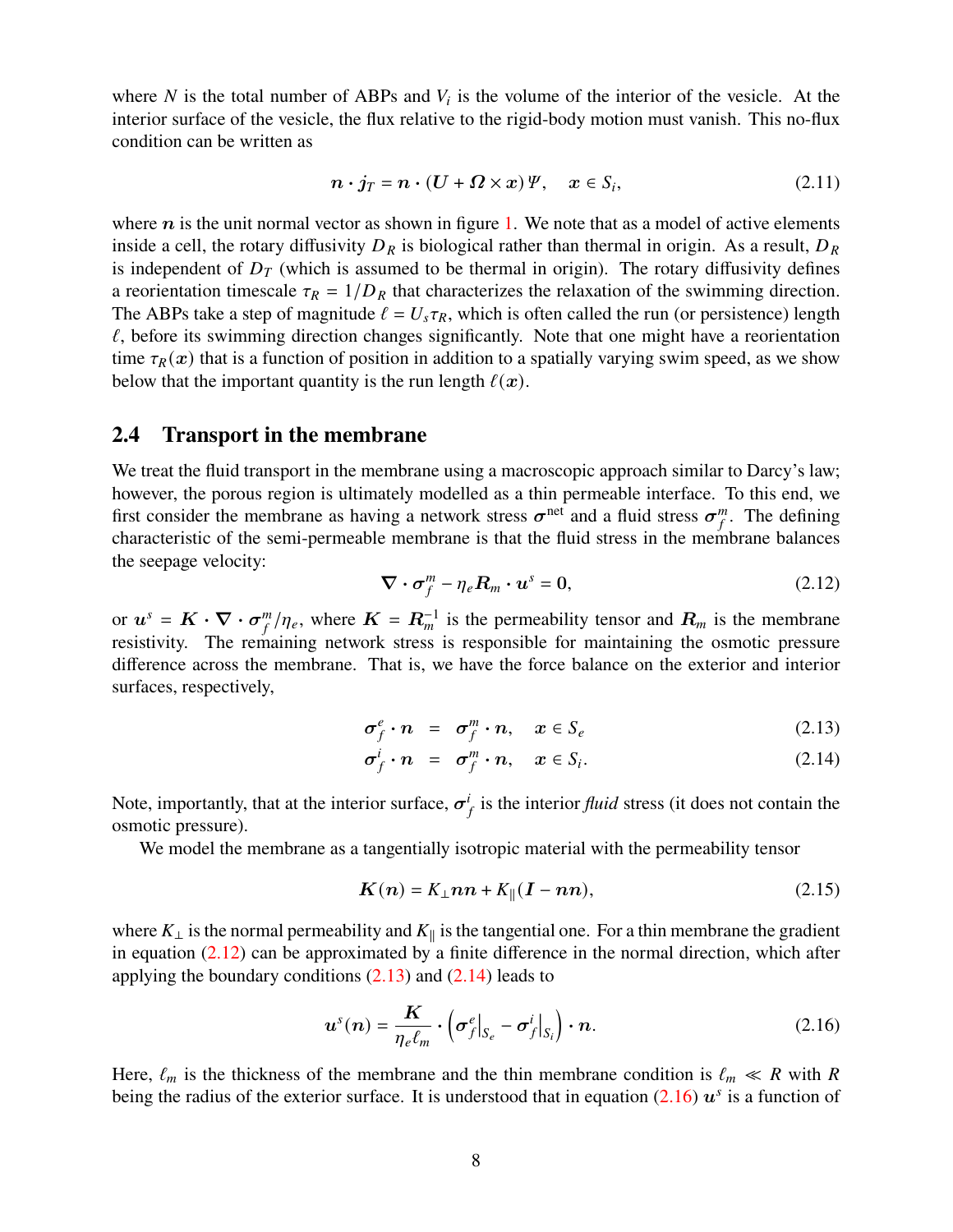the local outward normal vector  $n$  (see figure [1\)](#page-5-0). Equation [\(2.16\)](#page-7-3) is a linear relation that specifies how a seepage velocity is generated in response to a jump in the fluid stress across the membrane.

In the absence of deviatoric stress, equation [\(2.16\)](#page-7-3) reduces to

$$
\boldsymbol{u}^{s} = -\frac{K_{\perp}}{\eta_{e}\ell_{m}} \left( p_{f}^{e} |_{S_{e}} - p_{f}^{i} |_{S_{i}} \right) \boldsymbol{n}, \qquad (2.17)
$$

which is the more familiar Darcy's law in terms of the fluid pressure difference. In general, the normal flow is driven by the fluid pressure difference as well as the shear stress.

We remark that different boundary conditions across membranes and macroscopic transport equations exist in the literature. For example, an empirical boundary condition was proposed by [Beavers and Joseph](#page-27-3) [\(1967\)](#page-27-3) and later rationalized by [Saffman](#page-29-12) [\(1971\)](#page-29-12). This boundary condition was then generalized to a curved surface [\(Jones](#page-28-5) [1973\)](#page-28-5). Recently, using multiscale homogenization and matched asymptotic expansions between the near membrane and the far region, [Zampogna](#page-31-2) [and Gallaire](#page-31-2) [\(2020\)](#page-31-2) developed a macroscopic condition to simulate the interaction between an incompressible fluid flow and a permeable thin membrane. For the purpose of the present work, equation [\(2.16\)](#page-7-3) is sufficient.

Because the vesicle is rigid, the preservation of its volume dictates that

$$
\int_{S_e} \mathbf{u}^s \cdot \mathbf{n} dS = 0. \tag{2.18}
$$

Henceforth, for simplicity we shall assume that the membrane is not permeable in the tangential directions ( $K_{\parallel} = 0$ ), in which case the seepage velocity is normal to the vesicle surface.

#### **2.5 Dynamics of the vesicle**

The rigid-body translational and rotational velocities of the vesicle are determined by the force/torquefree conditions given by

$$
\int_{S_e} \sigma_f^e \cdot n dS = 0, \quad \int_{S_e} x \times \sigma_f^e \cdot n dS = 0.
$$
\n(2.19)

We can relate the rigid-body velocities U and  $\Omega$  to the seepage velocity  $u^s$  at the exterior surface using the reciprocal theorem for Stokes flow [\(Masoud and Stone](#page-29-13) [2019\)](#page-29-13). The formula for a general body shape is given in [Elfring](#page-28-6) [\(2015\)](#page-28-6). For the case of a spherical particle, the rigid-body translational and rotational velocities are given by, respectively,

$$
U = -\frac{1}{4\pi R^2} \int_{S_e} u^s dS, \quad \Omega = -\frac{3}{8\pi R^3} \int_{S_e} n \times u^s dS.
$$
 (2.20)

In the study of the rigid-body motion of micro-swimmers with prescribed kinematics (gaits) such as squirmers, the reciprocal theorem allows one to bypass the calculation of the unknown flow field, provided one can solve the resistance/mobility problem for the swimmer shape. For the problem considered here, the seepage velocity of the vesicle is not known *a priori*; we need to determine the rigid-body motion, the exterior/interior flow fields and the distribution of ABPs simultaneously.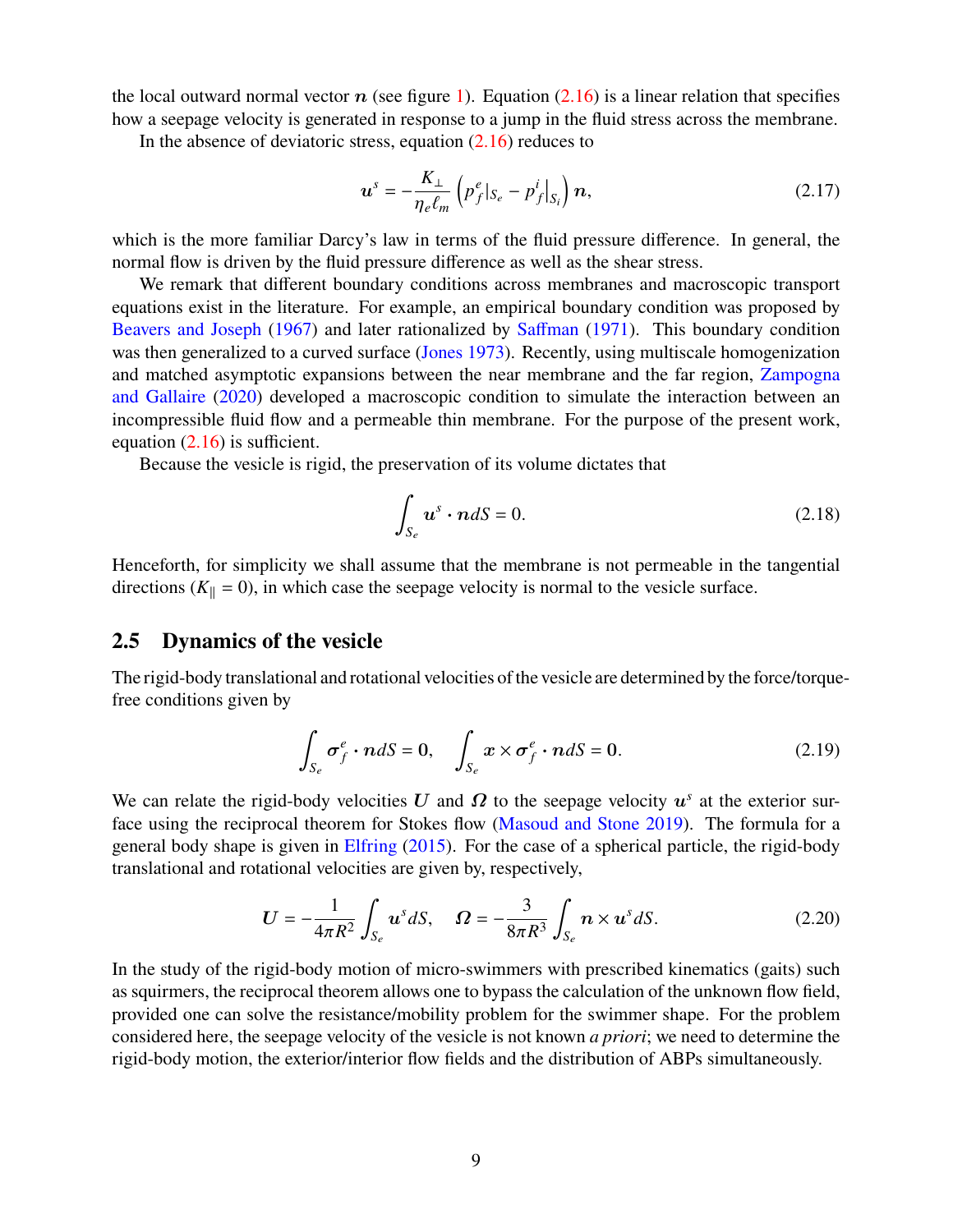#### **2.6 Non-dimensional equations for a spherical vesicle**

For a spherical vesicle, the angular velocity vanishes ( $\Omega = 0$ ) and the torque balance is automatically satisfied. We define a characteristic swim speed  $\tilde{U}_s$  such that

$$
U_s(\boldsymbol{x}) = \tilde{U}_s \hat{U}_s(\boldsymbol{x}). \tag{2.21}
$$

For a spatially homogeneous swim speed,  $\hat{U}_s(x) = 1$ . The average density of ABPs inside the vesicle is  $\overline{n} = N/V_i$ , where  $V_i = 4\pi (R - \ell_m)^3/3$  is the volume of the interior. We use this average density to scale the probability density such that

$$
\Psi = \overline{n}g,\tag{2.22}
$$

where  $g$  is the non-dimensional probability density. To render the governing equations nondimensional, we scale pressures and stresses by  $\overline{n}k_sT_s$ , length by R and fluid/vesicle velocities by  $\overline{n}k_sT_sK_\perp/(\eta_e\ell_m)$ . Recall that the activity  $k_sT_s = \zeta \tilde{U}_s^2\tau_R/6$ .

Using the characteristic swim speed, we define the swim Péclet number

$$
Pe_s = \frac{\tilde{U}_s \tau_D}{R} = \frac{\tilde{U}_s R}{D_T} \tag{2.23}
$$

that compares the swim speed to the diffusive speed  $R/\tau_D$ , where  $\tau_D = R^2/D_T$  is a diffusive timescale. Another dimensionless parameter for ABPs is defined as

$$
\gamma = \sqrt{\frac{\tau_D}{\tau_R}} = \frac{R}{\delta},\tag{2.24}
$$

where  $\delta = \sqrt{D_T \tau_R}$  is a microscopic length that quantifies the distance traveled by translational diffusion on the timescale of  $\tau_R$ . Alternate parameters including  $\ell/\delta$  and  $\ell/R$  are often used in the literature. These parameters are direct comparisons between different length scales. We note that they are related to  $Pe_s$  and  $\gamma$  by  $Pe_s = (\ell/\delta)^2 (\ell/R)^{-1}$  and  $\gamma = (\ell/R)^{-1} \ell/\delta$ .

The non-dimensional exterior problem is given by

<span id="page-9-0"></span>
$$
Da\nabla^2 u^e = \nabla p_f^e, \tag{2.25}
$$

$$
\nabla \cdot u^e = 0, \tag{2.26}
$$

$$
u^e \to 0 \quad \text{and} \quad p_f^e \to 0 \quad \text{as} \quad r \to \infty,\tag{2.27}
$$

$$
u^e = U + u^s \quad \text{at} \quad r = 1. \tag{2.28}
$$

where

$$
Da = \frac{K_{\perp}}{R\ell_m},\tag{2.29}
$$

is a Darcy number that compares the permeability of the membrane to its characteristic crosssectional area.

In the interior, the rigid-body translation  $U$  has no effect on the fluid dynamics and we only need to consider the deviation  $u' = u^{i} - U$ . Thus, the non-dimensional flow problem in the interior is governed by

<span id="page-9-1"></span>
$$
\beta Da \nabla^2 u' = \nabla P,\tag{2.30}
$$

$$
\nabla \cdot \mathbf{u}' = 0, \tag{2.31}
$$

$$
|u'|, P < \infty \quad \text{at} \quad r = 0,\tag{2.32}
$$

$$
u' = u^s \quad \text{at} \quad r = \Delta. \tag{2.33}
$$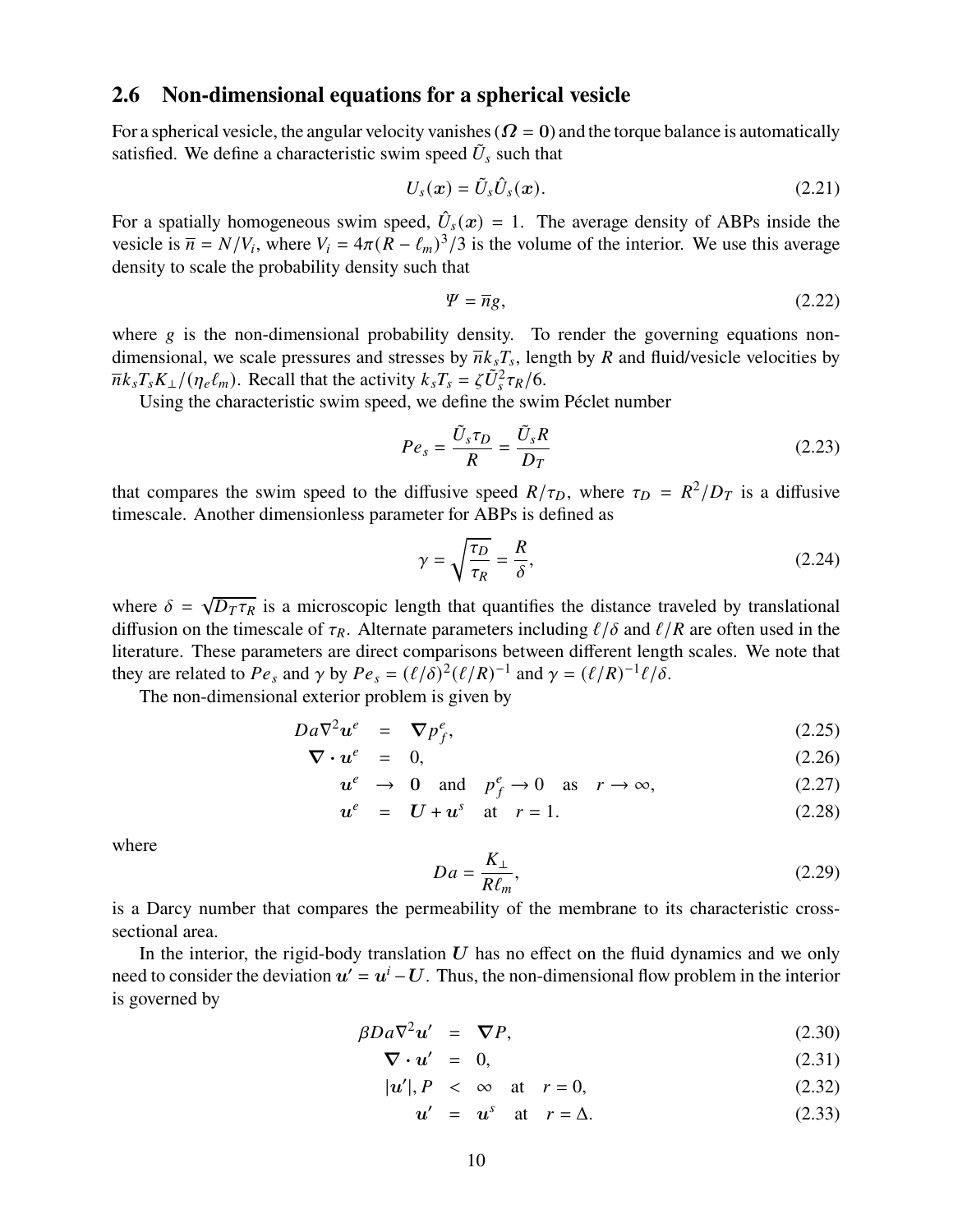Here,

$$
\beta = \frac{\eta_i}{\eta_e} \tag{2.34}
$$

is the interior-to-exterior viscosity ratio and

$$
\Delta = \frac{R - \ell_m}{R} \tag{2.35}
$$

is the radius ratio between the interior and the exterior surfaces of the membrane. For a thin membrane,  $\ell_m/R \ll 1$ ,  $\Delta$  is  $O(1)$ . The non-dimensional total pressure is given by

$$
P = p_f^i + \frac{k_B T}{k_s T_s} n = p_f^i + \frac{6\gamma^2}{P e_s^2} n,
$$
\n(2.36)

where we have used the relation  $k_B T / k_s T_s = D_T / (\overline{U}_0^2)$  $\int_0^2 \tau_R/6$  = 6 $\gamma^2/Pe_s^2$ .

The non-dimensional deviatoric stress tensors in the exterior and interior are, respectively,

<span id="page-10-0"></span>
$$
\boldsymbol{\tau}^{e} = Da \left[ \boldsymbol{\nabla} \boldsymbol{u}^{e} + (\boldsymbol{\nabla} \boldsymbol{u}^{e})^{T} \right], \quad \boldsymbol{\tau}^{i} = \beta Da \left[ \boldsymbol{\nabla} \boldsymbol{u}' + (\boldsymbol{\nabla} \boldsymbol{u}')^{T} \right]. \tag{2.37}
$$

The seepage velocity is given by

<span id="page-10-3"></span>
$$
\boldsymbol{u}^s = \boldsymbol{n}\boldsymbol{n} \cdot \left(\boldsymbol{\sigma}_f^e \big|_{S_e} - \boldsymbol{\sigma}_f^i \big|_{S_i}\right) \cdot \boldsymbol{n},\tag{2.38}
$$

where  $\sigma^e_{\mu}$  $e_f^e = -p_f^e$  $\frac{e}{f}$  $I$  +  $\tau^e$  and  $\sigma^i$  $j_f = -p^i$  $I_f I + \tau^i$ . The volume conservation of the vesicle is

<span id="page-10-4"></span>
$$
\int_{S_e} \boldsymbol{u}^s \cdot \boldsymbol{n} = 0. \tag{2.39}
$$

The rigid-body translational velocity of the vesicle is then

<span id="page-10-1"></span>
$$
U = -\frac{1}{4\pi} \int_{S^2} u^s d\Omega.
$$
 (2.40)

The non-dimensional Smoluchowski equation, its fluxes, boundary condition and particle conservation are, respectively,

<span id="page-10-2"></span>
$$
\nabla \cdot \dot{\jmath}_T + \nabla_R \cdot \dot{\jmath}_R = 0, \tag{2.41}
$$

$$
\dot{\mathbf{j}}_T = \alpha D a \mathbf{u}' g + P e_s \hat{U}_s(\mathbf{x}) q g - \nabla g, \qquad (2.42)
$$

$$
j_R = \frac{1}{2} \alpha D a \omega' g - \gamma^2 \nabla_R g,
$$
\n(2.43)

$$
n \cdot j_T = 0 \quad \text{at} \quad r = \Delta,\tag{2.44}
$$

$$
\int g d\mathbf{q} dx = \frac{4\pi}{3} \Delta^3,\tag{2.45}
$$

where we have introduced three non-dimensional parameters  $\alpha$ ,  $Pe_s$  and  $\gamma$ . The first parameter is a reduced osmotic pressure and given by

$$
\alpha = \frac{\overline{n}k_s T_s \tau_D}{\eta_e}.
$$
\n(2.46)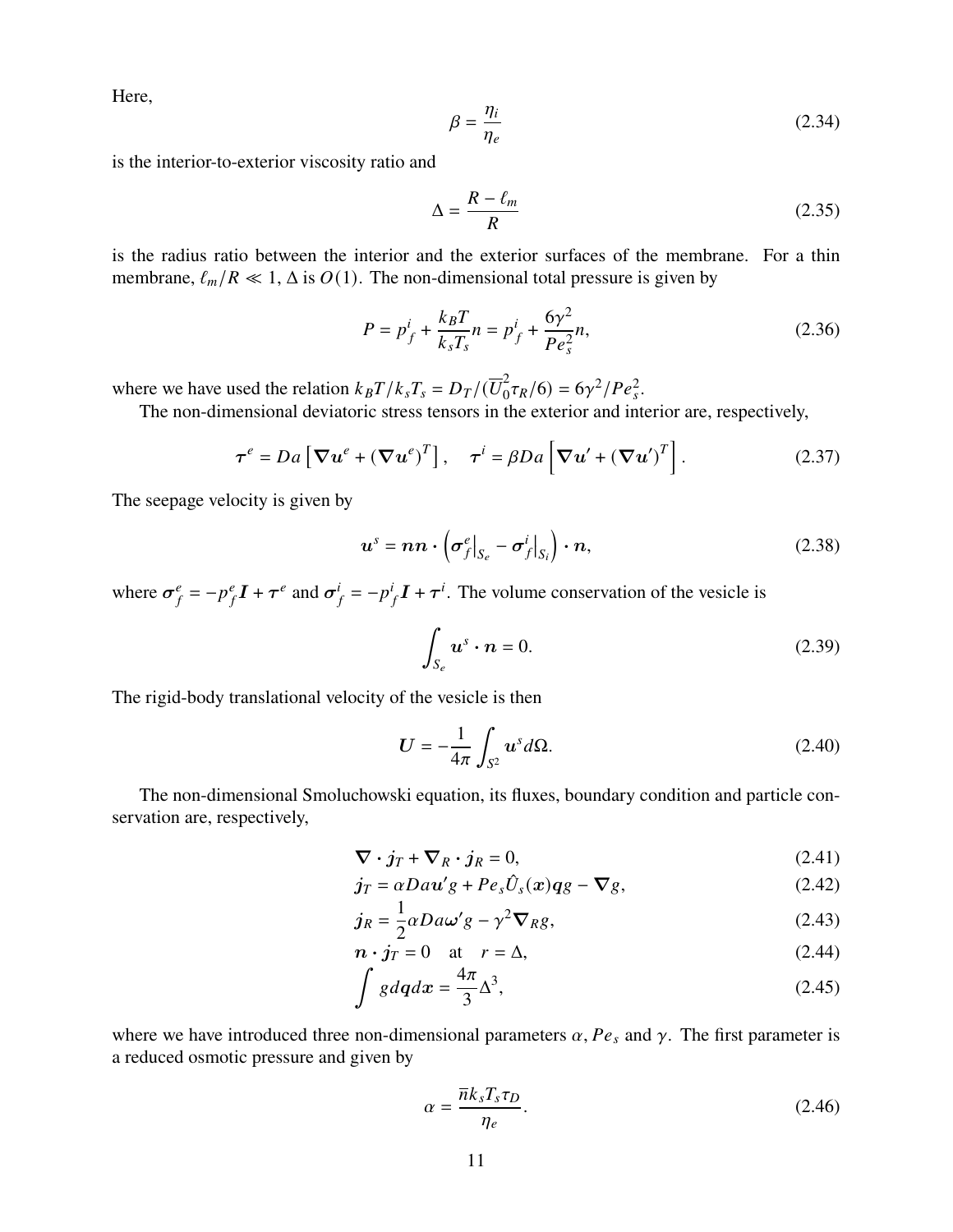| Non-dimensional parameter Mathematical definition Physical description |                                   |                              |
|------------------------------------------------------------------------|-----------------------------------|------------------------------|
| $\alpha$                                                               | $\overline{n}k_sT_s\tau_D/\eta_e$ | Reduced osmotic pressure     |
| B                                                                      | $\eta_i/\eta_e$                   | Viscosity ratio              |
| $\gamma$                                                               | $R/\delta$                        | Comparison of R and $\delta$ |
| Da                                                                     | $K_{\perp}/(R\ell_m)$             | Darcy number                 |
| Pe <sub>s</sub>                                                        | $\tilde{U}_s \tau_D/R$            | Swim Péclet number           |
| л                                                                      | $(R - \ell_m)/R$                  | Radius ratio                 |

Table 1: Independent non-dimensional parameters.

Physically, this is a comparison between the active driving pressure  $(\overline{n}k_sT_s)$  and a viscous resistive 'pressure'  $(\eta_e/\tau_D)$  on the timescale  $\tau_D$ .

In the equations above, variables  $\{u^e, p_f^e, x, r, U, u^s, P, u'\}$  and gradient operators are nondimensional even though the same symbols as their dimensional counterparts are used. This is to avoid inconvenience in notation and henceforth we shall work with non-dimensional quantities unless otherwise noted.

It is convenient to consider the orientational moments of the probability density function. The zeroth order moment, or the number density is given by

$$
n(\boldsymbol{x}) = \int_{S^2} g d\boldsymbol{q},\tag{2.47}
$$

where  $S^2$  is the surface of the unit sphere in  $\mathbb{R}^3$ , which represents all possible orientations that q takes. Integrating the Smoluchowski equation over all orientations, we obtain a conservation equation for the number density

<span id="page-11-1"></span>
$$
\nabla \cdot \boldsymbol{j}_n = 0,\tag{2.48a}
$$

$$
j_n = \alpha D a u' n + P e_s \hat{U}_s(x) m - \nabla n.
$$
 (2.48b)

This equation is coupled to the first moment, or polar order,

$$
m(x) = \int_{S^2} qg dq.
$$
 (2.49)

The no-flux condition [\(2.11\)](#page-7-4) becomes  $\mathbf{n} \cdot \mathbf{j}_n = 0$  for  $\mathbf{x} \in S_i$ . Multiplying the Smoluchowski equation by q and integrating over  $S^2$ , we obtain a governing equation for the polar order,

<span id="page-11-0"></span>
$$
\nabla \cdot \boldsymbol{j}_m - \frac{1}{2} \alpha D a \omega^i \times \boldsymbol{m} + 2 \gamma^2 \boldsymbol{m} = 0, \qquad (2.50a)
$$

$$
j_m = \alpha D a \mathbf{u}' \mathbf{m} + P e_s \hat{U}_s(\mathbf{x}) \left( \mathbf{Q} + \frac{1}{3} n \mathbf{I} \right) - \nabla m \tag{2.50b}
$$

where

$$
Q = \int_{S^2} \left( qq - \frac{1}{3}I \right) g dq, \qquad (2.51)
$$

is the trace-free nematic order tensor and  $I$  is the identity tensor of rank two. The no-flux condition at the interior surface for the polar order becomes  $\mathbf{n} \cdot \mathbf{j}_m = 0$ . Different from the conservation of the total number of ABPs, the polar order is not conserved as indicated by the presence of the sink term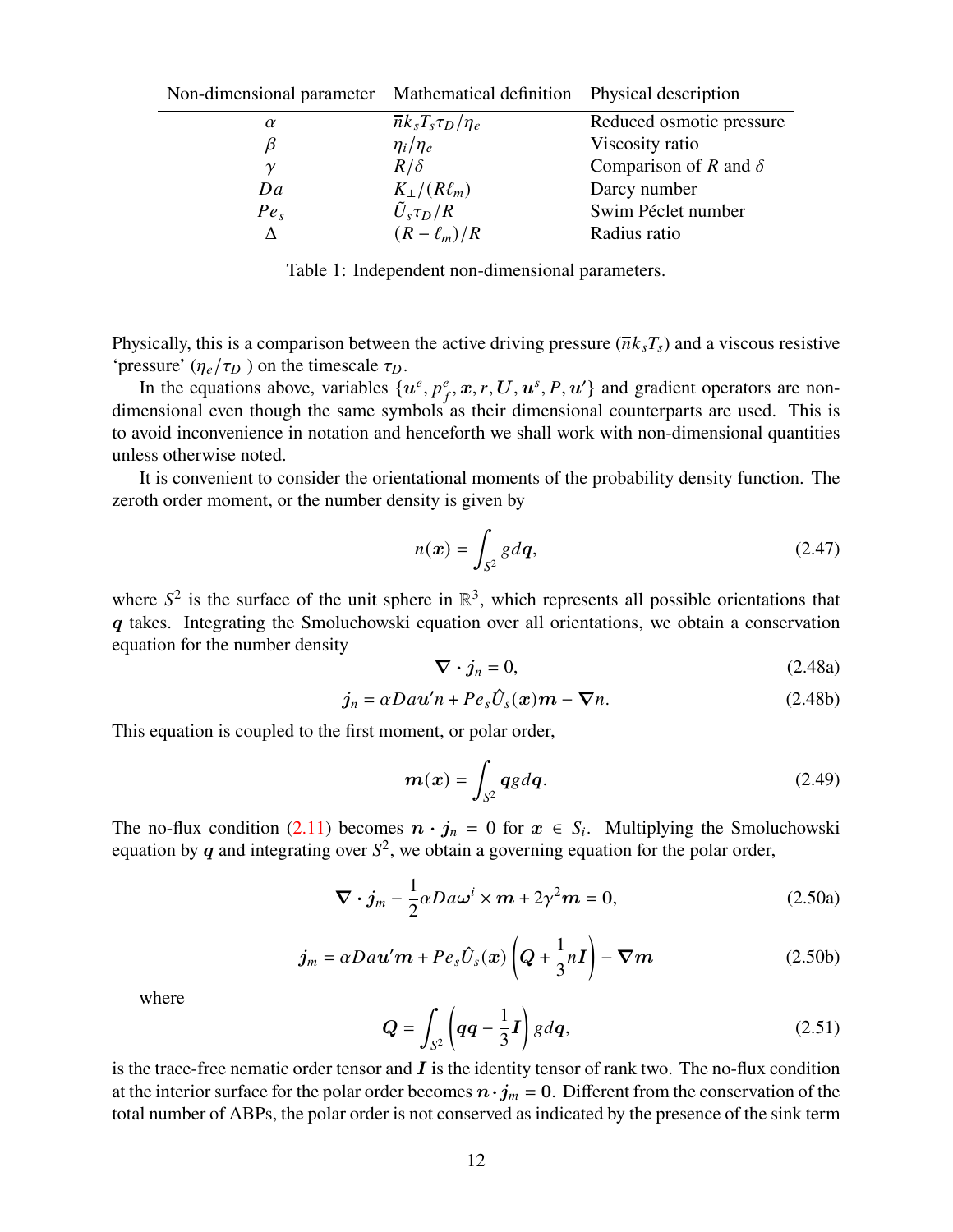$2\gamma^2 m$  in equation [\(2.50a\)](#page-11-0) even in the absence of flow. This sink term describes the randomization, due to rotary diffusion, of any polar order.

As can be inferred from the above discussion, there is an infinite hierarchical structure to the moment equations. To truncate this infinite set of equations, a closure model such as  $Q = 0$  is often considered in the literature [\(Saintillan and Shelley](#page-29-11) [2015;](#page-29-11) [Yan and Brady](#page-31-0) [2015\)](#page-31-0). A closure leads to a set of closed equations that can be solved as an approximation to the Smoluchowski equation. We note that a closure approximation is often not uniformly accurate across different regimes of physical parameters or different spatial/time domains and care must be taken when interpreting results obtained from such methods [\(Dulaney and Brady](#page-28-7) [2020;](#page-28-7) [Burkholder and Brady](#page-27-4) [2020;](#page-27-4) [Peng and Brady](#page-29-14) [2020\)](#page-29-14). A systematic approach to derive low-order closure models that are able to approximate the full solution of the Smoluchowski equation is still lacking.

The mechanism for an induced concentration gradient from a prescribed activity gradient in the absence of flow has been studied in previous works [\(Schnitzer](#page-29-7) [1993;](#page-29-7) [Tailleur and Cates](#page-30-6) [2008;](#page-30-6) [Row](#page-29-8) [and Brady](#page-29-8) [2020\)](#page-29-8). To illustrate this mechanism and motivate later discussions, we summarize the simple one-dimensional (1D) result here. In the absence of external linear or angular velocities, such as due to flow or orienting field, the governing equation in 1D for highly active ABPs is  $\nabla \cdot (\hat{U}_s m) = 0$ , where the diffusive term is neglected. The solution in 1D is simply  $m = 0$ . Then, equation [\(2.50a\)](#page-11-0) reduces to  $n\hat{U}_s = const.$  Further, [Row and Brady](#page-29-8) [\(2020\)](#page-29-8) showed that this spatial variation of activity and concentration can drive a reverse osmotic flow, i.e. fluid flow from regions of high concentration to low. In this work, we exploit this spatial variation to propel a vesicle that is able to maintain an activity gradient in the swim speed of ABPs confined inside.

### <span id="page-12-0"></span>**3 Vesicle motion in the limit of weak interior flow**

In many situations, the advection due to the interior fluid flow is much weaker compared to the self-propulsion of the ABPs or its active swim diffusion (small Péclet number), and we may neglect the effect of the fluid velocity disturbance on the distribution of ABPs.

#### **3.1 Governing equations**

The behavior of the system in this small-Péclet limit can be systematically derived by considering a weakly permeable membrane,  $Da \ll 1$ .

If the vesicle is non-permeable ( $Da = 0$ ), no external or internal flows can be generated, and the vesicle remains stationary despite the nonuniform density distribution and accumulation of the ABPs at the boundary. Due to the scaling of the dimensional velocities by the permeability, the leading order non-dimensional velocities are  $O(1)$  as  $Da \rightarrow 0$ . To study the motion of the vesicle in the  $Da \ll 1$  limit, we pose regular expansions for all fields:

$$
\boldsymbol{u}^e = \boldsymbol{u}_0^e + D a \boldsymbol{u}_1^e + \cdots, \qquad (3.1)
$$

$$
p_f^e = p_{f,0}^e + Dap_{f,1}^e + \cdots,\tag{3.2}
$$

$$
u' = u'_0 + Dau'_1 + \cdots, \tag{3.3}
$$

$$
P = P_0 + DaP_1 + \cdots, \tag{3.4}
$$

$$
g = g_0 + Dag_1 + \cdots \tag{3.5}
$$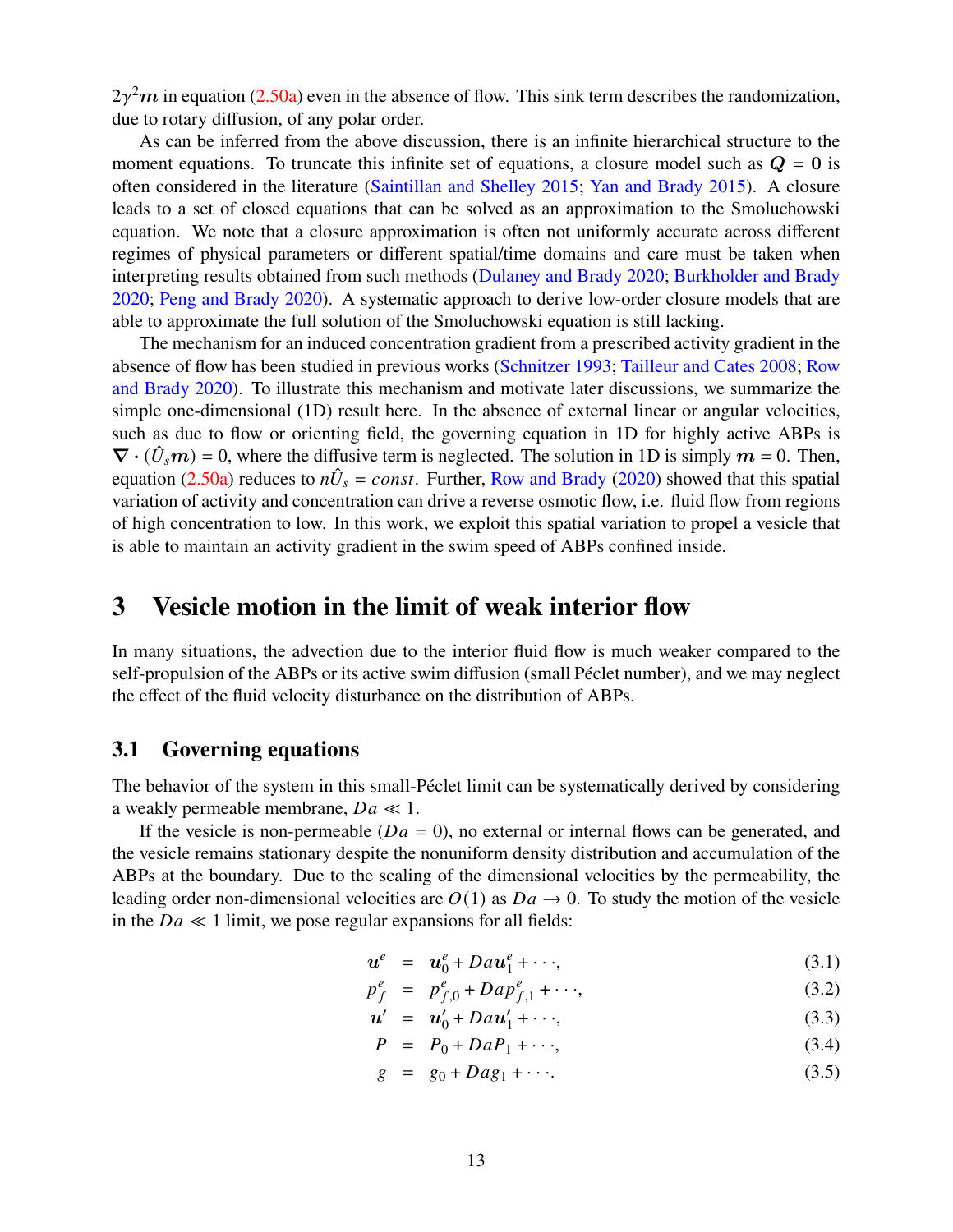The dimensionless number density is given by  $n = \int g dq = n_0 + Dan_1 + \cdots$ . Similarly, the expansions for the translational and the seepage velocities are, respectively,

$$
U = U_0 + DaU_1 + \cdots, \qquad (3.6)
$$

$$
\boldsymbol{u}^s = \boldsymbol{u}_0^s + D a \boldsymbol{u}_1^s + \cdots. \tag{3.7}
$$

From equation [\(2.37\)](#page-10-0), we know that the leading order deviatoric stresses are  $O(Da)$ , which does not contribute to the  $O(1)$  seepage velocity. As a result, the seepage velocity at leading order is driven by the fluid pressure difference across the membrane,

<span id="page-13-1"></span>
$$
\boldsymbol{u}_0^s = \left( p_f^i \big|_{S_i} - p_f^e \big|_{S_e} \right) \boldsymbol{n}.\tag{3.8}
$$

Inserting these expansions into the exterior Stokes equations [\(2.25\)](#page-9-0) and [\(2.26\)](#page-9-0) gives to leading order

<span id="page-13-0"></span>
$$
\nabla p_{f,0}^e = 0, \quad \nabla \cdot \mathbf{u}_0^e = 0. \tag{3.9}
$$

The kinematic boundary condition at the exterior surface is  $u_0^e$  $\frac{e}{0}(r = 1) = U_0 + u_0^s$  $\int_0^s$ . Due to the linearity of Stokes flow, we only need to solve equation [\(3.9\)](#page-13-0) using the seepage velocity condition  $[u_0^e]$  $_{0}^{e}(r = 1) = u_{0}^{s}$  $\delta_0$ ; the rigid body translation is determined from the reciprocal theorem given by equation [\(2.40\)](#page-10-1). Because  $u_0^s$  $\delta$ <sub>0</sub> is in the radial direction, the exterior flow is radial and given by

$$
p_{f,0}^{e} = 0, \quad \mathbf{u}_0^{e} = \frac{\mathbf{u}_0^{s}}{r^2}.
$$
 (3.10)

Similarly, the leading order equation governing the interior flow is given by

$$
\nabla P_0 = 0, \quad \nabla \cdot \mathbf{u}'_0 = 0. \tag{3.11}
$$

At the interior surface, the flow field satisfies the condition  $u'(r = \Delta) = u^s$ . We note that the interior flow field is not analytically tractable but it is not required in order to determine the vesicle motion. The total pressure at leading order is a constant, consisting of spatially varying fluid pressure and osmotic pressure,

<span id="page-13-2"></span>
$$
p_{f,0}^{i} + 6\gamma^{2} n_{0} / Pe_{s}^{2} = P_{0} = const.
$$
\n(3.12)

Inserting the expansions into the Smoluchowski equation  $(2.41)$ – $(2.45)$ , we obtain at leading order

<span id="page-13-3"></span>
$$
\nabla \cdot (Pe_s \hat{U}_s(x) qg_0 - \nabla g_0) - \gamma^2 \nabla_R^2 g_0 = 0, \qquad (3.13)
$$

$$
\boldsymbol{n} \cdot (Pe_s \hat{U}_s(\boldsymbol{x}) \boldsymbol{q} g_0 - \boldsymbol{\nabla} g_0) = 0 \quad \text{at} \quad r = \Delta,
$$
 (3.14)

$$
\int g_0 dq dx = \frac{4\pi}{3} \Delta^3.
$$
\n(3.15)

Using equations  $(2.40)$ ,  $(3.8)$  and  $(3.12)$ , we obtain

<span id="page-13-4"></span>
$$
U_0 = \frac{3\gamma^2}{2\pi Pe_s^2} \int_{S^2} n_0(r=\Delta) n d\Omega.
$$
 (3.16)

It is more intuitive to examine the above expression in its dimensional form

<span id="page-13-5"></span>
$$
U_0 = \frac{1}{4\pi} \frac{K_\perp}{\eta_e \ell_m} \int_{S^2} \Pi_0^{\text{osmo}} n d\Omega, \tag{3.17}
$$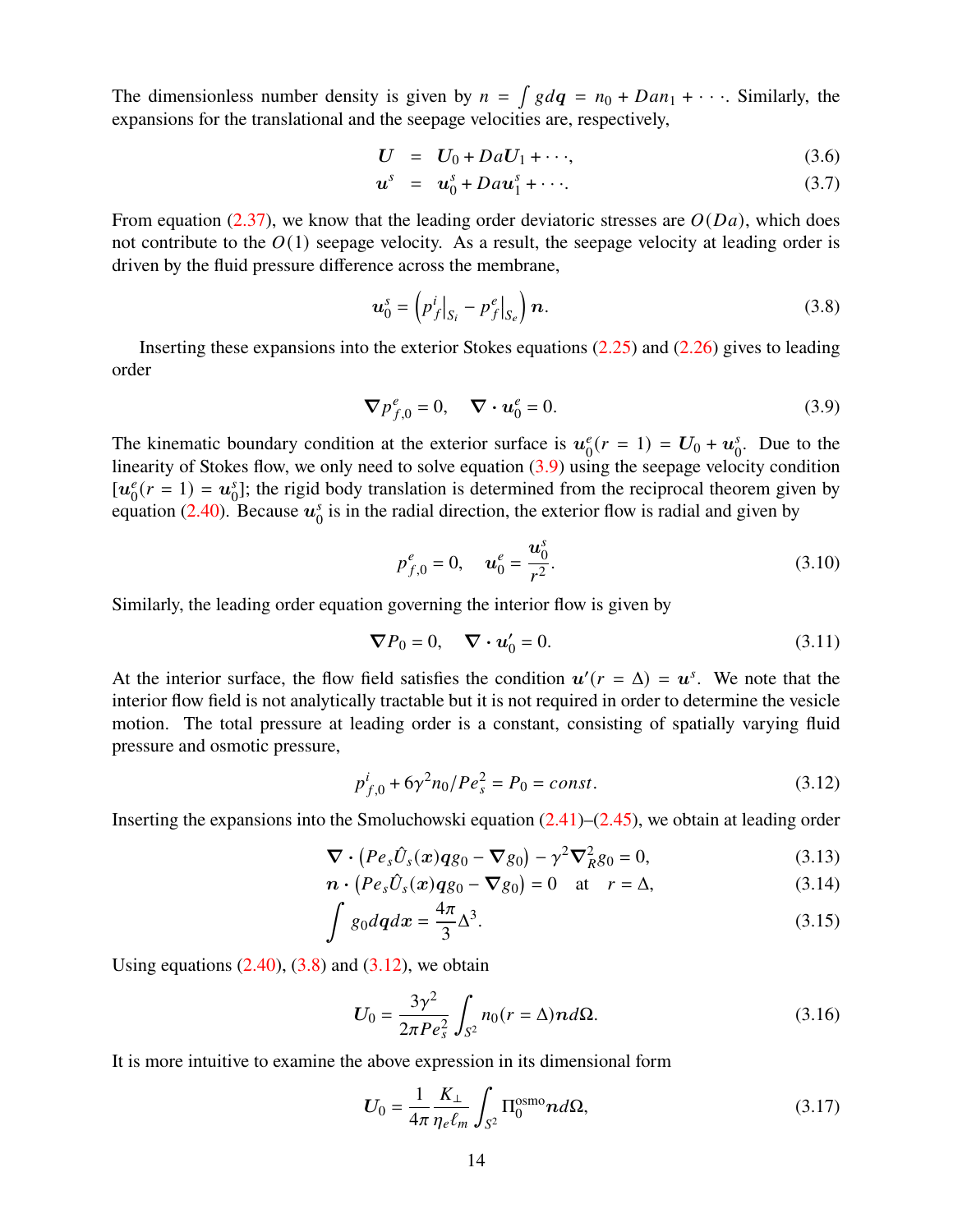where  $\Pi_0^{\rm osmo}$  $0_0^{\text{osmo}} = n^w k_B T$  is the dimensional osmotic pressure of ABPs in the absence of flow.

To sum up, one needs to solve equations  $(3.13)-(3.15)$  $(3.13)-(3.15)$  $(3.13)-(3.15)$  to obtain the density distribution of ABPs in the absence of flow, and then using equation [\(3.16\)](#page-13-4) to calculate the vesicle motion. In the remainder of section [3,](#page-12-0) the subscript '0' (e.g.,  $g_0$ ,  $U_0$ ) will be dropped for notational convenience.

In general, one can represent the number density distribution at the spherical interior wall by the complete spherical harmonic expansion

$$
n_0(\Delta, \theta, \phi) = \sum_{l=0}^{\infty} \sum_{m=-l}^{m=l} C_{l,m} Y_l^m(\theta, \phi),
$$
\n(3.18)

where  $Y_l^m$  $J_l^m = \sqrt{(2l+1)(l-m)!/[4\pi(l+m)!]} P_l^m$  $_{l}^{m}(\cos \theta)$  exp $(im\phi)$  and  $P_{l}^{m}$  $\binom{m}{l}$  is the associated Legendre polynomial of degree *l* and order m. Using equation  $(3.16)$ , a direct integration shows that only the  $l = 1$  modes contribute to the translational velocity of the vesicle.

#### <span id="page-14-0"></span>**3.2 High activity**

We now explore the limit of high activity,  $k_sT_s/k_B T = \tilde{D}^{swin}/D_T = \ell^2/(6\delta^2) \gg 1$ , which is often observed in active matter systems [\(Takatori et al.](#page-30-8) [2016\)](#page-30-8). Equivalently, we define  $\epsilon = 1/\gamma^2$  (Note that  $Pe_s = \gamma^2 \ell/R$ ) and consider the limit  $\epsilon \to 0$ . Expanding the probability density function  $g = g^{(0)} + \epsilon g^{(1)} + \cdots$ , we obtain at leading order

<span id="page-14-1"></span>
$$
\frac{\ell}{R}\nabla \cdot \left[\hat{U}_s q g^{(0)}\right] - \frac{1}{\hat{\tau}_R} \nabla_R^2 g^{(0)} = 0,\tag{3.19}
$$

where we have included the spatial variation of  $\tau_R(x)$  and defined  $\tau_R = \tilde{\tau}_R \hat{\tau}_R$  similar to the case of spatially varying swim speed. Integrating over the orientation space leads to an equation for the polar order

$$
\nabla \cdot (\hat{U}_s \boldsymbol{m}^{(0)}) = 0. \tag{3.20}
$$

Equation [\(3.19\)](#page-14-1) is incompatible with the no-flux boundary condition and thus is only valid in the bulk of the interior. At the interior membrane surface, the swimming flux is balanced by the diffusive flux, which implies the existence of an accumulation boundary layer of thickness  $O(\epsilon)$ . In this high activity limit, the number of particles in the boundary layer is still finite, which suggests that the probability density is  $O(1/\epsilon)$  as  $\epsilon \to 0$ . Therefore, the probability density in the boundary layer admits an expansion of the form  $g(y, \theta, \phi, q) = g^{(-1)}/\epsilon + g^{(0)} + \cdots$ . Defining a stretched boundary-layer coordinate in the radial direction  $y = (\Delta - r)/\epsilon$ , the Smoluchowski equation to leading order is

<span id="page-14-3"></span>
$$
\frac{\ell}{R}\hat{U}_s\big|_{S_i} \mathbf{q} \cdot \mathbf{e}_r \frac{\partial g^{(-1)}}{\partial y} + \frac{\partial^2 g^{(-1)}}{\partial y^2} = 0, \tag{3.21}
$$

$$
\frac{\ell}{R}\hat{U}_s\big|_{S_i} \mathbf{q} \cdot \mathbf{e}_r g^{(-1)} + \frac{\partial g^{(-1)}}{\partial y} = 0 \quad \text{at} \quad y = 0,
$$
\n(3.22)

$$
g^{(-1)} \to 0 \quad \text{as} \quad y \to +\infty. \tag{3.23}
$$

Here, the Taylor expansion  $\hat{U}_s(r, \theta, \phi) = \hat{U}_s|_{S_i} - \epsilon y \frac{d\hat{U}_s}{dr}|_{S_i} + \cdots$  is used. The solution is readily obtained

<span id="page-14-2"></span>
$$
g^{(-1)} = \begin{cases} A_1(\theta, \phi, \mathbf{q}) \exp\left(-\frac{\ell}{R}\hat{U}_s|_{S_i}\mathbf{q} \cdot \mathbf{e}_r\mathbf{y}\right), & \mathbf{q} \cdot \mathbf{e}_r > 0, \\ 0, & \text{otherwise.} \end{cases}
$$
(3.24)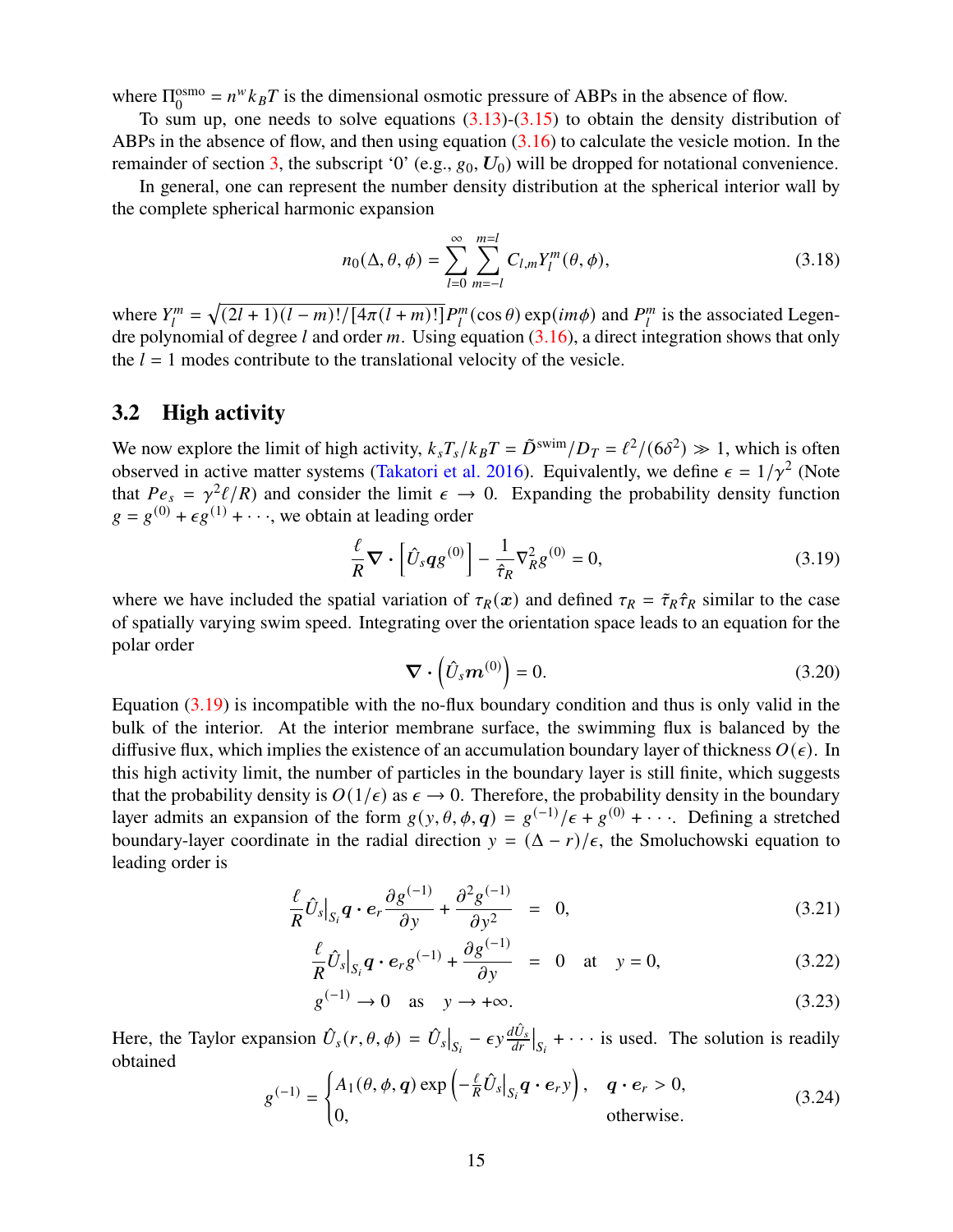This singular accumulation only occurs for particles with orientation pointing towards the wall  $(q \cdot e_r > 0)$  because otherwise they would swim away. In equation [\(3.24\)](#page-14-2),  $A_1$  is an unknown function that can only be determined from the next-order solution. The boundary layer solution  $g^{(0)}(y, \theta, \phi, q)$  in the limit  $y \to \infty$  needs to be matched with the solution in the bulk as  $r \to \Delta$ .

At the interior surface of the vesicle  $(y = 0)$ , the leading-order density is large and given by  $\gamma^2 \int_{\mathbf{q}\cdot\mathbf{e}_r>0} A_1 d\mathbf{q}$ . Just outside the boundary layer (i.e.,  $y \to \infty$ ), the density is  $O(1)$  as  $\gamma^2 \to \infty$ . This boundary-layer structure allows us to relate the osmotic pressure at the interior surface of the vesicle to the swim pressure outside the boundary layer. To this end, we consider the ratio  $n^w k_B T / (n^0 k_s T_s)$ , where all quantities are dimensional. The density at the wall  $n^w$  and the density outside the boundary layer  $n^0$  are defined locally along the interior surface and are functions of the local surface normal vector  $n$ . From the above analysis, we have

<span id="page-15-0"></span>
$$
\frac{n^w k_B T}{n^0 k_s T_s} = \frac{\gamma^2 \int_{\mathbf{q} \cdot \mathbf{e}_r > 0} A_1 d\mathbf{q}}{\int g^{(0)}(y \to \infty, \theta, \phi, \mathbf{q}) d\mathbf{q}} \frac{k_B T}{k_s T_s} = f(\ell/R, \Delta),\tag{3.25}
$$

where  $\gamma^2 k_B T / k_s T_s = 6R^2/\ell^2$  is not a function of the thermal diffusivity  $D_T$  (or  $\ell/\delta$ ). Because in general  $A_1$  is not analytically tractable, the factor  $f(\ell/R, \Delta)$  in the preceding equation cannot be explicitly obtained. Nevertheless, equation  $(3.25)$  reveals the important fact that at high activity

<span id="page-15-1"></span>
$$
\Pi^{\text{osmo}} = n^w k_B T = \Pi_0^{\text{swim}} f(\ell/R, \Delta),\tag{3.26}
$$

where  $\Pi_0^{\text{swim}}$  $0_0^{\text{swim}} = n^0 k_s T_s$ . In other words, the osmotic pressure at the wall is equal to the swim pressure in the bulk of the interior just outside the boundary layer but modified by a scale factor that is a function of  $\ell/R$  and  $\Delta$ . We emphasize that in equation [\(3.26\)](#page-15-1), all quantities are defined locally along the interior surface of the vesicle. This is a generalization of the result of [Yan and](#page-31-0) [Brady](#page-31-0) [\(2015\)](#page-31-0) for ABPs outside an infinite planar wall, where  $n^w k_B T = n^0 k_s T_s$  in the limit  $\gamma^2 \to \infty$ because of the absence of curvature of the geometry.

Equation [\(3.26\)](#page-15-1) allows us to obtain the dimensional speed of the vesicle:

<span id="page-15-2"></span>
$$
U = \frac{1}{4\pi} \frac{K_{\perp}}{\eta_e \ell_m} \int_{S^2} \Pi_0^{\text{swim}} f(\ell/R, \Delta) n d\Omega.
$$
 (3.27)

We note that this relation holds for ABPs with spatially varying swim speed or reorientation time.

To understand the dependence of the motion of the vesicle on  $\ell/R$ , we approach the problem from a micromechanical perspective using Brownian dynamics simulations that resolve the Langevin equations of motion governing the stochastic dynamics of an ABP in its physical and orientation space. The details of the simulation method is given in section [A.](#page-25-0) The ABPs are treated as point particles and their hard-particle interaction with the vesicle interior boundary is implemented using the potential-free algorithm [\(Heyes and Melrose](#page-28-8) [1993\)](#page-28-8). In this approach, the force exerted on the wall due to the collision with ABPs is readily obtained. Consider a simulation of  $N$  ABPs that only interact with the boundary independently but not among themselves. After a time step  $\Delta t$ , some particles might have moved outside the interior wall. For particle  $i$  that is now outside, we add a displacement  $\Delta x_i$  to the particle such that after the move the particle is at contact with the boundary. The total force exerted on the wall is then  $F^w = -\zeta \sum_{i \in I} \Delta x_i / \Delta t$  where  $I$  is the set of all particles that are outside the boundary before the hard-sphere move. As seen in equation  $(3.17)$ , the net speed of the vesicle is proportional to the net force  $F^w$ .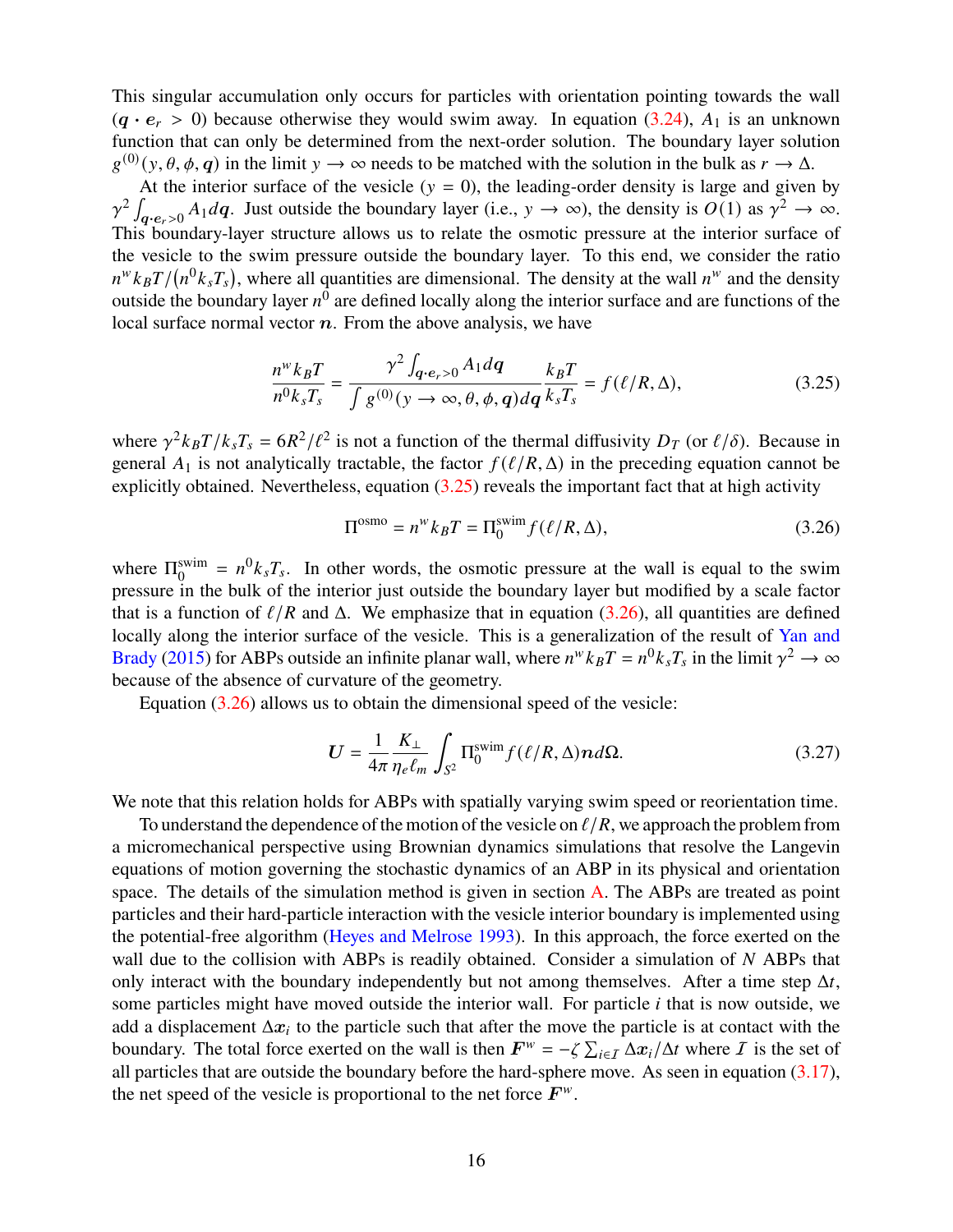

<span id="page-16-0"></span>Figure 2: The magnitude of the dimensionless net force on the interior vesicle surface  $F^{w}/(4\pi R_i^2 \overline{n} k_s T_s)$  as a function of  $\ell/R_i$  for ABPs with spatially varying swim speed. The speed profile is a step function where the swim speed in one of the hemisphere is half of that in the other. The reorientation time  $\tau_R$  is a constant. The net force points towards the side with a higher swim speed.

In figure [2,](#page-16-0) we show the dimensionless net force exerted on the interior vesicle surface by the ABPs,  $\vec{F}^w/(4\pi R_i^2 \bar{n} k_s T_s)$ , as a function of  $\ell/R_i$  for ABPs with no  $D_T$  (infinitely active,  $\ell/\delta = \infty$ ) and a spatially-varying swim speed. The swim speed profile is a step function given by

<span id="page-16-1"></span>
$$
\hat{U}_s = \begin{cases} 1 & x < 0, \\ 1/2 & x > 0. \end{cases}
$$
 (3.28)

The net force points to the side with a larger swim speed and only the force magnitude is shown in figure [2.](#page-16-0) As  $\ell/R_i$  increases, the net force decreases. For large  $\ell/R_i$ , the ABPs spend most of their time pushing against and sliding along the interior vesicle surface until rotary Brownian motion reorients them towards the bulk of the interior. In this limit, the number of particles pushing against the interior surface on the side of slow speed is comparable to the side of high speed.

As discussed earlier, in 1D the relation  $nU_s = const$  holds for ABPs with spatially varying properties. In the interior of a vesicle, this relation is still useful for the qualitative understanding of the distribution of ABPs and the motion of the vesicle. Taking the step-function given by equation [\(3.28\)](#page-16-1) as an example,  $n^0U_s = const$  means that in the bulk of the interior the density on the right side  $(x > 0)$  is higher than that on the left  $(x < 0)$ ,  $n_R^0 > n_L^0$ . Because  $n^w \sim n^0 k_s T_s / k_B T \sim n^0 U_s \zeta \ell / k_B T$ and  $n^0U_s = const$ , we have  $n^w \sim U_s$  for ABPs with constant  $\tau_R$ . Therefore, the density at the interior vesicle surface on the right side is *lower* than that on the left  $(n_{R}^{w})$  $\frac{w}{R}$  <  $n_L^w$ ), which is *opposite* to the behavior of the bulk density. Because only the ABPs at the interior surface contribute to the net force, and they can only push against the boundary, this leads to the fact that the net force is in the negative x direction (to the left). If one only had observations of the number density in the bulk,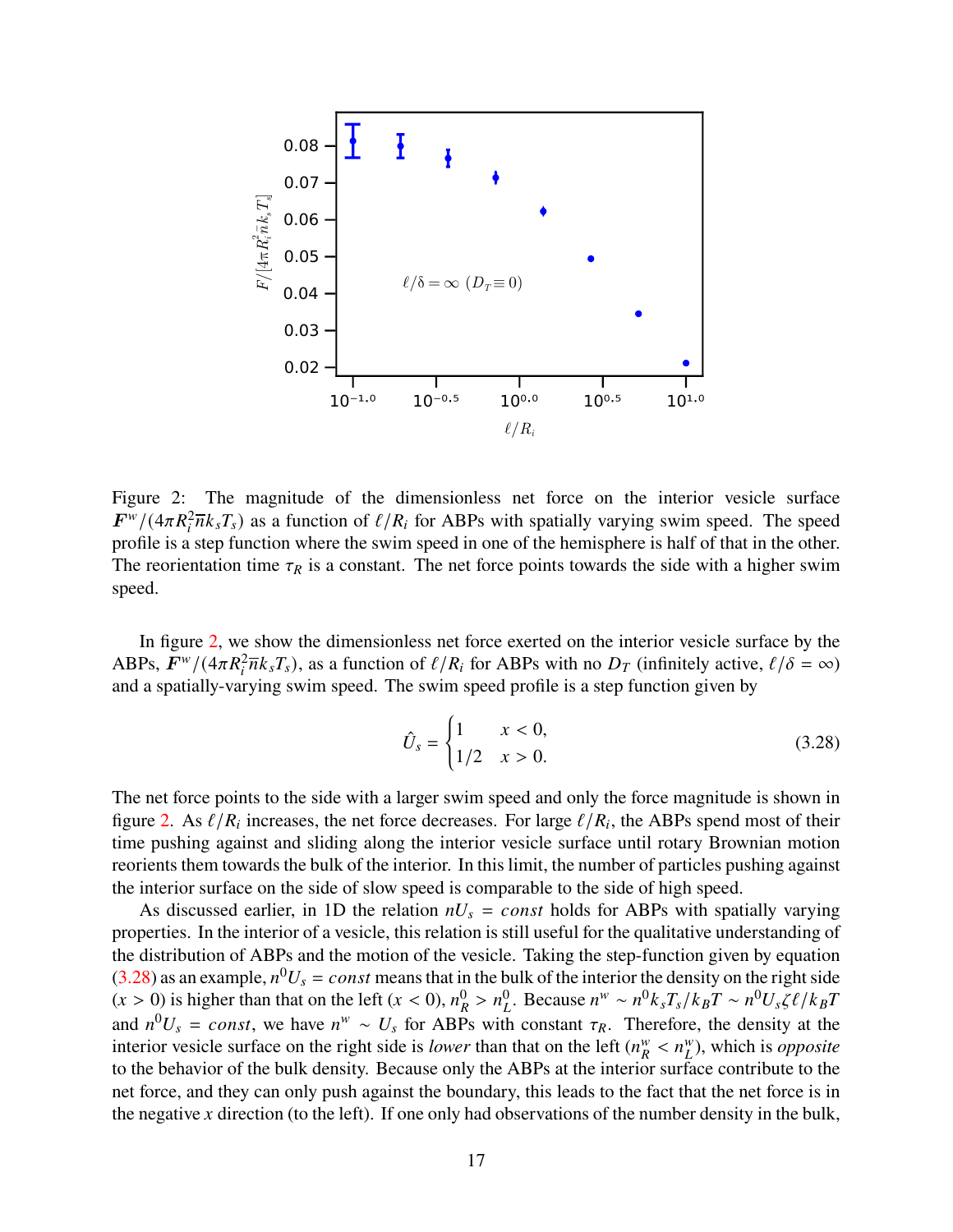

<span id="page-17-0"></span>Figure 3: Schematic of the number density profile (red) and the flow direction (blue) in the high activity limit for a swim-speed profile that decreases from the left to the right. A weak density gradient is present in the bulk of the interior due to the variation of the swim speed. Two accumulation boundary layers are established at the left and right sides of the interior wall, with the density at the wall on the left larger than that on the right. The vesicle-ABPs system as a whole moves by way of jet propulsion.

one would conclude that the vesicle moves in the direction of a lower concentration—a 'reverse' osmotic propulsion [cf. equation [\(1.2\)](#page-2-1)].

The number density profile in the bulk and the boundary layer is sketched in figure  $3$  (red line) for a general swim-speed profile that decreases from the left to the right. The variation of the swim speed leads to a gradient in the number density in the bulk of the interior. Two thin accumulation boundary layers are established at the left and right sides of the interior vesicle surface. Because the density at the wall on the right is smaller than that on the left,  $n_R^w$  $\frac{w}{R}$  <  $n_L^w$ , the dimensional version of equation [\(3.12\)](#page-13-2) then leads to a larger fluid pressure on the low density side (right),  $p_{f,R}^i > p_{f,L}^i$ . Since the fluid pressure in the exterior is homogeneous, the fluid is pushed out of the vesicle from the right and drawn in from the left by conservation of mass. For the vesicle-ABPs system as a whole, it effectively moves by way of jet propulsion. This kind of noninertial jet propulsion has been proposed and studied in detail by [Spagnolie and Lauga](#page-30-12) [\(2010\)](#page-30-12) as an alternate mechanism for the locomotion of microswimmers. In their paper, the jetting velocity distribution of a microswimmer  $(u<sup>s</sup>)$  is prescribed, and then the swim speed is determined from the reciprocal theorem.

Using the approximation  $n^0U_s = const$  and the relation  $\Pi_0^{\text{swim}}$  $v_0^{\text{swim}} = n^0 k_s T_s = n^0 U_s \zeta \ell / 6$ , we see that it is the variation of run length  $\ell(x)$  that is responsible for the net force on the vesicle interior surface and ultimately the vesicle motion. Using equation  $(3.27)$ , a Taylor series expansion about the center of the vesicle leads to the scaling relation  $U \sim K_{\perp} R \zeta n^0 U_s \nabla \ell / (\eta_e \ell_m)$ , where  $\nabla \ell$  is the gradient of the run length at the center of the vesicle.

### **3.3 A large vesicle**

When the vesicle is large, the confinement is weak,  $\ell/R \ll 1$ , ABPs exhibit a thin accumulation boundary layer at the wall and a uniform distribution in the bulk of the interior to leading order. To study this large-vesicle limit of  $\ell/R \ll 1$ , we first write equation [\(3.13\)](#page-13-3) equivalently as

$$
\nabla \cdot \left[ \frac{\ell}{R} \hat{U}_s(x) qg - \left( \frac{\ell}{R} \right)^2 \left( \frac{\ell}{\delta} \right)^{-2} \nabla g \right] - \nabla_R^2 g = 0. \tag{3.29}
$$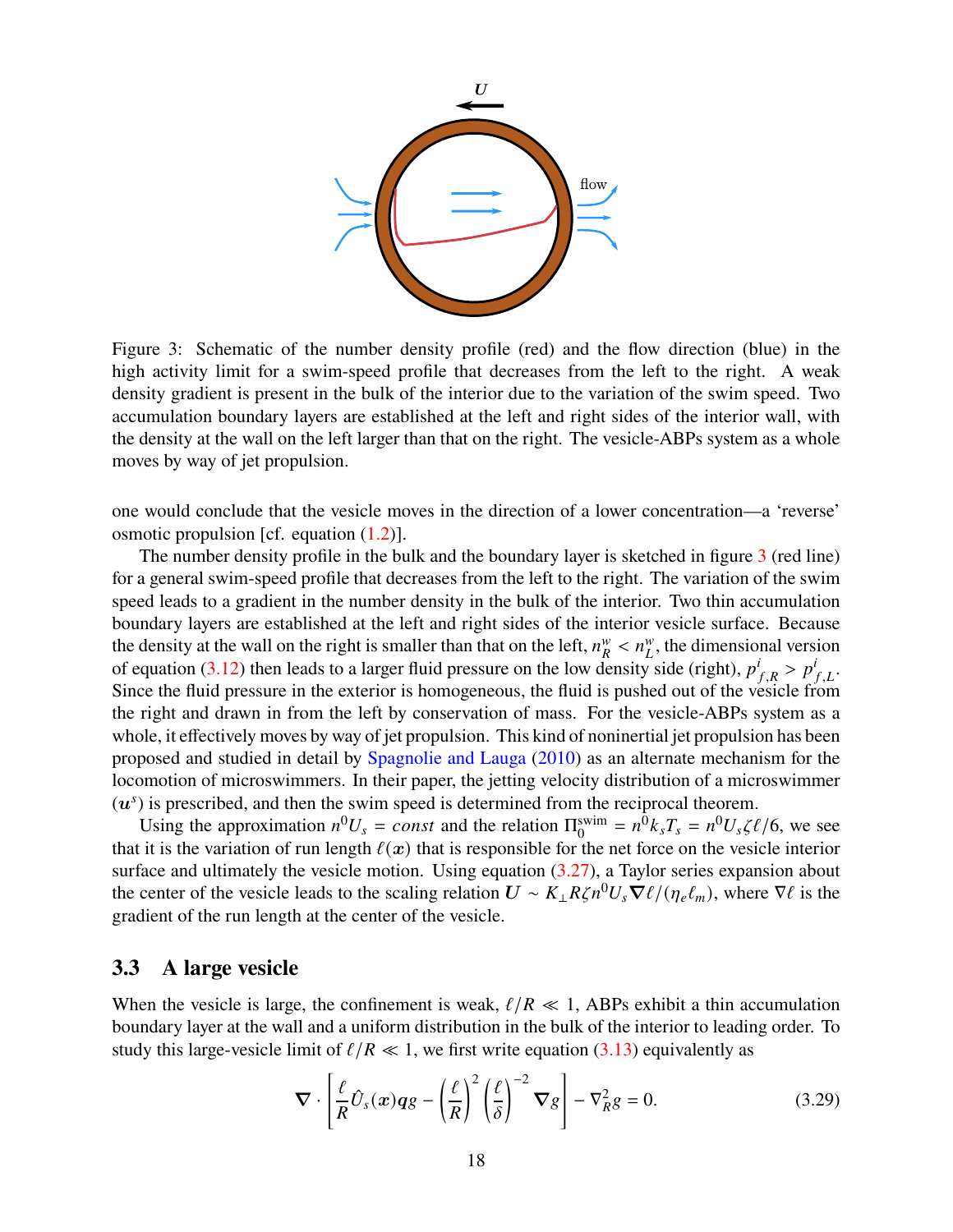In this section, we use the definition  $\epsilon = \ell/R$  and consider the limit as  $\epsilon \to 0$ . In the bulk of the interior, we have the expansion  $g = g^{(0)} + \epsilon g^{(1)} + \cdots$  and the leading order equation  $\nabla_R^2 g^{(0)} = 0$ . The solution in the bulk is then  $g^{(0)}(x, q) = n^{(0)}(x)/(4\pi)$ . The boundary-layer thickness is determined by a balance between the swimming and the diffusive fluxes, which leads to the leading-order equation

<span id="page-18-1"></span>
$$
-\frac{\partial}{\partial \rho} \left( \frac{\ell}{\delta} \hat{U}_s |_{S^i} \mathbf{q} \cdot \mathbf{e}_r g^{(0)} + \frac{\partial}{\partial \rho} g^{(0)} \right) - \nabla_R^2 g^{(0)} = 0, \qquad (3.30)
$$

$$
\frac{\ell}{\delta}\hat{U}_s\big|_{S^i}\mathbf{q}\cdot\mathbf{e}_r g^{(0)} + \frac{\partial}{\partial\rho}g^{(0)} = 0 \quad \text{at} \quad \rho = 0. \tag{3.31}
$$

Here, we have used the stretched coordinate  $\rho = (\Delta - r)/\epsilon$ . Since  $\ell \ll R$ , curvature of the domain has no effect at  $O(1)$  and the boundary-layer equation is similar to that in a planar domain. The  $(1)$  probability density in the boundary layer does not contribute to the  $(1)$  conservation because the boundary layer thickness is  $O(\epsilon)$ . This means that the total conservation is given by the density outside the boundary layer alone,  $\int n^{(0)}(x)dx = 4\pi\Delta^3/3$ . In the absence of curvature terms, just like the problem of ABPs on one side of an infinite planar wall [\(Yan and Brady](#page-31-0) [2015\)](#page-31-0), the number density at the interior wall of the vesicle at  $O(1)$  can be determined analytically; the result is given by

$$
\frac{n^{w}}{n^{0}} = 1 + \frac{1}{6} \left(\frac{\ell}{\delta}\right)^{2} \hat{U}_{0}^{2}|_{S^{i}}.
$$
\n(3.32)

In dimensional terms, this means that the osmotic pressure at the wall  $\Pi_0^{\text{osmo}}$  $\int_0^{\text{osmo}} = n^w k_B T =$  $n^0 k_B T + n^0 k_s T_s \hat{U}_s^2$  where  $n^0$  is the density outside the boundary layer. To determine  $n^0$ , one needs to solve equation [\(3.30\)](#page-18-1) and then match the boundary-layer solution to that in the bulk.

The dimensional translational velocity in the large-vesicle limit is written as

<span id="page-18-2"></span>
$$
U = \frac{1}{4\pi} \frac{K_{\perp}}{\eta_e \ell_m} \int_{S^2} \left[ n^0 k_B T + n^0 k_s T_s \hat{U}_s^2 \Big|_{S^i} \right] n d\Omega. \tag{3.33}
$$

For a large vesicle, the accumulation boundary layer has a similar structure to that obtained in the high-activity limit. Even for weakly active ABPs, this accumulation boundary layer exists so long as  $\ell/R \ll 1$ . As expected, equation [\(3.33\)](#page-18-2) reduces to a form of [\(3.27\)](#page-15-2) if the activity is high.

#### <span id="page-18-0"></span>**3.4 Vesicle motion due to an external orienting field**

Another way to achieve motion is to apply an external orienting field, which affects the orientational dynamics but not the swim speed of the ABPs. [Takatori and Brady](#page-30-9) [\(2014\)](#page-30-9) showed that net directed motion of ABPs in free space can be achieved due to the fact that the external field can orient particles to move in the same direction. Instead of having ABPs with spatially varying swim speed, we consider the same orienting field as in [Takatori and Brady](#page-30-9) [\(2014\)](#page-30-9) but now with ABPs confined inside the vesicle. The only change to the orientational dynamics is that the orienting field exerts an external torque that depends on the orientation of the particle relative to the field direction; the dimensional rotary flux now becomes  $j_R = \Omega_c q \times \hat{H} g - D_R \nabla_R g$ , where  $\Omega_c$  characterizes the rate of reorientation due to the field and  $\hat{H}$  is the direction of the field. When an ABP is aligned with the field direction  $(q \parallel \hat{H})$ , the external torque vanishes. The Smoluchowski equation [\(3.13\)](#page-13-3) for ABPs with constant properties in the presence of an orienting field is then

<span id="page-18-3"></span>
$$
\nabla \cdot (Pe_s qg - \nabla g) + \gamma^2 \nabla_R \cdot (\chi_R q \times \hat{H} g - \nabla_R g) = 0,
$$
 (3.34)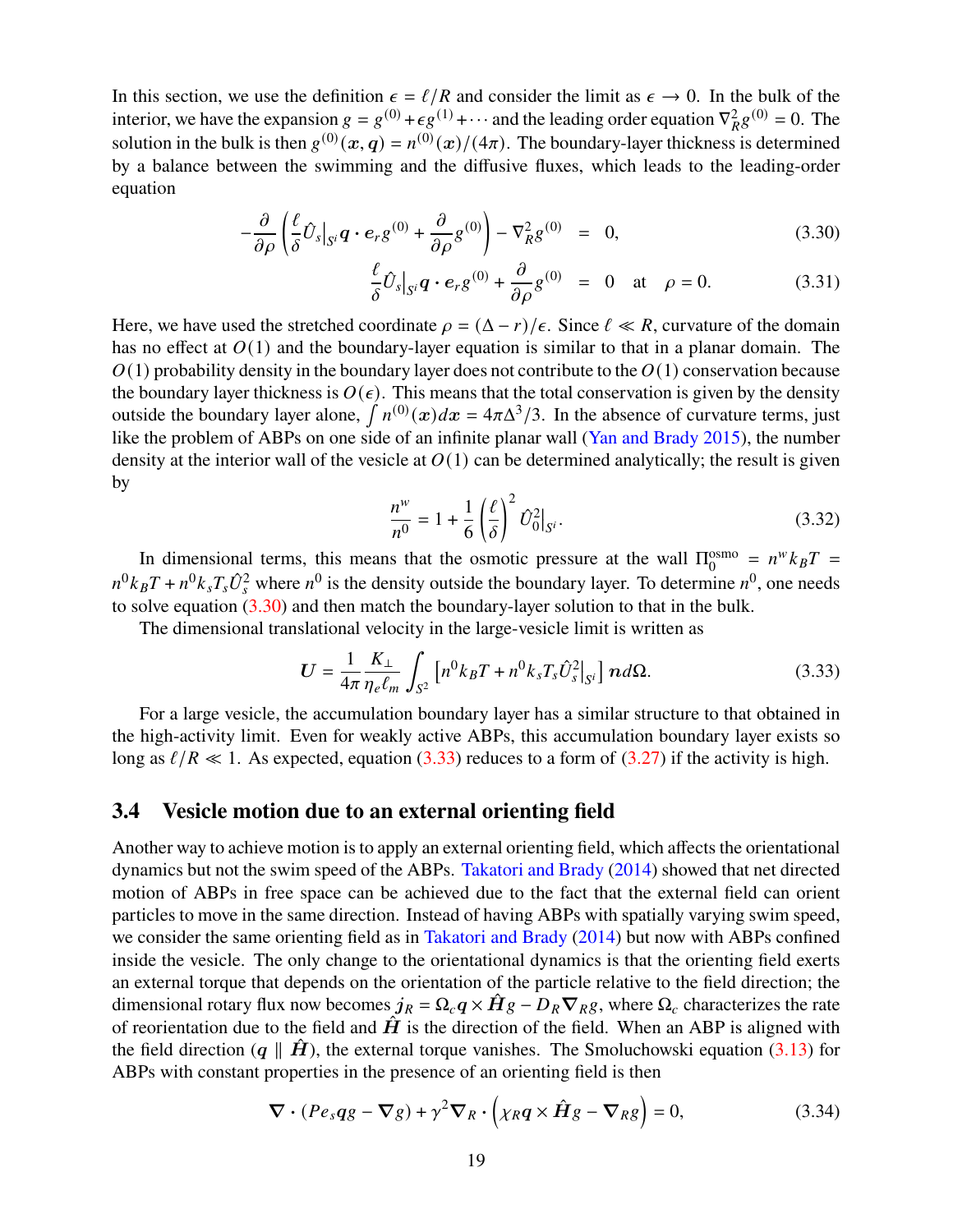

<span id="page-19-0"></span>Figure 4: (a): The magnitude of the dimensionless net force on the interior wall  $F^w/(4\pi R_i^2 \overline{n} k_s T_s)$ as a function of the field strength  $\chi_R$  for different values of  $\ell/R_i$ . (b): The rescaled net force,  $F^{w}\ell/(4\pi R_i^3\overline{n}k_sT_s)$ , as a function of  $\chi_R$  for different values of  $\ell/R$ . All data collapse into one curve in panel (b). The values of  $\ell/R_i$  in both panels are the same and are thus only shown in (b). In both panels, the translational diffusion is absent,  $D_T \equiv 0$ . In the weak-field limit,  $\chi_R \ll 1$ , the net force is linearly proportional to  $\chi_R$  as shown by the dashed line.

while the no-flux boundary condition  $(3.14)$  and the total conservation  $(3.15)$  remain unchanged. Here, we have defined the Langevin parameter,  $\chi_R = \Omega_c \tau_R$ , which measures the strength of the orienting field compared to rotary diffusion.

In the high-activity limit, an accumulation boundary layer is established at the interior wall. The boundary-layer structure is identical to that obtained for ABPs with spatially varying swim speed. At leading-order, the probability density in the bulk of the interior is governed by

$$
\frac{\ell}{R}\mathbf{q}\cdot\nabla g^{(0)} + \nabla\cdot\left(\chi_R\mathbf{q}\times\hat{H}g^{(0)} - \nabla_Rg^{(0)}\right) = 0.
$$
\n(3.35)

Compared to [\(3.19\)](#page-14-1) for spatial variation, the preceding equation has a constant swim speed and the orientational dynamics is affected by the orienting field. In the boundary layer, the leading-order equation is identical to  $(3.21)$  and the density at the wall is large.

Because equation [\(3.34\)](#page-18-3) together with its no-flux boundary condition is not analytically tractable, we again make use of Brownian dynamics simulations. In figure  $4(a)$  $4(a)$ , we show the dimensionless net force exerted on the interior wall by the ABPs,  $F^w/(4\pi R_i^2 \overline{n} k_s T_s)$ , as a function of the field strength for different values of  $\ell/R$ . We note that the net force is in the field direction  $\hat{H}$ . In figure [4\(](#page-19-0)b), the same data is plotted but with the dimensionless net force multiplied by  $\ell/R_i$ . This rescaling allows us to collapse all data onto a single curve. In the linear response regime, the net force is proportional to  $\chi_R$ . On the other hand, the net force asymptotes to a finite value in the strong field limit. This is due to the fact that at most all  $N$  particles are aligned with  $H$  and are pushing against the vesicle; further increasing of the field strength beyond this limit has no effect.

In 'wet' active matter systems such as the vesicle problem, the fluid mechanics is ultimately responsible for the motion of the vesicle and needs to be treated properly. Nevertheless, the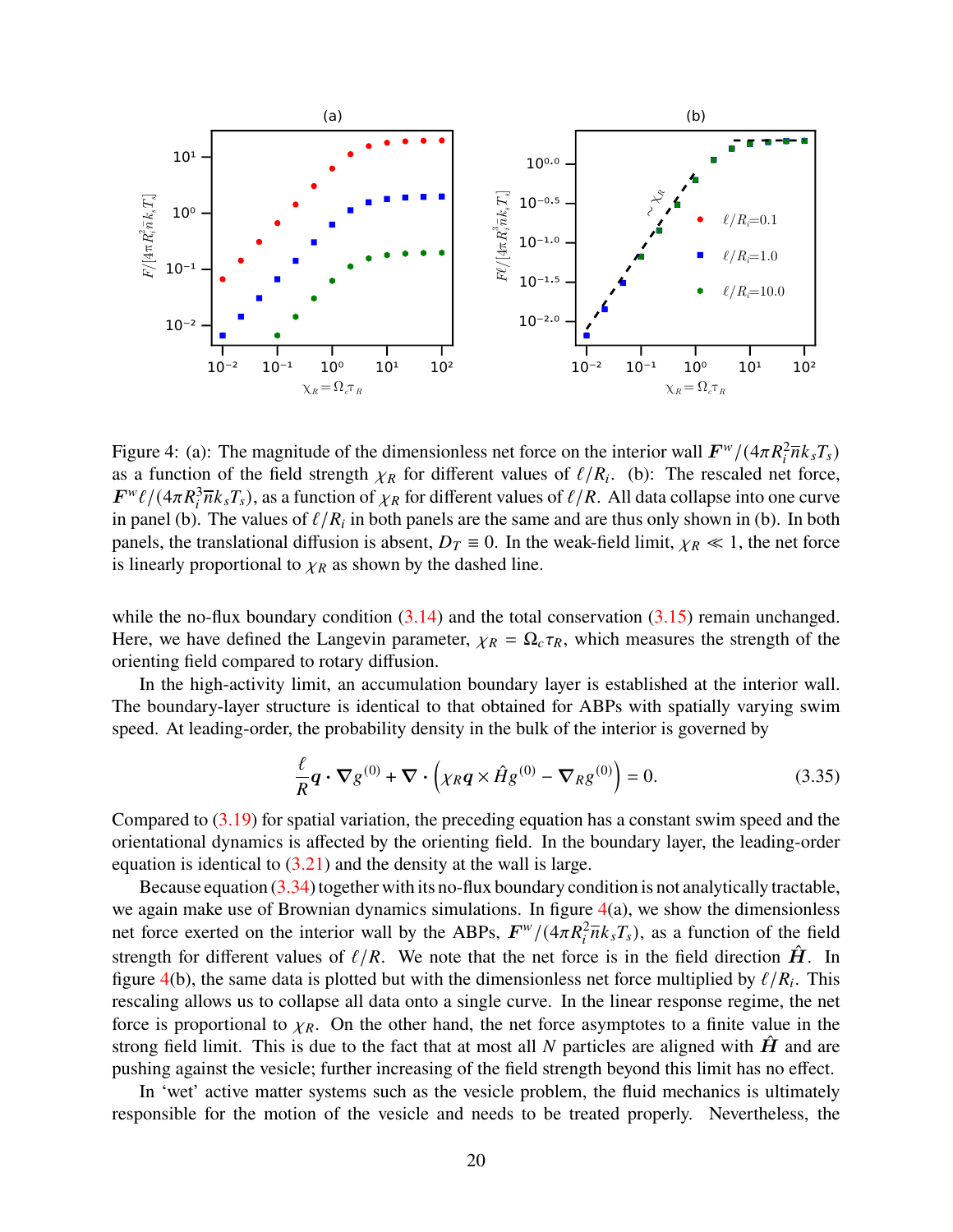perspective offered by the dry active matter force balance as discussed in section [1](#page-0-0) gives the right answer for the speed of the vesicle. In particular, consider the case in which the vesicle is driven by an orienting field. The ratio  $N^w/N$  is a function of the field strength  $\chi_R$ ,  $N^w/N = f(\chi_R)$ . As a result, we have the qualitative scaling relation  $F^w \sim N \zeta U_s f(\chi_R)$ . Noting that  $\overline{n} \sim N/R_i^3$  and  $k_s T_s \sim \zeta U_s^2 \tau_R$ , we have

$$
\frac{F^w}{4\pi R_i^2 \overline{n}k_s T_s} \sim \frac{N\zeta U_s}{R_i^2 \overline{n}k_s T_s} f(\chi_R) \sim \frac{R_i}{\ell} f(\chi_R). \tag{3.36}
$$

In the weak-field limit,  $f(\chi_R) \sim \chi_R$ . For large  $\chi_R$ ,  $f(\chi_R) \sim 1$  (independent of  $\chi_R$ ). The above scaling argument also explains the collapse of the data as shown in figure [4\(](#page-19-0)b). The maximum that  $F^w$  may achieve is  $N\zeta U_s$ , which gives the result that  $F^w\ell/(4\pi R_i^3 \overline{n} \overline{k}_s T_s) = 2$ , this is plotted as a horizontal dashed line in figure [4\(](#page-19-0)b).

We note that in figure [4,](#page-19-0) the translational diffusion is absent ( $D<sub>T</sub> \equiv 0$ ), which allows the system to achieve the maximum in the net force on the wall. For finite thermal diffusion, the net force is reduced and so does the speed of the vesicle.

### <span id="page-20-0"></span>**4 Slow variation in activity**

In the previous section, the dynamics of the vesicle is determined by the distribution of ABPs in the absence of flow. To understand the effect of interior fluid flow on the distribution of ABPs and the dynamics of the vesicle, we consider the case of slow variation in activity. When the activity gradient is small, any smooth variation of the swim speed can be approximated by a Taylor series expansion about the origin. Here, we consider the first effect of a small gradient by keeping the linear term only. The non-dimensional swim speed can be written as

$$
\hat{U}_s(x) = 1 + \epsilon e \cdot x,\tag{4.1}
$$

where  $\epsilon = |\nabla U_s| R/U_s \ll 1$  and  $e = \nabla U_s/|\nabla U_s|$  is a constant unit vector in the direction of the gradient. If  $\epsilon$  is identically zero, we have a spatially homogeneous swim speed and there is no vesicle motion due to spherical symmetry (see discussion in section [5\)](#page-24-0). In this case of  $\epsilon \equiv 0$ , the solution is  $u'_0$  $v'_0 = u_0^e$  $\mathbf{u}_0^e = \mathbf{u}_0^s$  $S_0^s = U_0 = 0, p_f^e$  $P_{f,0}^e = 0$  and  $P_0 = const.$  The distribution of ABPs is governed by equations [\(3.13\)](#page-13-3), [\(3.14\)](#page-13-3) and [\(3.15\)](#page-13-3) but with  $\hat{U}_s = 1$ , i.e., this problem reduces to that of ABPs confined inside a fixed spherical domain. This spherical symmetry means that the number density is a function of the radial coordinate only,  $n_0(x) = n_0(r)$ . As shown by [Yan and Brady](#page-31-0) [\(2015\)](#page-31-0), the number density is a monotonically increasing function that obtains its maximum at the interior wall. Because the total pressure  $P_0$  is a constant, this variation of number density (osmotic pressure) maintains a fluid pressure gradient with its maximum at the center of the interior domain. The fluid pressure across the membrane is constant, and no seepage velocity is generated.

To probe the first effect of a small linear gradient, we pose regular expansions for all fields and the translational velocity:

$$
g = g_0 + \epsilon g_1 + \cdots, \tag{4.2}
$$

$$
(P, p_f^e, p_f^i) = (P_0, 0, 0) + \epsilon (P_1, p_1^e, p_1') + \cdots,
$$
\n(4.3)

$$
(\mathbf{u}', \mathbf{u}^e, \mathbf{u}^s, \mathbf{U}) = \mathbf{0} + \epsilon (\mathbf{u}'_1, \mathbf{u}^e_1, \mathbf{u}^s_1, \mathbf{U}_1) + \cdots
$$
 (4.4)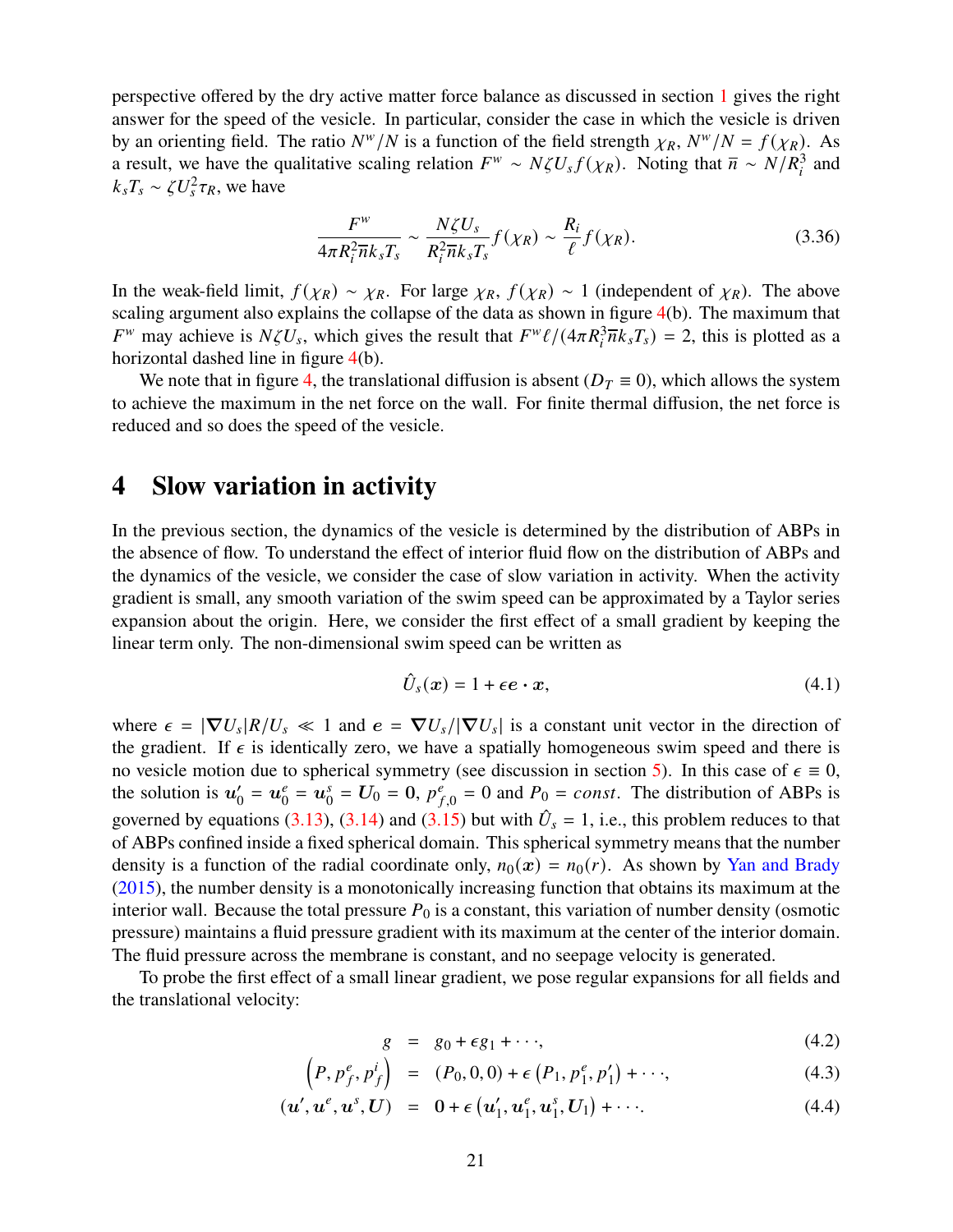At  $O(\epsilon)$ , the exterior fluid and the interior suspension are still governed by equations [\(2.25\)](#page-9-0)–[\(2.28\)](#page-9-0) and [\(2.30\)](#page-9-1)–[\(2.33\)](#page-9-1). Similarly, the seepage velocity is related to the jump in the fluid stress across the membrane given by equation [\(2.38\)](#page-10-3). The disturbance to the distribution of ABPs at this order is governed by the inhomogeneous equation

<span id="page-21-0"></span>
$$
\nabla \cdot (Pe_s qg_1 - \nabla g_1) - \gamma^2 \nabla_R^2 g_1 = -\nabla \cdot (\alpha Dau'_1 g_0 + Pe_s e \cdot x q g_0)
$$
  

$$
-\frac{1}{2} \alpha D a \nabla_R \cdot (\omega'_1 g_0), \qquad (4.5)
$$

with the boundary condition

$$
\boldsymbol{n} \cdot (P e_s q g_1 - \boldsymbol{\nabla} g_1) = -\alpha D a \boldsymbol{n} \cdot \boldsymbol{u}_1' g_0 - P e_s \boldsymbol{e} \cdot \boldsymbol{x} \boldsymbol{n} \cdot \boldsymbol{q} g_0 \quad \text{at} \quad r = \Delta. \tag{4.6}
$$

The net disturbance is zero,  $\int g_1 dx dq = 0$ . As can be seen from equation [\(4.5\)](#page-21-0), the disturbance fields must be linear to the vector e, which allows us to write the number density in the form

<span id="page-21-4"></span>
$$
n_1 = \mathbf{e} \cdot \mathbf{x} h_1(r), \tag{4.7}
$$

where  $h_1(r)$  is a scalar function of the radial coordinate only.

Due to linearity of the Stokes equations, the interior flow problem at  $O(\epsilon)$  admits a solution of the form

$$
P_1 = A_1 e \cdot x, \tag{4.8}
$$

$$
u'_1 = A_2 e + A_3 e \cdot \left( x x - \frac{1}{3} r^2 I \right) + \frac{1}{2\beta Da} P_1 x. \tag{4.9}
$$

Here, the momentum equation  $(2.30)$  is solved using a linear combination of the growing tensor harmonic functions [\(Leal](#page-28-9) [2007\)](#page-28-9). The continuity equation  $(2.31)$  gives a constraint

<span id="page-21-2"></span>
$$
5A_3 + \frac{3A_1}{\beta Da} = 0.
$$
 (4.10)

We can solve the external flow problem by considering two separate problems with different boundary conditions: (1)  $u_1^e$  $\mathbf{u}_1^e = \mathbf{u}_1^s$  $\int_1^s$  and (2)  $u_1^e$  $\frac{e}{1} = U_1$  at  $r = 1$ . Instead of solving the flow field due to the second boundary condition in terms of the yet unknown velocity  $U_1$ , it will be determined from the reciprocal theorem [\(2.40\)](#page-10-1). As a result, one only needs to compute the exterior flow field due to the seepage velocity  $\mathbf{u}_1^s$  $\frac{s}{1}$ . The exterior flow problem with the first boundary condition has a solution of the form

<span id="page-21-1"></span>
$$
p_1^e = A_4 e \cdot \frac{x}{r^3},\tag{4.11}
$$

$$
u_1^e = A_5 e \frac{1}{r} + A_6 e \cdot \left(\frac{I}{r^3} - 3\frac{xx}{r^5}\right) + \frac{1}{2Da} p_1^e x,\tag{4.12}
$$

where the decaying tensor harmonic functions are used. To satisfy the continuity equation [\(2.26\)](#page-9-0), we must have

<span id="page-21-3"></span>
$$
A_4 = 2DaA_5. \tag{4.13}
$$

The seepage velocity connects the interior and exterior flow field via

$$
u'_{1}(x = \Delta e_{r}) = u_{1}^{s} = u_{1}^{e}(x = e_{r}), \qquad (4.14)
$$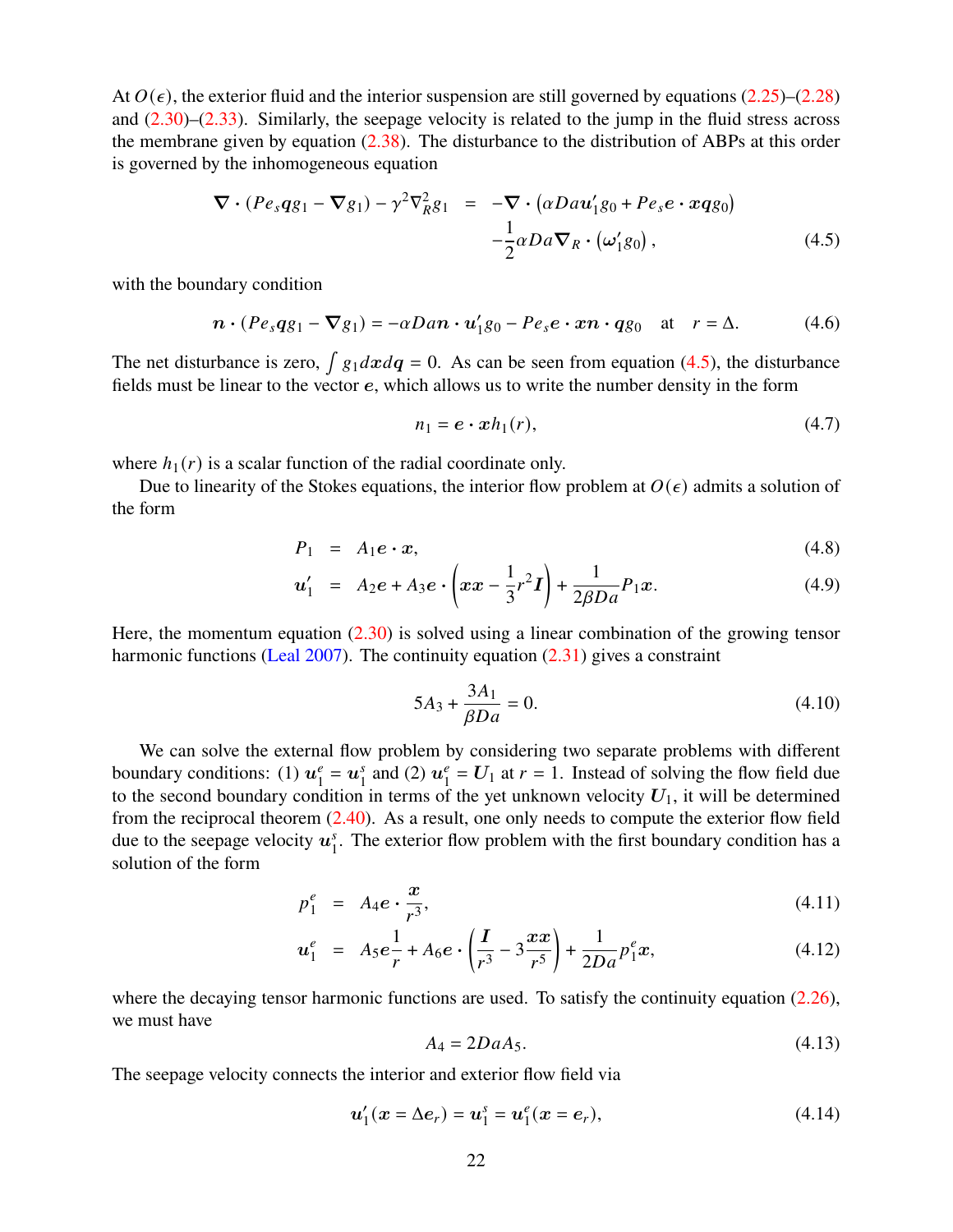which reduces to

<span id="page-22-3"></span>
$$
A_2 - \frac{1}{3}\Delta^2 A_3 = A_5 + A_6 \quad \text{and} \quad A_3 \Delta^2 + \frac{A_1 \Delta^2}{2\beta Da} = -3A_6 + \frac{A_4}{2Da}.\tag{4.15}
$$

The volume conservation  $(2.39)$  is satisfied. The velocity of the vesicle is obtained from the reciprocal theorem, which gives

<span id="page-22-0"></span>
$$
U_1 = -\frac{1}{4\pi} \int_{S^2} u_1^s d\Omega = -\left(A_2 + \frac{A_1 \Delta^2}{6\beta Da}\right) e.
$$
 (4.16)

Finally, to solve equation [\(2.38\)](#page-10-3) at this order, we need to compute the fluid stress at the interior and the exterior wall. At the interior wall, we have

$$
\sigma_{f,1}^{i} \cdot e_r = -\Delta \left( A_1 - h_1(\Delta) \frac{k_B T}{k_s T_s} \right) e \cdot e_r e_r
$$
  
+  $\Delta \left( \frac{7}{3} A_3 \beta D a + \frac{3}{2} A_1 \right) e \cdot e_r e_r + \Delta \left( \frac{1}{3} A_3 \beta D a + \frac{1}{2} A_1 \right) e.$  (4.17)

The traction at the exterior wall has two contributions. The first is due to the vesicle translating at a constant speed  $U_1$ , which is given by [\(Guazzelli and Morris](#page-28-10) [2011,](#page-28-10) pp. 44)

$$
\boldsymbol{\sigma}_{U_1}^e \cdot \boldsymbol{e}_r = -\frac{3}{2} D a U_1. \tag{4.18}
$$

The second contribution is from the seepage velocity boundary condition  $u_1^s$  $_1^s$ , which is given by

<span id="page-22-1"></span>
$$
-A_4e \cdot e_re_r + Da\left(-A_5 - 6A_6 + \frac{A_4}{2Da}\right)e + Da\left(-A_5 + 18A_6 - \frac{3A_4}{2Da}\right)e \cdot e_re_r. \tag{4.19}
$$

Using equations  $(4.16)$ – $(4.19)$  we can obtain the jump in the fluid stress across the membrane, which then allows us to calculate the seepage velocity using equation [\(2.38\)](#page-10-3). Equating this result with the seepage velocity obtained from equation [\(4.12\)](#page-21-1) by setting  $r = 1$ , we arrive at the following equations for the coefficients:

<span id="page-22-2"></span>
$$
A_5 + A_6 = 0,\t(4.20)
$$

and

<span id="page-22-4"></span>
$$
\frac{A_4}{2Da} - 3A_6 = A_1 \Delta \left( -1 + \frac{\Delta}{4\beta} \right) + \frac{3}{2} Da A_2 - \frac{8}{3} A_3 \beta \Delta Da - 2A_4
$$

$$
-2A_5 Da + 12A_6 Da - \Delta h_1(\Delta) \frac{k_B T}{k_s T_s}.
$$
(4.21)

Equation [\(4.20\)](#page-22-2) implies that  $u_1^s$  $\frac{s}{1}$  is proportional to  $e \cdot e_r e_r$  and the component proportional to  $e$ is zero, which is consistent with the fact that the seepage velocity is in the normal  $(e<sub>r</sub>)$  direction. At this stage, we have obtained 6 equations for the 6 unknown coefficients  $A_i$  ( $i = 1 \cdots 6$ ), which are given by equations  $(4.10)$ ,  $(4.13)$ ,  $(4.15)$ ,  $(4.20)$  and  $(4.21)$ . Using these equations, one could express  $A_i$  in terms of the boundary value of  $h_1$  at the interior wall, i.e.,  $h_1(\Delta)$ . These relations are obtained as

$$
A_6 = \frac{\Delta^2}{4} \frac{k_B T}{k_s T_s} \frac{h_1(\Delta)}{\Delta + D a (6\beta + 4\Delta)},
$$
\n(4.22)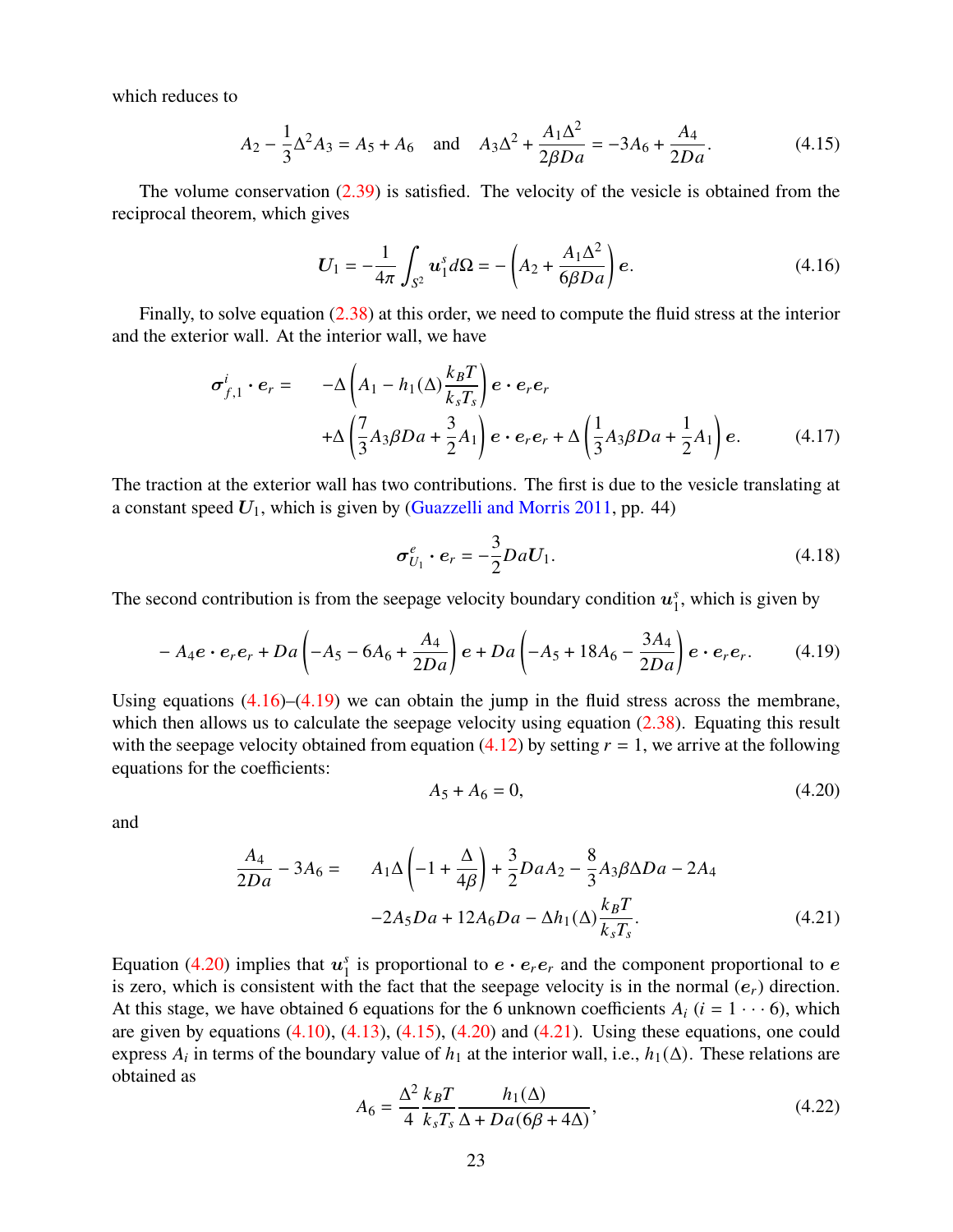and

$$
A_1 = \frac{40Da\beta}{\Delta^2}A_6, \quad A_2 = -8A_6, \quad A_3 = -\frac{24}{\Delta^2}A_6,\tag{4.23}
$$

$$
A_4 = -2DaA_6, \quad A_5 = -A_6. \tag{4.24}
$$

From equation [\(4.16\)](#page-22-0), we have the net motion of the vesicle

<span id="page-23-0"></span>
$$
U_1 = \frac{4}{3} A_6 e = \frac{\Delta^2}{3} \frac{k_B T}{k_s T_s} \frac{h_1(\Delta)}{\Delta + D a (6\beta + 4\Delta)} e.
$$
 (4.25)

Equation  $(4.25)$  is the main result of this section. In obtaining  $(4.25)$  the only assumption made is the small linear gradient in the swim speed; therefore, it applies generally for all ranges of the parameters  $\alpha$ ,  $\beta$ ,  $Da$ ,  $Pe_s$  and  $\gamma$ . In particular, no restriction on the activity of the ABPs (e.g.,  $\ell/\delta$ ) is made. We note that  $h_1(\Delta)$  depends parametrically on all the above parameters.

To obtain  $h_1(r)$ , we need to solve equation [\(4.5\)](#page-21-0) that governs the disturbance probability density distribution of the ABPs. As an approximation, we consider the general solution using the  $Q = 0$ closure. At  $O(1)$ , the spherical symmetry allows us to write the number density and polar order in the form

$$
n_0(x) = n_0(r), \t\t(4.26)
$$

$$
m_0(x) = x f(r), \qquad (4.27)
$$

which, when inserted into equations  $(2.48a)$  and  $(2.50a)$ , leads to a couple of ordinary differential equations (ODEs) for  $n_0(r)$  and  $f(r)$ . The solutions to  $n_0$  and  $m_0$  under this assumption are obtained by [Yan and Brady](#page-31-0) [\(2015\)](#page-31-0).

Next, we consider the disturbance distribution of ABPs at  $O(\epsilon)$ . At this order, the number density distribution is governed by

$$
\nabla \cdot \mathbf{j}_{n,1} = 0
$$
 and  $\mathbf{j}_{n,1} = \alpha D a \mathbf{u}'_1 n_0 + P e_s \mathbf{m}_1 + P e_s \mathbf{e} \cdot \mathbf{m}_0 - \nabla n_1.$  (4.28)

The no-flux boundary condition is  $\mathbf{n} \cdot \mathbf{j}_{n,1} = 0$  at  $r = \Delta$ . Similarly, the governing equation for the polar order (assuming  $Q_1 = 0$ ) is

$$
\nabla \cdot \boldsymbol{j}_{m,1} + 2\gamma^2 \boldsymbol{m}_1 - \frac{1}{2} \alpha D a \boldsymbol{\omega}_1' \times \boldsymbol{m}_0 = 0, \qquad (4.29)
$$

and

$$
\boldsymbol{j}_{m,1} = \alpha D a \boldsymbol{u}'_1 \boldsymbol{m}_0 + \frac{1}{3} P \boldsymbol{e}_s \left( n_0 \boldsymbol{e} \cdot \boldsymbol{x} + n_1 \right) \boldsymbol{I} - \boldsymbol{\nabla} \boldsymbol{m}_1. \tag{4.30}
$$

No-flux at  $r = \Delta$  is  $n \cdot j_{m,1} = 0$ . Similar to equation [\(4.7\)](#page-21-4), linearity and symmetry allows us to write the solution to the polar order in the form

$$
m_1 = eh_2(r) + e \cdot x x h_3(r), \qquad (4.31)
$$

where  $h_2(r)$  and  $h_3(r)$  are functions of the radial coordinate only and satisfy a coupled set of ODEs that can be found in Appendix [B.](#page-26-0)

In figure [5](#page-24-1) we show the dimensionless speed of the vesicle  $(U_1)$  as a function of  $\ell/\delta$  for  $\ell/R = \{0.1, 1\}$ . With other dimensionless parameters fixed, the increase of  $\ell/\delta$  means the decrease of the translational diffusivity and thus the increase of activity. The speed of the vesicle vanishes as the activity approaches zero,  $\ell/\delta \to 0$ . As  $\ell/\delta$  increases, the speed of the vesicle increases and asymptotes to a finite value for large  $\ell/\delta$ . The speed is larger for a smaller  $\ell/R$  because a thin boundary layer near the interior wall develops that enhances the front-back asymmetry of the density distribution.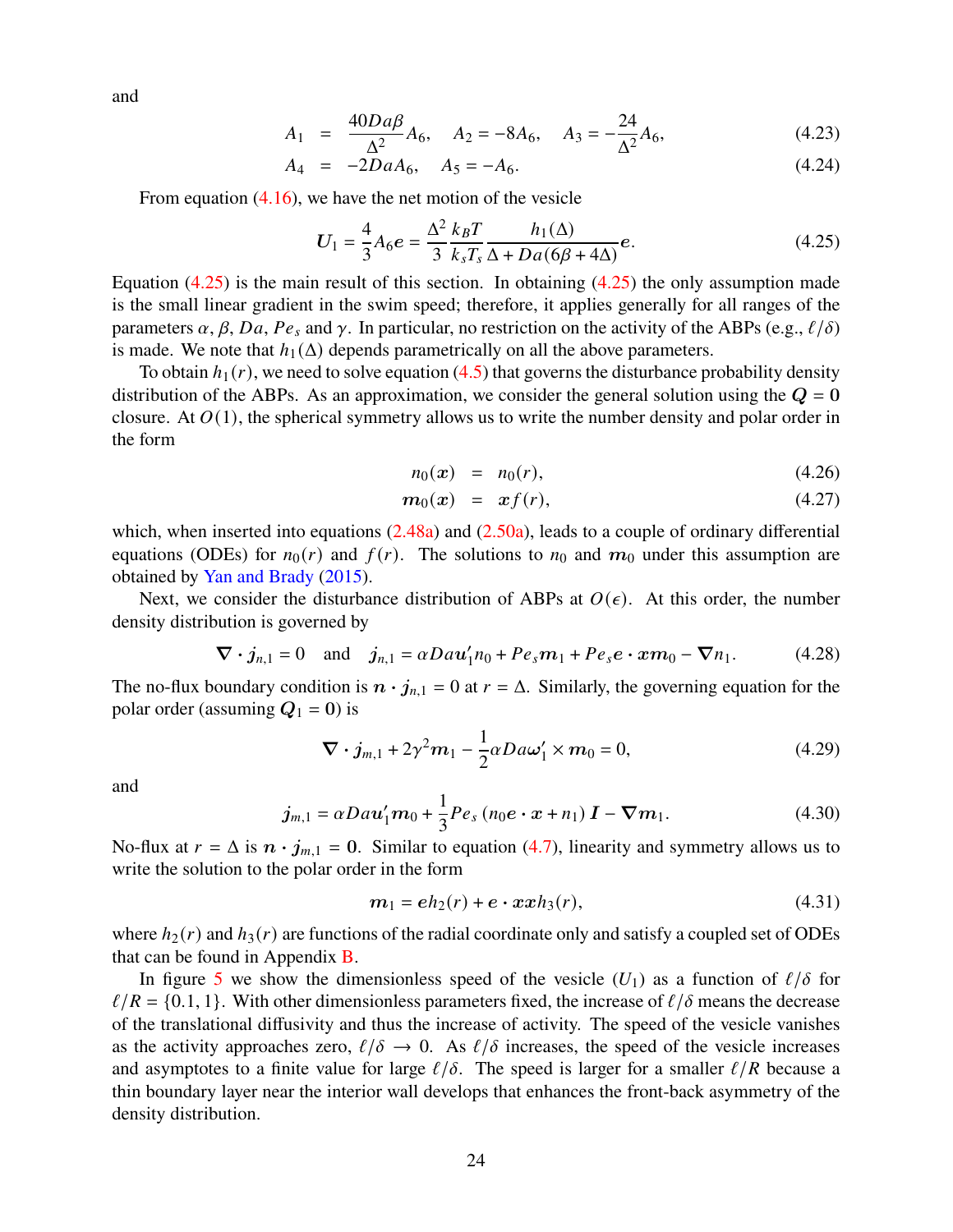

<span id="page-24-1"></span>Figure 5: The dimensionless speed of the vesicle  $U_1$  as a function of  $\ell/\delta$  for different fixed values of  $\ell/R$ . All other parameters are fixed:  $\Delta = 0.98$ ,  $\alpha = 1$ ,  $Da = 0.1$  and  $\beta = 1.0$ .

## <span id="page-24-0"></span>**5 Concluding remarks**

In this paper we have proposed a composite low-Reynolds-number propulsion system made up of active Brownian particles encapsulated in a vesicle for the purpose of enhanced transport beyond that of passive Brownian diffusion. Instead of using the self-propulsion of a microswimmer directly, such as by attaching a cargo to its surface, we considered an alternate mechanism in which the vesicle is propelled by a fluid seepage velocity generated by a concentration gradient of these encapsulated particles. In the present work, we considered the cases in which the concentration gradient is generated by either a prescribed activity gradient in the swim speed of these ABPs or an external orienting field. By tuning the spatial pattern of variation in the swim speed, one could obtain a concentration profile that in turn propels the vesicle with a certain speed or in a desired direction. Alternatively, the application of an external orienting field can push the ABPs against the wall and generate net thrust for the vesicle. We provided a continuum formulation governing the dynamics of the vesicle-ABPs system and explicitly analyzed its behavior in the limits of weak interior flow and small activity gradient. For the composite system as a whole, it moves by jet propulsion at low Reynolds number, i.e., fluid is drawn in from one side of the vesicle and expels from the other. The encapsulation of ABPs only provides a mechanism to generate such a seepage flow.

We emphasize that in the present model it is the concentration gradient rather than the species of the solute particles that is ultimately responsible for vesicle locomotion. Any osmotic solute, not necessarily active, is able to propel the vesicle so long as a concentration gradient is maintained. For a passive solute, one can maintain a concentration gradient using chemical reaction, e.g., by placing a distribution of sources and sinks. In this paper, we analyzed how such a concentration gradient may be generated by an activity gradient or by the application of an external orienting field. For magnetotactic bacteria or synthetic active particles, an aligning magnetic field can be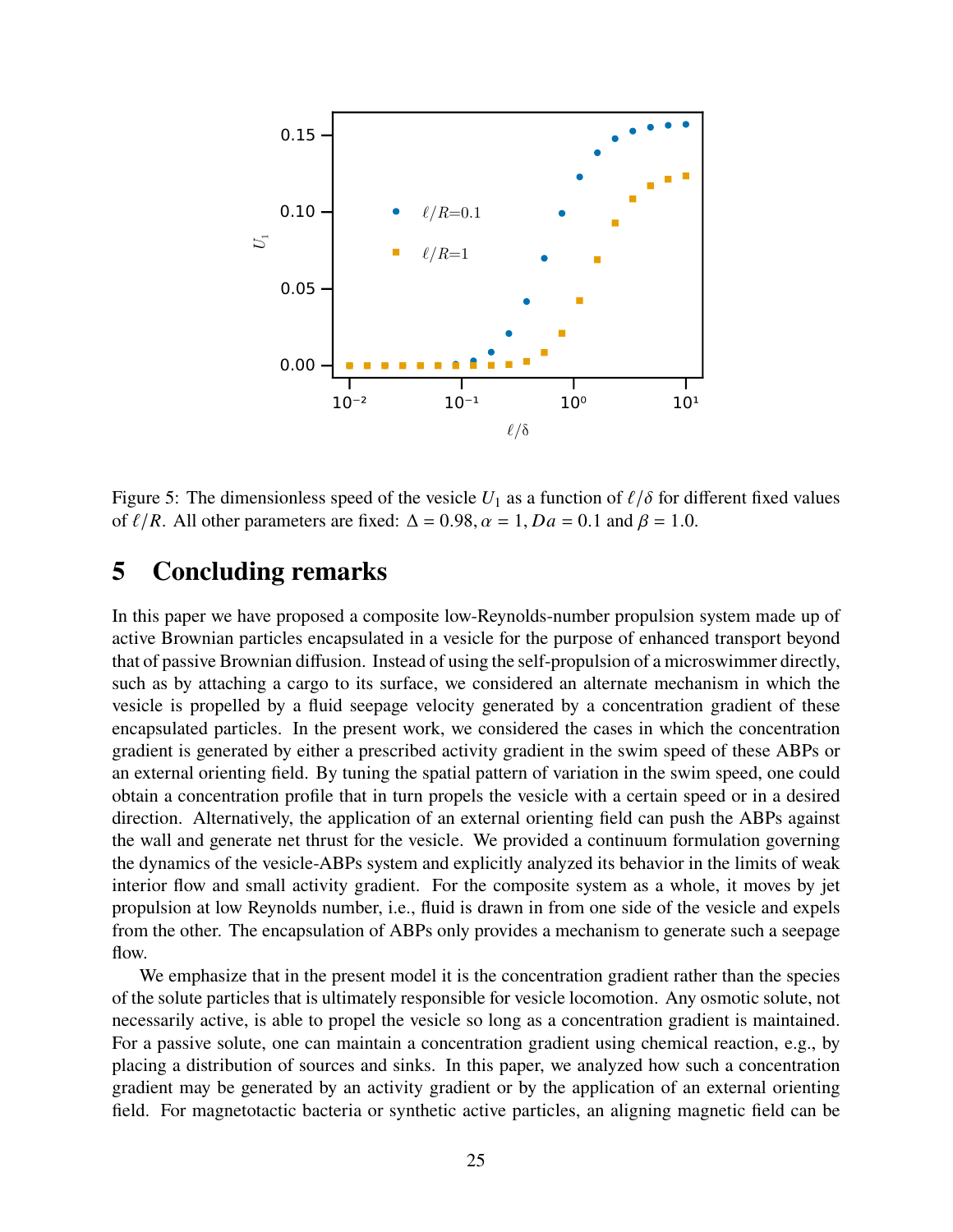used to control the direction of the concentration gradient and therefore the direction of motion of the vesicle.

In obtaining the results we assumed that the ABPs can be treated as a continuum and only contribute to the suspension stress via the osmotic pressure. We note that additional constitutive models at the continuum level for the suspension stress can be readily incorporated into our model. The hydrodynamic interactions of the active particles with each other or the confining vesicle boundary is neglected. These effects can be studied using a colloidal approach by considering the detailed interactions among the active particles and with the boundary. For example, this is considered in the study of a single squirmer encapsulated in a porous container by [Marshall and](#page-29-6) [Brady](#page-29-6) [\(2021\)](#page-29-6) and for the case of a collection of squirmers inside a droplet that is immersed in another fluid by [Huang et al.](#page-28-11) [\(2020\)](#page-28-11).

To achieve net motion of the spherical vesicle, a number density distribution at the vesicle interior wall that breaks the front-back symmetry is required. Instead of maintaining an asymmetric density distribution in a spherical vesicle using ABPs with spatially-varying properties or ABPs with constant properties but in an orienting field, one can also consider an asymmetric vesicle. For ABPs with constant properties confined in an asymmetric container, a symmetry-breaking density distribution will emerge because the accumulation of ABPs at the wall depends on the local curvature. The effect of vesicle shape on its net motion is left for a future study.

The enhancement of transport revealed by our study may be useful for the development of synthetic microscale propelling systems for the purpose of delivery of therapeutic payloads, penetrating complex media, or clearing clogged arteries. We hope that our proposed theoretical designs can prompt new experimental implementations.

### **Funding**

This work is funded by NSF under Grant No. CBET 1803662.

### <span id="page-25-0"></span>**A Brownian dynamics simulations**

The dynamics of ABPs confined inside the vesicle in an external orienting field can be resolved using Brownian dynamics (BD) simulations. Each ABP follows the Langevin equations of motion given by

$$
0 = -\zeta (U - U_s q) + F^B + F^w \quad \text{and} \quad 0 = -\zeta_R \Omega + L^B + L^e,
$$
 (A.1)

where U ( $\Omega$ ) is the instantaneous linear (angular) velocity,  $F^B$  is the Brownian force,  $F^w$  is the hard-sphere force due to collisions with the interior wall,  $\zeta_R$  is the rotary Stokes drag coefficient,  $L^B$  is the Brownian torque and  $L^e$  is the external torque due to the field.

The Brownian force and torque satisfy the white noise statistics:  $\overline{F^B} = 0$ ,  $\overline{F^B(0)F^B(t)} =$  $2k_B T \zeta \delta(t) I$ , and  $\overline{L^B} = 0$ ,  $\overline{L^B(0)L^B(t)} = 2\zeta_R^2 \delta(t)I/\tau_R$ . Here,  $\delta(t)$  is the delta function. In the BD simulations, the particle orientations are represented using unit quaternions. At each time step, the instantaneous particle velocities are computed and then used to update the positions and orientations. The kinematic equation relating the angular velocity and the rate-of-change of the quaternion is given by [Delong et al.](#page-27-5) [\(2015\)](#page-27-5).

In figure [4,](#page-19-0) all data points are obtained by averaging over the long-time behavior of the system. In each simulation,  $10^5$  noninteracting ABPs are used, and the system is evolved for a sufficiently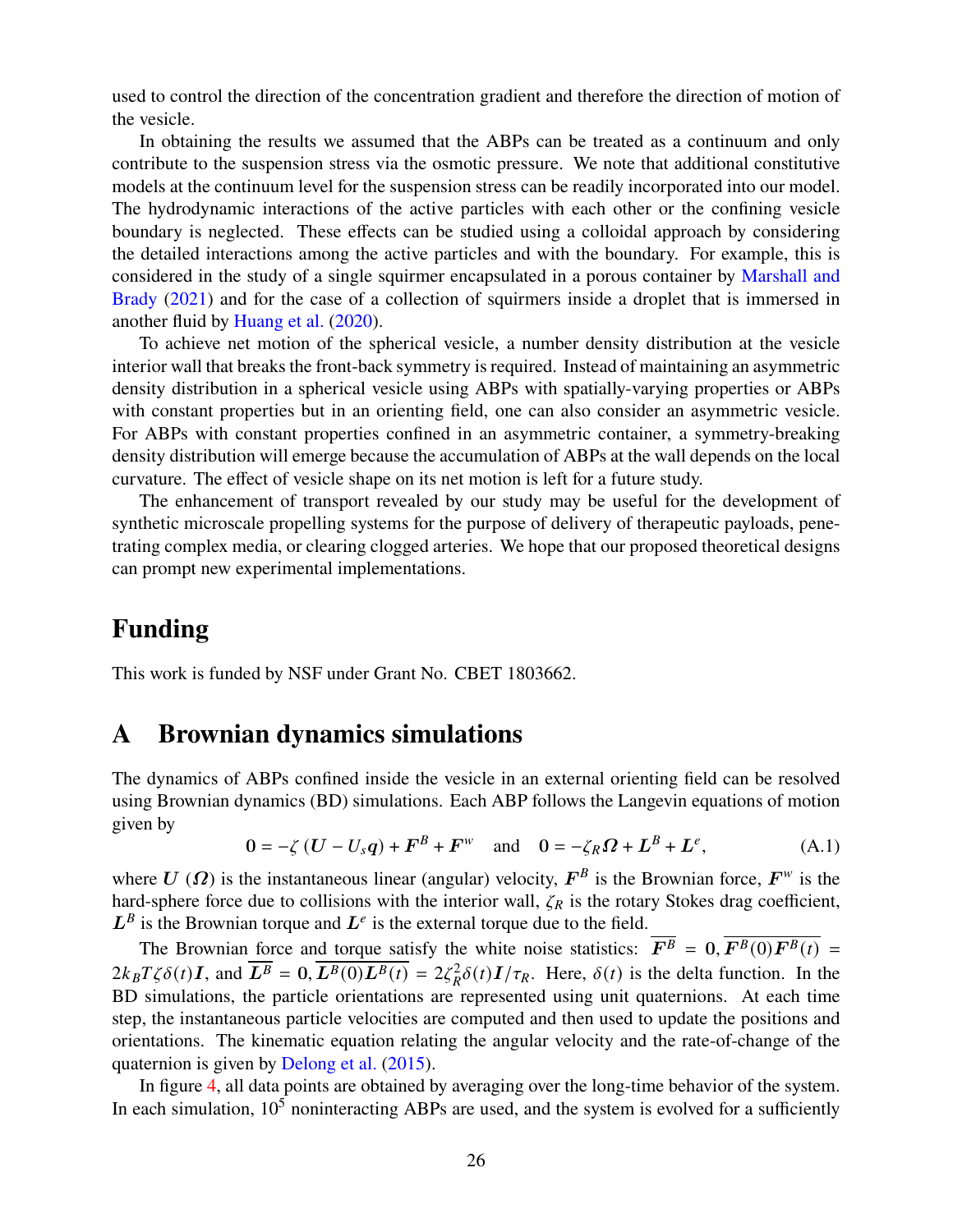long time such that the steady state is reached.

# <span id="page-26-0"></span>**B** Equations for  $h_1$ ,  $h_2$  and  $h_3$

In this appendix we provide the detail on the derivation of the ODEs for  $h_1$ ,  $h_2$  and  $h_3$ . Note that the conservation

$$
\int_{|\mathbf{x}| \le \Delta} n_1 dx = 0 \tag{B.1}
$$

is satisfied.

Note that

$$
\nabla f(r) = x \frac{1}{r} f', \tag{B.2}
$$

and

$$
\nabla(e \cdot xf) = ef + e \cdot xx \frac{1}{r}f'.
$$
 (B.3)

Using the identity

$$
\nabla \cdot (\underbrace{\boldsymbol{x} \boldsymbol{x} \cdots \boldsymbol{x}}_k f(r)) = [(d+k-1)f + rf'] \underbrace{\boldsymbol{x} \boldsymbol{x} \cdots \boldsymbol{x}}_{k-1},
$$
 (B.4)

we can obtain

$$
\nabla \cdot [e \cdot xxf(r)] = e \cdot [\nabla \cdot (xxf(r))] = e \cdot x(4f + rf'), \tag{B.5}
$$

$$
\nabla \cdot [e \cdot x x x f(r)] = e \cdot [\nabla \cdot (x x x f(r))] = e \cdot x x (5f + rf'). \tag{B.6}
$$

(B.7)

Similarly, we have

$$
\nabla^2 f = \frac{2}{r} f' + f'' , \tag{B.8}
$$

$$
\nabla^2[e \cdot xf] = e \cdot x \left(\frac{4f'}{r} + f''\right),\tag{B.9}
$$

$$
\nabla^2(e \cdot xxf(r)) = 2ef + e \cdot xx\left(\frac{6}{r}f' + f''\right). \tag{B.10}
$$

The equation for  $h_1$  is given by

$$
\alpha Da \frac{dn_0}{dr} \left( \frac{1}{r} A_2 + \frac{2}{3} r A_3 + \frac{r}{2\beta Da} A_1 \right) + Pe_s \left( \frac{1}{r} \frac{dh_2}{dr} + 4h_3 + r \frac{dh_3}{dr} \right) + Pe_s \left( 4f + r \frac{df}{dr} \right) - \frac{4}{r} \frac{dh_1}{dr} - \frac{d^2 h_1}{dr^2} = 0.
$$
 (B.11)

The no-flux condition is given by

$$
Pe_s(r^2f + h_2 + r^2h_3) - h_1 - r\frac{dh_1}{dr} + A_2\alpha Dan_0 + \frac{\alpha}{6\beta}r^2n_0(3A_1 + 4A_3Da\beta) = 0,\tag{B.12}
$$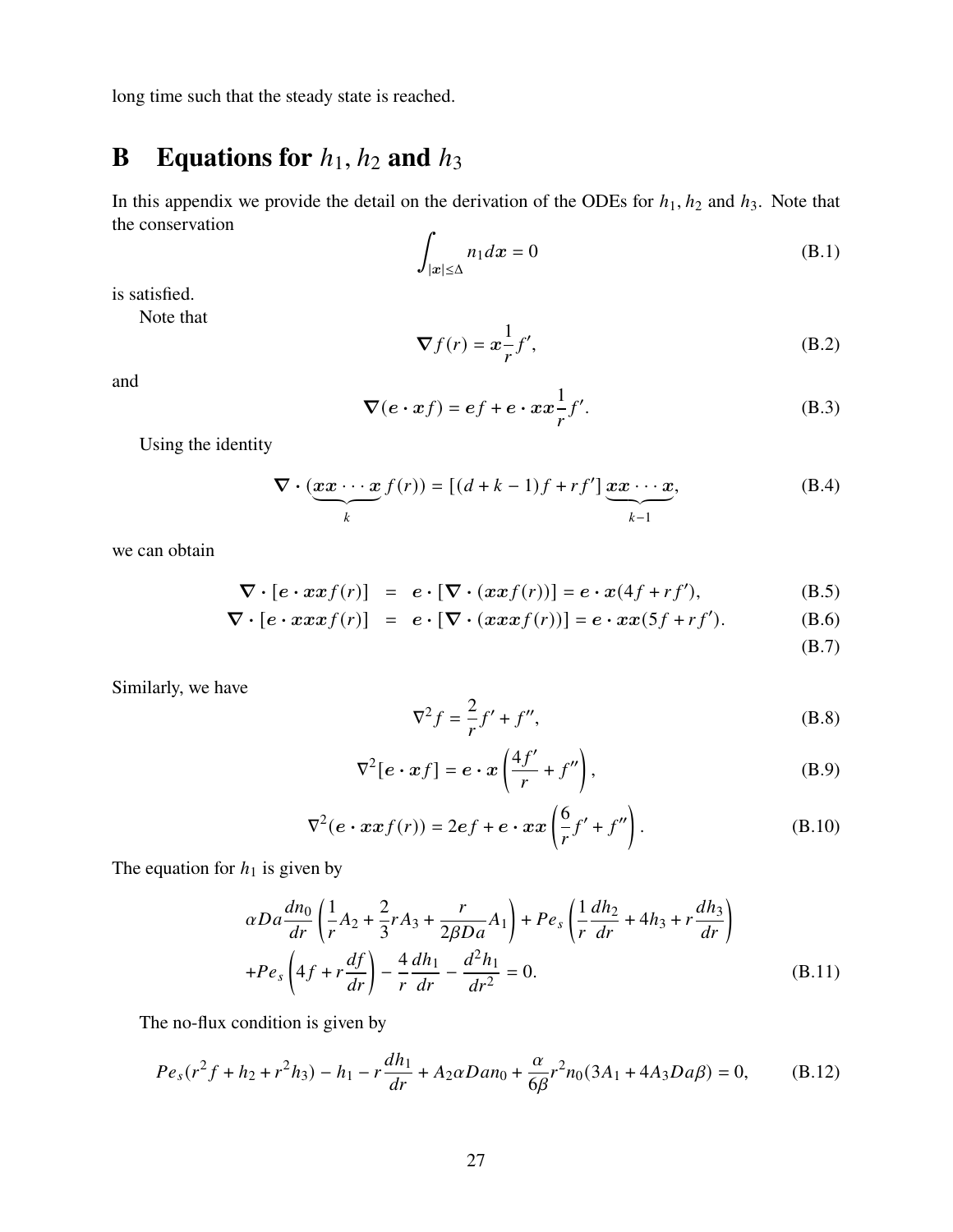evaluated at  $r = \Delta$ . The governing equation for  $h_2$  is

$$
\alpha Da \left(A_2 - \frac{1}{3}r^2 A_3\right) f + \frac{1}{3}Pe_s (n_0 + h_1) - \frac{2}{r} \frac{dh_2}{dr} - \frac{d^2 h_2}{dr^2} - 2h_3
$$
  
+2 $\gamma^2 h_2 + \frac{1}{2} \alpha Da \left(\frac{5}{3}A_3 + \frac{A_2}{2\beta Da}\right) r^2 f = 0.$  (B.13)

The no-flux condition at  $r = \Delta$  is

$$
\frac{dh_2}{dr} = 0.\tag{B.14}
$$

The governing equation for  $h_3$  is

$$
\alpha Da \left( A_3 + \frac{A_1}{2\beta Da} \right) f + \alpha Da \frac{1}{r} \frac{df}{dr} \left( A_2 + \frac{2}{3} r^2 A_3 + \frac{A_1 r^2}{2\beta Da} \right) + \frac{1}{3} Pe_s \frac{1}{r} \left( \frac{dn_0}{dr} + \frac{dh_1}{dr} \right) - \frac{6}{r} \frac{dh_3}{dr} - \frac{d^2 h_3}{dr^2} + 2\gamma^2 h_3 - \frac{1}{2} \alpha Da \left( \frac{5}{3} A_3 + \frac{A_2}{2\beta Da} \right) f = 0.
$$
 (B.15)

The no-flux condition is

$$
\alpha Darf\left(A_2 + \frac{2}{3}r^2A_3 + \frac{r^2A_1}{2\beta Da}\right) + \frac{1}{3}Pe_s r(n_0 + h_1) - 2rh_3 - r^2\frac{dh_3}{dr} = 0,\tag{B.16}
$$

evaluated at  $r = \Delta$ . We solve these equations in MATLAB using a Chebyshev collocation method [\(Trefethen](#page-30-13) [2000\)](#page-30-13).

### **References**

- <span id="page-27-1"></span>Jochen Arlt, Vincent A Martinez, Angela Dawson, Teuta Pilizota, and Wilson CK Poon. Dynamicsdependent density distribution in active suspensions. *Nat. Commun.*, 10(1):1–7, 2019. doi: https://doi.org/10.1038/s41467-019-10283-0.
- <span id="page-27-3"></span>Gordon S. Beavers and Daniel D. Joseph. Boundary conditions at a naturally permeable wall. *J. Fluid Mech.*, 30(1):197–207, 1967. doi: 10.1017/S0022112067001375.
- <span id="page-27-2"></span>J. R. Blake. A spherical envelope approach to ciliary propulsion. *J. Fluid Mech.*, 46(1):199–208, 1971. doi: 10.1017/S002211207100048X.
- <span id="page-27-0"></span>Ada-Ioana Bunea and Rafael Taboryski. Recent advances in microswimmers for biomedical applications. *Micromachines*, 11(12), 2020. ISSN 2072-666X. doi: 10.3390/mi11121048.
- <span id="page-27-4"></span>Eric W. Burkholder and John F. Brady. Nonlinear microrheology of active brownian suspensions. *Soft Matter*, 16:1034–1046, 2020. doi: 10.1039/C9SM01713E.
- <span id="page-27-5"></span>Steven Delong, Florencio Balboa Usabiaga, and Aleksandar Donev. Brownian dynamics of confined rigid bodies. *J. Chem. Phys.*, 143(14):144107, 2015. doi: 10.1063/1.4932062.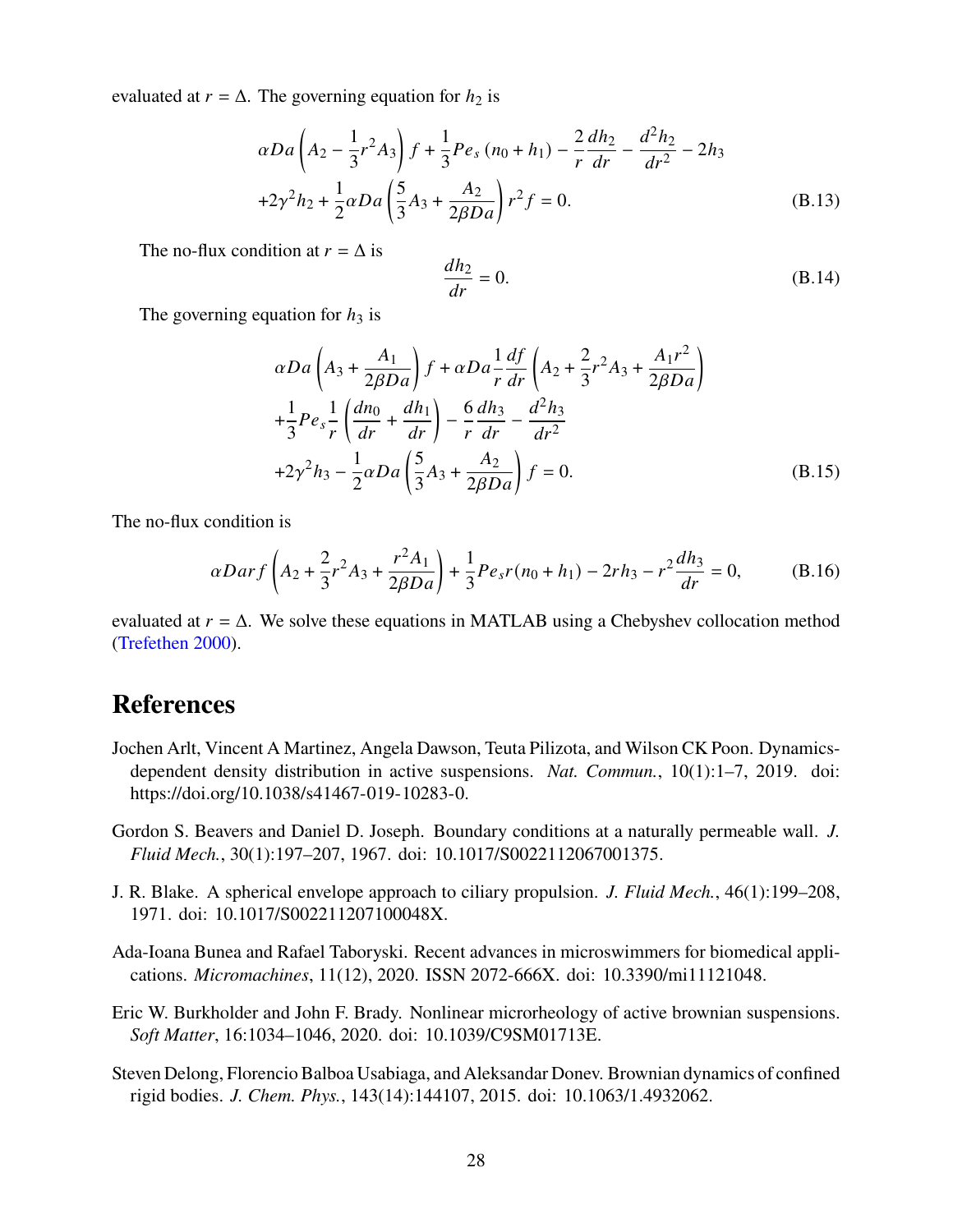- <span id="page-28-7"></span>A. R. Dulaney and J. F. Brady. Waves in active matter: The transition from ballistic to diffusive behavior. *Phys. Rev. E*, 101:052609, May 2020. doi: 10.1103/PhysRevE.101.052609.
- <span id="page-28-6"></span>Gwynn J. Elfring. A note on the reciprocal theorem for the swimming of simple bodies. *Phys. Fluids*, 27(2):023101, 2015. doi: 10.1063/1.4906993.
- <span id="page-28-2"></span>Pelin Erkoc, Immihan C. Yasa, Hakan Ceylan, Oncay Yasa, Yunus Alapan, and Metin Sitti. Mobile microrobots for active therapeutic delivery. *Adv. Ther.*, 2(1):1800064, 2019. doi: https: //doi.org/10.1002/adtp.201800064.
- <span id="page-28-3"></span>Ouajdi Felfoul, Mahmood Mohammadi, Samira Taherkhani, Dominic De Lanauze, Yong Zhong Xu, Dumitru Loghin, Sherief Essa, Sylwia Jancik, Daniel Houle, Michel Lafleur, et al. Magnetoaerotactic bacteria deliver drug-containing nanoliposomes to tumour hypoxic regions. *Nat. Nanotechnol.*, 11(11):941–947, 2016. doi: 10.1038/nnano.2016.137.
- <span id="page-28-0"></span>Xiaohu Gao, Lily Yang, John A Petros, Fray F Marshall, Jonathan W Simons, and Shuming Nie. In vivo molecular and cellular imaging with quantum dots. *Curr. Opin. Biotech.*, 16(1):63–72, 2005. ISSN 0958-1669. doi: https://doi.org/10.1016/j.copbio.2004.11.003.
- <span id="page-28-10"></span>Elisabeth Guazzelli and Jeffrey F Morris. *A physical introduction to suspension dynamics*, volume 45. Cambridge University Press, 2011.
- <span id="page-28-8"></span>D.M. Heyes and J.R. Melrose. Brownian dynamics simulations of model hard-sphere suspensions. *J. Non-Newtonian Fluid Mech.*, 46(1):1–28, 1993. ISSN 0377-0257. doi: https://doi.org/10. 1016/0377-0257(93)80001-R.
- <span id="page-28-11"></span>Zhihan Huang, Toshihiro Omori, and Takuji Ishikawa. Active droplet driven by a collective motion of enclosed microswimmers. *Phys. Rev. E*, 102:022603, Aug 2020. doi: 10.1103/PhysRevE. 102.022603.
- <span id="page-28-1"></span>Lisa A. Jackson, Evan J. Anderson, Nadine G. Rouphael, Paul C. Roberts, Mamodikoe Makhene, Rhea N. Coler, Michele P. McCullough, James D. Chappell, Mark R. Denison, Laura J. Stevens, Andrea J. Pruijssers, Adrian McDermott, Britta Flach, Nicole A. Doria-Rose, Kizzmekia S. Corbett, Kaitlyn M. Morabito, Sijy O'Dell, Stephen D. Schmidt, Phillip A. Swanson, Marcelino Padilla, John R. Mascola, Kathleen M. Neuzil, Hamilton Bennett, Wellington Sun, Etza Peters, Mat Makowski, Jim Albert, Kaitlyn Cross, Wendy Buchanan, Rhonda Pikaart-Tautges, Julie E. Ledgerwood, Barney S. Graham, and John H. Beigel. An mRNA vaccine against SARS-CoV-2 preliminary report. *N. Engl. J. Med.*, 383(20):1920–1931, 2020. doi: 10.1056/NEJMoa2022483.
- <span id="page-28-5"></span>I. P. Jones. Low reynolds number flow past a porous spherical shell. *Proc. Camb. Phil. Soc.*, 73 (1):231–238, 1973. doi: 10.1017/S0305004100047642.
- <span id="page-28-4"></span>Andreas Kaiser, Anton Peshkov, Andrey Sokolov, Borge ten Hagen, Hartmut Löwen, and Igor S. Aranson. Transport powered by bacterial turbulence. *Phys. Rev. Lett.*, 112:158101, Apr 2014. doi: 10.1103/PhysRevLett.112.158101. URL [https://link.aps.org/doi/10.1103/](https://link.aps.org/doi/10.1103/PhysRevLett.112.158101) [PhysRevLett.112.158101](https://link.aps.org/doi/10.1103/PhysRevLett.112.158101).
- <span id="page-28-9"></span>L Gary Leal. *Advanced transport phenomena: fluid mechanics and convective transport processes*, volume 7. Cambridge University Press, 2007.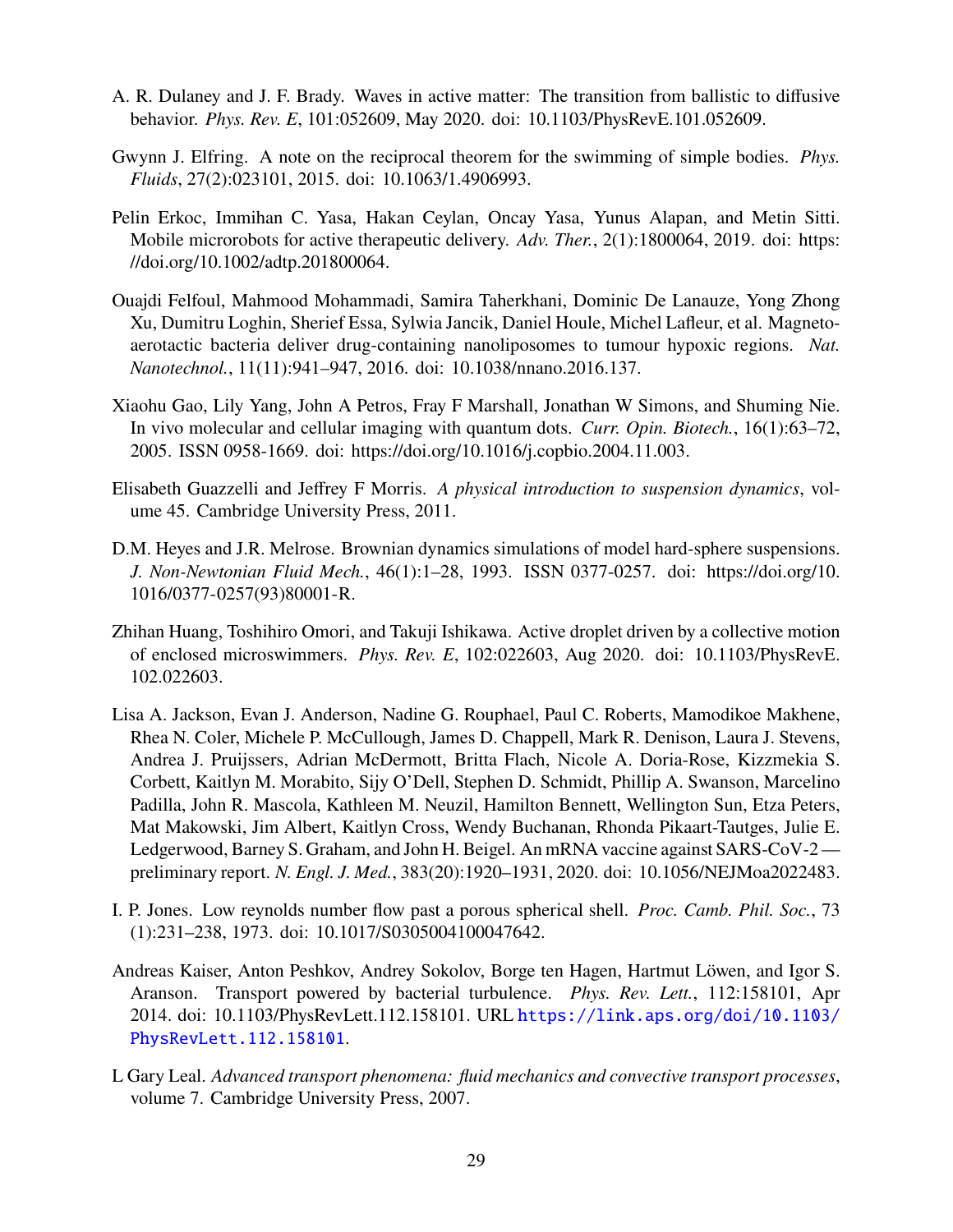- <span id="page-29-10"></span>MJ Lighthill. On the squirming motion of nearly spherical deformable bodies through liquids at very small Reynolds numbers. *Commun. Pure Appl. Math.*, 5(2):109–118, 1952. doi: 10.1002/ cpa.3160050201.
- <span id="page-29-9"></span>M. C. Marchetti, J. F. Joanny, S. Ramaswamy, T. B. Liverpool, J. Prost, Madan Rao, and R. Aditi Simha. Hydrodynamics of soft active matter. *Rev. Mod. Phys.*, 85:1143–1189, Jul 2013. doi: 10.1103/RevModPhys.85.1143.
- <span id="page-29-6"></span>Kevin J. Marshall and John F. Brady. The hydrodynamics of an active squirming particle inside of a porous container. *J. Fluid Mech.*, 919:A31, 2021. doi: 10.1017/jfm.2021.276.
- <span id="page-29-13"></span>Hassan Masoud and Howard A. Stone. The reciprocal theorem in fluid dynamics and transport phenomena. *J. Fluid Mech.*, 879:P1, 2019. doi: 10.1017/jfm.2019.553.
- <span id="page-29-2"></span>Mariana Medina-Sánchez, Haifeng Xu, and Oliver G Schmidt. Micro- and nano-motors: the new generation of drug carriers. *Ther. Deliv.*, 9(4):303–316, 2018. doi: 10.4155/tde-2017-0113.
- <span id="page-29-4"></span>Byung-Wook Park, Jiang Zhuang, Oncay Yasa, and Metin Sitti. Multifunctional bacteria-driven microswimmers for targeted active drug delivery. *ACS Nano*, 11(9):8910–8923, 2017. doi: 10.1021/acsnano.7b03207.
- <span id="page-29-1"></span>Bhushan S. Pattni, Vladimir V. Chupin, and Vladimir P. Torchilin. New developments in liposomal drug delivery. *Chem. Rev.*, 115(19):10938–10966, 2015. doi: 10.1021/acs.chemrev.5b00046.
- <span id="page-29-14"></span>Zhiwei Peng and John F. Brady. Upstream swimming and Taylor dispersion of active Brownian particles. *Phys. Rev. Fluids*, 5:073102, Jul 2020. doi: 10.1103/PhysRevFluids.5.073102.
- <span id="page-29-0"></span>Jianghong Rao, Anca Dragulescu-Andrasi, and Hequan Yao. Fluorescence imaging in vivo: recent advances. *Curr. Opin. Biotech.*, 18(1):17–25, 2007. ISSN 0958-1669. doi: https://doi.org/10. 1016/j.copbio.2007.01.003.
- <span id="page-29-8"></span>Hyeongjoo Row and John F. Brady. Reverse osmotic effect in active matter. *Phys. Rev. E*, 101: 062604, Jun 2020. doi: 10.1103/PhysRevE.101.062604.
- <span id="page-29-12"></span>P. G. Saffman. On the boundary condition at the surface of a porous medium. *Stud. Appl. Math.*, 50(2):93–101, 1971. doi: https://doi.org/10.1002/sapm197150293.
- <span id="page-29-11"></span>David Saintillan and Michael J. Shelley. *Theory of Active Suspensions*, pages 319–355. Springer New York, New York, NY, 2015. ISBN 978-1-4939-2065-5. doi: 10.1007/978-1-4939-2065-5\_ 9.
- <span id="page-29-7"></span>Mark J. Schnitzer. Theory of continuum random walks and application to chemotaxis. *Phys. Rev. E*, 48:2553–2568, Oct 1993. doi: 10.1103/PhysRevE.48.2553.
- <span id="page-29-5"></span>Ajay Vikram Singh, Zeinab Hosseinidoust, Byung-Wook Park, Oncay Yasa, and Metin Sitti. Microemulsion-based soft bacteria-driven microswimmers for active cargo delivery. *ACS Nano*, 11(10):9759–9769, 2017. doi: 10.1021/acsnano.7b02082.
- <span id="page-29-3"></span>Ajay Vikram Singh, Mohammad Hasan Dad Ansari, Peter Laux, and Andreas Luch. Micronanorobots: important considerations when developing novel drug delivery platforms. *Expert Opin. Drug Deliv.*, 16(11):1259–1275, 2019. doi: 10.1080/17425247.2019.1676228.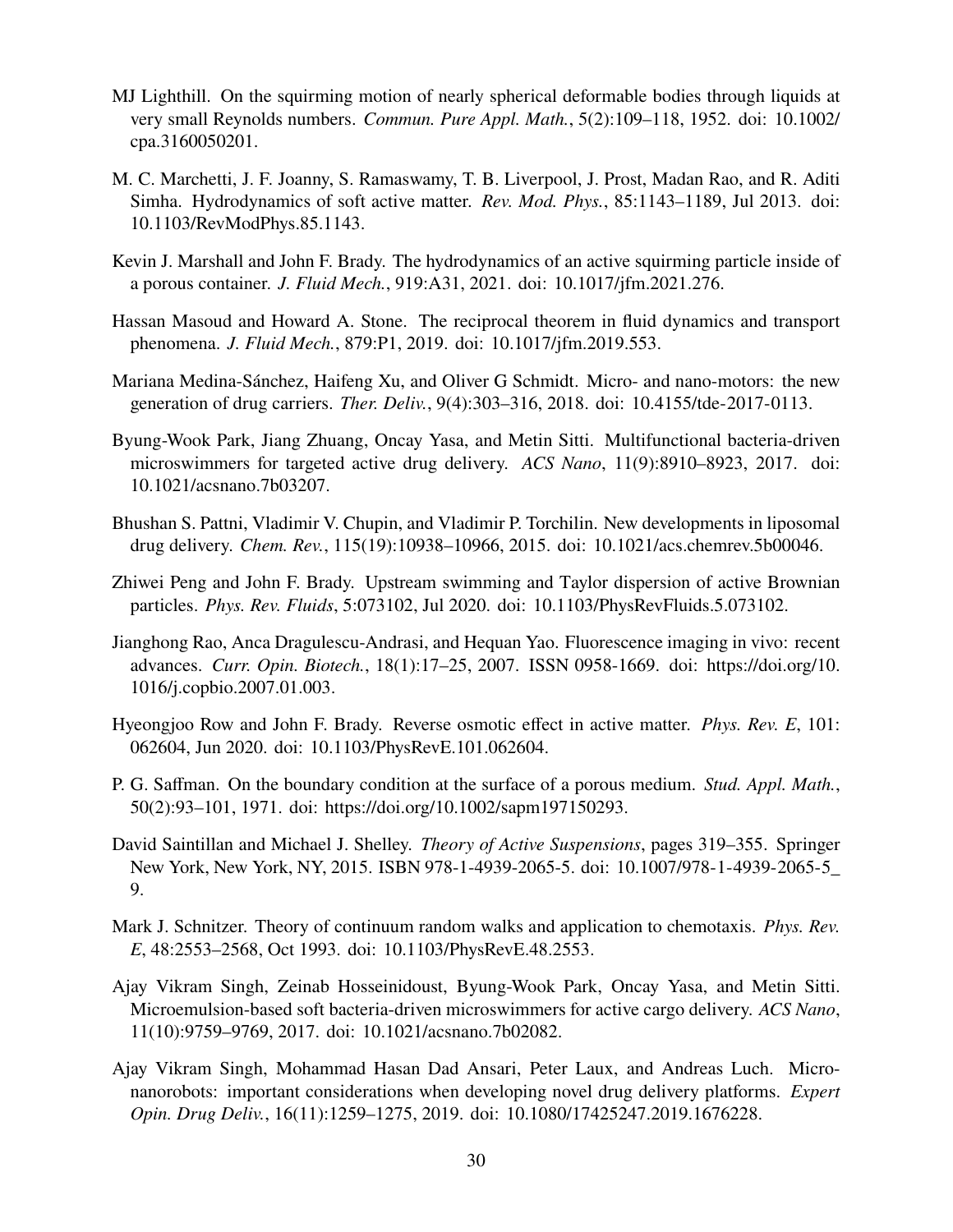- <span id="page-30-10"></span>Andrey Sokolov, Mario M. Apodaca, Bartosz A. Grzybowski, and Igor S. Aranson. Swimming bacteria power microscopic gears. *Proc. Natl. Acad. Sci. U.S.A.*, 107(3):969–974, 2010. ISSN 0027-8424. doi: 10.1073/pnas.0913015107.
- <span id="page-30-12"></span>Saverio E. Spagnolie and Eric Lauga. Jet propulsion without inertia. *Phys. Fluids*, 22(8):081902, 2010. doi: 10.1063/1.3469786.
- <span id="page-30-11"></span>Howard A. Stone and Aravinthan D. T. Samuel. Propulsion of microorganisms by surface distortions. *Phys. Rev. Lett.*, 77:4102–4104, Nov 1996. doi: 10.1103/PhysRevLett.77.4102.
- <span id="page-30-5"></span>Kimberly M. Stroka, Hongyuan Jiang, Shih-Hsun Chen, Ziqiu Tong, Denis Wirtz, Sean X. Sun, and Konstantinos Konstantopoulos. Water permeation drives tumor cell migration in confined microenvironments. *Cell*, 157(3):611–623, 2014. ISSN 0092-8674. doi: https://doi.org/10. 1016/j.cell.2014.02.052.
- <span id="page-30-6"></span>J. Tailleur and M. E. Cates. Statistical mechanics of interacting run-and-tumble bacteria. *Phys. Rev. Lett.*, 100:218103, May 2008. doi: 10.1103/PhysRevLett.100.218103.
- <span id="page-30-7"></span>S. C. Takatori, W. Yan, and J. F. Brady. Swim pressure: Stress generation in active matter. *Phys. Rev. Lett.*, 113:028103, Jul 2014. doi: 10.1103/PhysRevLett.113.028103.
- <span id="page-30-9"></span>Sho C. Takatori and John F. Brady. Swim stress, motion, and deformation of active matter: effect of an external field. *Soft Matter*, 10:9433–9445, 2014. doi: 10.1039/C4SM01409J.
- <span id="page-30-3"></span>Sho C. Takatori and Amaresh Sahu. Active contact forces drive nonequilibrium fluctuations in membrane vesicles. *Phys. Rev. Lett.*, 124:158102, Apr 2020. doi: 10.1103/PhysRevLett.124. 158102.
- <span id="page-30-8"></span>Sho C Takatori, Raf De Dier, Jan Vermant, and John F Brady. Acoustic trapping of active matter. *Nat. Commun.*, 7(1):1–7, 2016. doi: 10.1038/ncomms10694.
- <span id="page-30-1"></span>Vladimir P. Torchilin. Multifunctional nanocarriers. *Adv. Drug Deliv. Rev.*, 64:302–315, 2012. ISSN 0169-409X. doi: https://doi.org/10.1016/j.addr.2012.09.031.
- <span id="page-30-2"></span>Tatiana Trantidou, Linda Dekker, Karen Polizzi, Oscar Ces, and Yuval Elani. Functionalizing cellmimetic giant vesicles with encapsulated bacterial biosensors. *Interface Focus*, 8(5):20180024, 2018. doi: 10.1098/rsfs.2018.0024.
- <span id="page-30-13"></span>Lloyd N. Trefethen. *Spectral Methods in MATLAB*. Society for Industrial and Applied Mathematics, 2000. doi: 10.1137/1.9780898719598.
- <span id="page-30-4"></span>Hanumantha Rao Vutukuri, Masoud Hoore, Clara Abaurrea-Velasco, Lennard van Buren, Alessandro Dutto, Thorsten Auth, Dmitry A Fedosov, Gerhard Gompper, and Jan Vermant. Active particles induce large shape deformations in giant lipid vesicles. *Nature*, 586(7827):52–56, 2020. doi: https://doi.org/10.1038/s41586-020-2730-x.
- <span id="page-30-0"></span>Jennifer L. West and Naomi J. Halas. Engineered nanomaterials for biophotonics applications: Improving sensing, imaging, and therapeutics. *Annu. Rev. Biomed. Eng.*, 5(1):285–292, 2003. doi: 10.1146/annurev.bioeng.5.011303.120723.